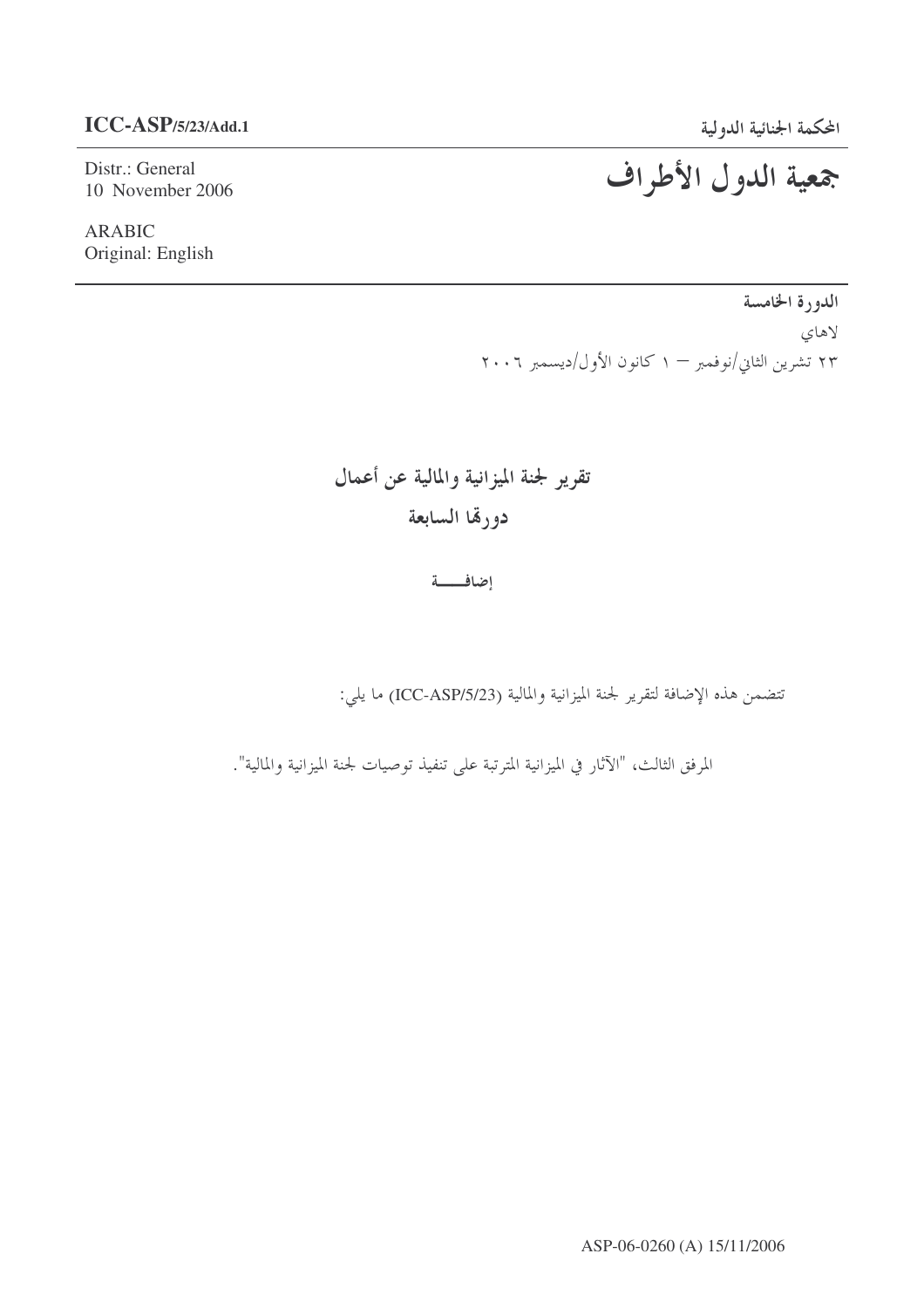# المرفق الثالث<br>مقارنة للميزانية المقترحة بتوصيات لجنة الميزانية والمالية في الميزانية على تنفيذ توصيات لجنة الميزانية والمالية<br>*(التغييرات مبينة باللون ال<sub>ع</sub>ادات الم*حكم)

(*التغييرات مبينة باللون الرمادي)*<br>المجموع **– جميع ال**برا**مج الرئيسية** 

| $\overline{ }$                             | $\cdots$                      |                                            |                                                                      |                                  |                                                         |                                                            |                                |                                                   |                                                         |                                  |
|--------------------------------------------|-------------------------------|--------------------------------------------|----------------------------------------------------------------------|----------------------------------|---------------------------------------------------------|------------------------------------------------------------|--------------------------------|---------------------------------------------------|---------------------------------------------------------|----------------------------------|
|                                            |                               | الميزانية المقترحة لعام ٢٠٠٧               |                                                                      |                                  | الميزانية المقترحة لعام ٢٠٠٧ من لجنة الميزانية والمالية |                                                            |                                | التغييرات بناء على اقتراح لجنة الميزانية والمالية |                                                         |                                  |
| الىند                                      |                               | (بآلاف اليورو)                             |                                                                      |                                  | (بألاف اليورو)                                          |                                                            |                                | (بآلاف اليورو)                                    |                                                         |                                  |
|                                            | الأساسية                      | المتصلة<br>بالحالات                        | المحموع                                                              | الأساسية                         | المتصلة<br>بالحالات                                     | المحموع                                                    | الأساسية                       | المتصلة<br>بالحالات                               | المحموع                                                 | $\frac{0}{0}$                    |
| القضاة                                     | $O(\lambda r r, 1)$           |                                            | 0.1rr,1                                                              | ا ر۶۳۳ ه                         |                                                         | 0.1rr, 1                                                   |                                |                                                   |                                                         |                                  |
| موظفو الفئة الفنية                         | $1 \vee \cdot 9 \vee \cdot 5$ | $\lambda, \beta, \lambda$                  | $\tau \tau \tau \cdot \tau$ ر                                        | 10971, V                         | 15.7V                                                   | $T \cdot T \cdot 21$                                       | $1171y -$                      | $\wedge$ $\wedge$ $\wedge$ $\vee$ $\vee$ $\vee$   | $Y$ 999, $Y -$                                          | $9, -$                           |
| موظفو الخدمات العامة                       | 9.070y                        | $\Lambda$ $\cdot$ 70, $\cdot$              | $\vee$ $\vee$ $\vee$ $\vee$                                          | $\Lambda$ 97 $V, \Upsilon$       | $Y$ $\circ$ $\wedge$ $\wedge$ $\circ$ $\circ$           | 1702A                                                      | $\circ$ 7 $\wedge$ 7 $\circ$   | $5\wedge7$ ر $7-$                                 | $\wedge \cdot \circ \wedge, \cdot -$                    | $\mathcal{L}$ , $\mathcal{L}$    |
| الجموع الفرعي، الموظفون                    | 177779)                       | $\Gamma \xi$   $\gamma \xi$ ) $\Lambda$    | 0.1.59                                                               | $r_{\xi}$ 199,.                  | $\Gamma$ ) $\Lambda$ or $\Lambda$                       | $27$ $V$ $0$ $V$ <sub><math>1</math></sub> $A$             | $ y - y + y  -$                | $rrr_{1}$ . -                                     | $\xi$ + 0 1 $\eta$ + -                                  | $\lambda$ <sub>J</sub> $\cdot$ – |
| المساعدة المؤقتة العامة                    | $Y Y \xi \wedge y Y$          | $2 \lambda \lambda \cdot 17$               | $V \setminus Y \wedge , \circ$                                       | $Y Y 0 \cdot 12$                 | 290                                                     | $V \n\cdot \n\cdot \n\cdot V$                              | $\langle \cdot, \tau \rangle$  | VT,1                                              | $\gamma \circ \gamma$                                   | $\Upsilon$ , $\circ$             |
| المساعدة المؤقتة للاجتماعات                | 1777,9                        | $\epsilon \circ \cdots$                    | Y 7Y                                                                 | 1777,9                           | $\epsilon \circ \cdots$                                 | ۹ ر۱ ۱۳ ۱                                                  |                                |                                                   |                                                         |                                  |
| العمل الإضافي                              | ۷ر ۲۳۹                        | $\lambda \xi$ , ۳                          | $\tau \tau \epsilon$ ,                                               | ۷ر ۲۳۹                           | $\lambda \xi$ , $\zeta$                                 | $\tau\tau\epsilon$                                         |                                |                                                   |                                                         |                                  |
| الخبراء الاستشاريون                        | ۰ ر۲۲                         | $T \xi \wedge \gamma T$                    | 55.7                                                                 | 75.                              | 1177,9                                                  | $\gamma \gamma \wedge \gamma$                              | $\setminus \cdot \cdot, \cdot$ | - ٤ ر ١٧١                                         | – ٤ ر ١٨١                                               | $57 - 7$ ر                       |
| الجموع الفرعي، الرتب الأخرى                | 211779                        | $\circ$ roy $\wedge$                       | $9.022 \nu$                                                          | $Z$ $TV$ 9,.                     | 0.7090                                                  | 9.01/10                                                    | $9 \gamma$                     | $9$ سال                                           | 7,7                                                     | $\cdot$ ر $\cdot$                |
| السفر                                      | $1 + 17$ ر ٦                  | $\mathsf{r}\circ\mathsf{r}\cdot\mathsf{A}$ | $207V$ .                                                             | 905,7                            | $\mathbf{r} \wedge \mathbf{r}$                          | $2 \cdot 0 \wedge 7$                                       | $7\xi$ ر کا                    | $5 \times 2 -$                                    | $5 \vee \wedge$ , $\wedge -$                            | $\cdots$ ر ۱۰                    |
| الضيافة                                    | $\xi \wedge$ , $\cdot$        |                                            | $\xi \wedge$ , .                                                     | $\mathfrak{c}\wedge\mathfrak{c}$ |                                                         | $\xi \wedge$ , $\cdot$                                     |                                |                                                   |                                                         |                                  |
| الخدمات التعاقدية بما فيها التدريب         | $T$ ۲٥٧٫٦                     | $2 \times 10$                              | $Y$ ٦٦٠ /١                                                           | $\upmu$ ۲ و ۲۰ ۳                 | $Y$ 901,.                                               | $Y$ ۲۰۱٫۱                                                  | $\vee$ , $\circ$ -             | $\mathcal{L} \circ \mathcal{L} \circ \mathcal{L}$ | $r \circ q$ ,.                                          | $\xi$ , $y -$                    |
| نفقات التشغيل العامة                       | 7709,9                        | $292 \land 90$                             | $\{ \ }$ $\mathsf{Y}$ $\cdot$ $\mathsf{A}$ $\mathsf{X}$ $\mathsf{S}$ | 7709,9                           | $292 \land 90$                                          | $\wedge \wedge$ $\vee$ $\wedge$ $\wedge$ $\wedge$ $\wedge$ |                                |                                                   |                                                         |                                  |
| اللوازم والمواد                            | ۰ر۱۰۲۰ ۱                      | EVI, 9                                     | 1299,9                                                               | $1 + 70$ ,                       | EVI, 9                                                  | 1299,9                                                     |                                |                                                   |                                                         |                                  |
| الأثاث والمعدات                            | 17257                         | $\circ \nu$ ٩,٠                            | $r$ $rrr$ , $r$                                                      | ار ۲ و ۲ د ۱ $\tau$              | $\circ \nu$ ۹,۰                                         | $r$ $rrr$ , $r$                                            |                                |                                                   |                                                         |                                  |
| الجموع الفرعي للتكاليف غير التصلة بالوظفين | $1 r$ ده د ۱۳                 | $\mathcal{U} \cap \mathcal{A}$             | $\gamma \gamma \gamma \gamma$                                        | 1 r r v q                        | $1r \cdot 09,2$                                         | 17.5 M/A                                                   | $Y$ ) $o-$                     | $Y$ 77 $\mathcal{F}$                              | $\lambda$ r $V$ <sub><math>\nu</math></sub> $\lambda$ – | $r, -$                           |
| الصيانة الموزعة                            |                               |                                            |                                                                      |                                  |                                                         |                                                            |                                |                                                   |                                                         |                                  |
| مجموع جميع البرامج الرئيسية                | $0 + 1 + i$                   | $ET$ $TOA$ $Y$                             | $94$ $20\land 14$                                                    | $2\Lambda$ $49 \cdot 10$         | $2 \cdot 117.7$                                         | $\lambda \lambda$ or $\mu$ <sub>1</sub> y                  | $V \cdot 9$ ر ۹ ۰              | $T \cap A \circ \mathfrak{I}$                     | $f \wedge 90,1$                                         | $\circ$ , $\circ$                |

|               |                       | التغييرات بناء على اقتراح لجنة الميزانية والمالية |            |         | الميزانية المقترحة لعام ٢٠٠٧ من لجنة الميزانية والمالية<br>الميزانية المقترحة لعام ٢٠٠٧ |          |              |                   |            |                      |
|---------------|-----------------------|---------------------------------------------------|------------|---------|-----------------------------------------------------------------------------------------|----------|--------------|-------------------|------------|----------------------|
|               | جدو ل الو ظائف        |                                                   |            |         | جدول الوظائف                                                                            |          | جدول الوظائف |                   |            |                      |
| $\frac{0}{0}$ |                       | المتصلة                                           | الأساسية   |         | المتصلة                                                                                 | الأساسية |              | المتصلة           | الأساسية   | لىند                 |
|               | المحموع               | بالحالات                                          |            | المحموع | بالحالات                                                                                |          | المحموع      | بالحالات          |            |                      |
| Y, Y          | $\forall$ $\circ$ $-$ | $\mathbf{y}$ $\mathbf{y}$                         | $\sim$     | T17     | ۱٦.                                                                                     | 107      | $T \xi$      | $\lambda \lambda$ | ۱٦۰        | موظفو الفئة الفنية   |
| $2,0-$        | $\circ$ -             | $V -$                                             | $\wedge$ - | $rr +$  | ۲ ۱ ۵                                                                                   | 172      | $rr \circ$   | ۱٦٣               | $\sqrt{7}$ | موظفو الحدمات العامة |
| $0.9-$        | $\mathbf{t}$ + $-$    | $\tau \wedge -$                                   | $A \vee A$ | ٦٣٦     | <b>۳۱۶</b>                                                                              | rr.      | ٦V٦          | <b>٣٤٤</b>        | <b>٣٣٢</b> | مجموع الموظفين       |

ICC-ASP/5/23/Add.1<br>Page 2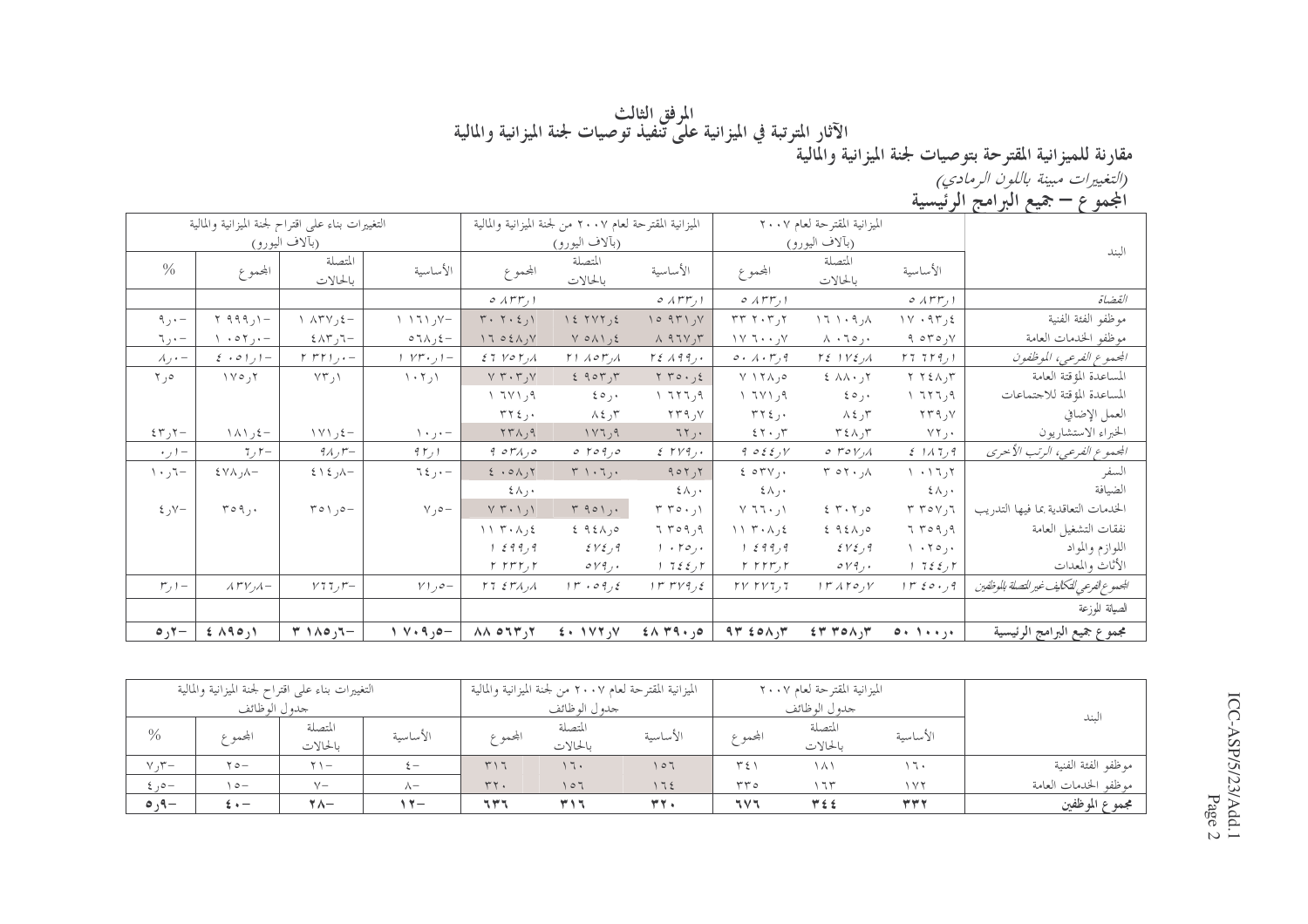#### مقارنة للميزانية المقترحة بتوصيات لجنة الميزانية والمالية

|                         |                                   | التغييرات بناء على اقتراح لجنة الميزانية والمالية |                                               | الميزانية المقترحة لعام ٢٠٠٧ من لجنة الميزانية والمالية |                     |                                                   |                                                | الميزانية المقترحة لعام ٢٠٠٧    |                               |                                           |
|-------------------------|-----------------------------------|---------------------------------------------------|-----------------------------------------------|---------------------------------------------------------|---------------------|---------------------------------------------------|------------------------------------------------|---------------------------------|-------------------------------|-------------------------------------------|
|                         |                                   | (بآلاف الي <u>ورو)</u>                            |                                               |                                                         | (بألاف اليورو)      |                                                   |                                                | (بألاف اليورو)                  |                               | البند                                     |
| $\frac{0}{0}$           | المجموع                           | المتصلة بالحالات                                  | الأساسية                                      | المحموع                                                 | المتصلة<br>بالحالات | الأساسية                                          | المحموع                                        | المتصلة<br>بالحالات             | الأساسية                      |                                           |
|                         |                                   |                                                   |                                               | $\circ$ $\wedge$ rr $_{1}$ $\circ$                      |                     | $\circ$ $\wedge$ $\uparrow$ $\uparrow$ $\uparrow$ | ا ر۲۳ م                                        |                                 | ا ر۶۳۳ ه                      | الفضاة                                    |
| −۲ر∧۱                   | $\circ \circ \gamma$ , $\gamma -$ | $\gamma \xi \xi$ , $-$                            | $\tau \cdot \wedge \tau$                      | $Y$ $\leq$ $Y$ $Y$ , $\wedge$                           | ۸ر ۲۸۲              | $Y \cdot 90, \cdot$                               | $\mathbf{r} \cdot \mathbf{r} \cdot \mathbf{y}$ | $\lambda$ , $\Gamma$ $\Upsilon$ | $Y \n\in \cdot Y, Y$          | موظفو الفئة الفنية                        |
| $r, o-$                 | $\tau\tau$ , $\circ$              | $\nabla \cdot \vec{r}$ ر ہ                        | $\tau$ ۲۷٫۲ $-$                               | 97Y, Y                                                  | ۹ر ۱۷۱              | $V \circ \circ \Lambda$                           | 971,7                                          | $\gamma$ ۲ ر $\gamma$           | $V \wedge \Upsilon$ .         | موظفو الخدمات العامة                      |
| $1 \xi y -$             | $\circ$ A $\circ$ , $\wedge$ $-$  | $r \circ \cdot \circ r$                           | $rro, o-$                                     | $r \xi$ ، و $\sigma$                                    | 002yV               | $\mathcal{M} \circ \cdot_{\mathcal{M}}$           | $r$ 991, $r$                                   | $\lambda \cdot \circ$ , $\cdot$ | $r \sqrt{11}$                 | الجمعوع الفرعي، الموظفون                  |
|                         |                                   |                                                   |                                               | ۰۸۶٫۰                                                   | ۰ر ۹۰               | 97,0                                              | $\wedge \wedge \wedge , \circ$                 | ۰ر ۹۰                           | ەر٩٦                          | المساعدة المؤقتة العامة                   |
|                         |                                   |                                                   |                                               | $r \circ$ ,.                                            |                     | ۰ر۳۰                                              | $r \circ$ ,.                                   |                                 | $r \circ \underline{\cdot}$   | الخبراء الاستشاريون                       |
|                         |                                   |                                                   |                                               | 551,0                                                   | ۰۰ ر ۹۰             | $\Upsilon$ $\uparrow$ $\Upsilon$                  | 0, 177                                         | ۰۰ ر ۹۰                         | ۱۳۱٫۰                         | المحموع الفرعي، الرتب الأحرى              |
|                         |                                   |                                                   |                                               | ∘ر∧ه۲                                                   | ۲۰ر۲۰               | ۰٫۸۸ ۱                                            | $Y \circ \wedge, \circ$                        | $Y \cdot 1.$                    | ٥ر ۱۸۸                        | السفر                                     |
|                         |                                   |                                                   |                                               | ۰ ر ۱                                                   |                     | $\setminus \setminus \cdot$                       | ۰ ر ۱                                          |                                 | ۰ ر ۱                         | الضيافة                                   |
|                         |                                   |                                                   |                                               | $\mathbf{y} \cdot \mathbf{y}$                           |                     | $\mathbf{y} \cdot \mathbf{y}$                     | $\mathbf{r} \cdot \mathbf{y}$                  |                                 | $\mathbf{r} \cdot \mathbf{y}$ | الخدمات التعاقدية بما فيها التدريب        |
|                         |                                   |                                                   |                                               | ⊀رγ≵                                                    |                     | $\mathcal{X} \vee \mathcal{Y}$                    | $\mathcal{X} \vee \mathcal{Y}$                 |                                 | ٤٧٫٠                          | نفقات التشغيل العامة                      |
|                         |                                   |                                                   |                                               | ۰ ره                                                    |                     | ۰ ر ۵                                             | ۰ ره                                           |                                 | ۰ ره                          | اللوازم والمواد                           |
|                         |                                   |                                                   |                                               | ۱۰ ر۰ ۱                                                 |                     | ۰۰ ر ۱۰                                           | ۱۰ ر۰ ۱                                        |                                 | ۰۰ ر۰ ۱                       | الأثاث والمعدات                           |
|                         |                                   |                                                   |                                               | $r$ ر 17 $r$                                            | $V \cdot j \cdot$   | ۲ ر۲۹۲                                            | $r$ 7 $r$ ر $r$                                | $V \cdot \cdot \cdot$           | $r \nmid r$                   | الجموع الفرعي للتكايف غير للتصلة بالوظفين |
| $\circ$ $\circ$ $\circ$ | $\neg$ ر $\neg$                   | $\wedge$ , $\wedge$ -                             | $\rightarrow$ $\circ$ -                       | ۹ر۱۷٦                                                   | $Y \setminus \cdot$ | 100,9                                             | $\wedge \wedge \wedge , \circ$                 | Y9,1                            | ٤ ر٧٥٧                        | الصيانة للوزعة                            |
| -٦ره                    | $\circ \circ \circ \circ -$       | $Y \circ \Lambda_1$                               | $\mathbf{r}\mathbf{r} \mathbf{v}$ , $\cdot$ - | ۲ر۹۹۹ ۹                                                 | $VY \circ V$        | 9, 75, 6                                          | 1.0925                                         | ۱ر ۹۹٤                          | ۰٫۰ و ۹                       | مجموع البرنامج الرئيسي الأول              |

|                        | التغييرات بناء علىي اقتراح |                  |                                 |                  | الميزانية المقترحة لعام ٢٠٠٧ من لجنة الميزانية والمالية |             |         | الميزانية المقترحة لعام ٢٠٠٧ |          |                      |
|------------------------|----------------------------|------------------|---------------------------------|------------------|---------------------------------------------------------|-------------|---------|------------------------------|----------|----------------------|
|                        | لجنة الميزانية والمالية    |                  |                                 | جدول الوظائف     |                                                         |             |         | جدو ل الوظائف                |          |                      |
| $\frac{0}{0}$          | المجمم ع                   | المتصلة بالحالات | الأساسية                        | المجمم ع         | المتصلة                                                 | الأساسية    | المحموع | المتصلة                      | الأساسية | سىد                  |
|                        |                            |                  |                                 |                  | بالحالات                                                |             |         | بالحالات                     |          |                      |
| $, 7, 9 -$             | $\overline{\phantom{0}}$   | $\mathbf{v}_{-}$ | $\hspace{0.1mm}-\hspace{0.1mm}$ | $\Upsilon$       |                                                         | ۲٤          | ۳۱      |                              | ۲ ٥      | موظفو الفئة الفنية   |
|                        |                            |                  |                                 | $\cdot$ $-$      |                                                         | $\check{}$  |         |                              | سم ۱     | موظفو الحدمات العامة |
| $\wedge$ , $\circ$ $-$ | .<br>                      | $\mathbf{v}-$    | $\overline{\phantom{0}}$        | $\leq$ $\forall$ |                                                         | $\forall v$ | ٤V      |                              | ۳۸       | مجموع الموظفين       |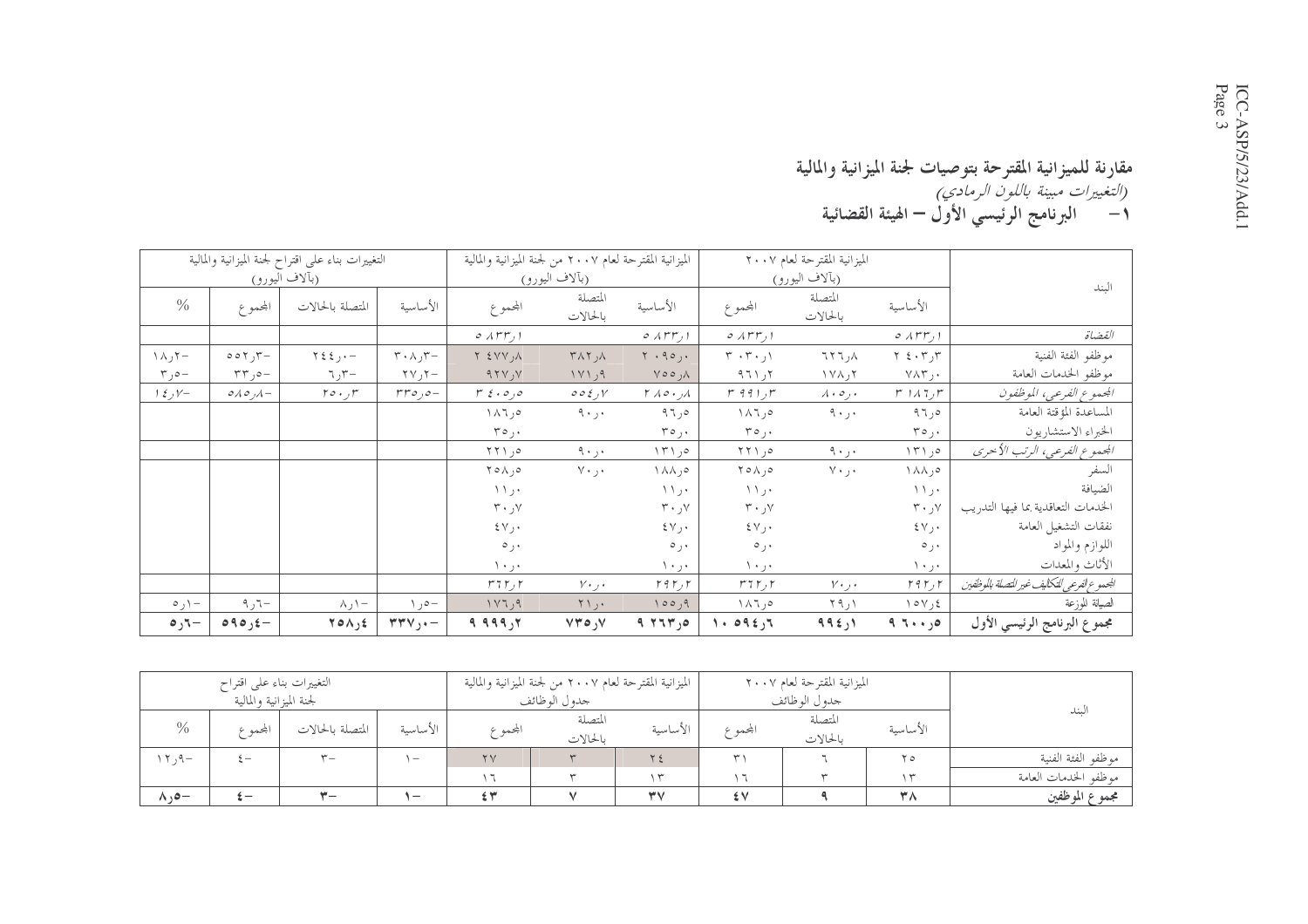### مقارنة للميزانية المقترحة بتوصيات لجنة الميزانية والمالية<br>*(التغييرات مبينة باللون الرمادي)*<br>١—١ البرنامج • • ١ 1 — هيئة الرئاسة

|                           |                       | التغييرات بناء على اقتراح لجنة الميزانية والمالية |                            |                                | الميزانية المقترحة لعام ٢٠٠٧ من لجنة الميزانية والمالية |                                            | الميزانية المقترحة لعام ٢٠٠٧          |                                           |
|---------------------------|-----------------------|---------------------------------------------------|----------------------------|--------------------------------|---------------------------------------------------------|--------------------------------------------|---------------------------------------|-------------------------------------------|
|                           | (بآلاف <u>اليورو)</u> |                                                   |                            |                                | (بآلاف اليورو)                                          |                                            | (بآلاف اليورو)                        | الىند                                     |
| $\frac{0}{0}$             | المحموع               | المتصلة بالحالات                                  | الأساسية                   | المحموع                        | المتصلة<br>الأساسية<br>بالحالات                         | المجموع                                    | المتصلة<br>الأساسية<br>بالحالات       |                                           |
|                           |                       |                                                   |                            | $\cdot \circ 7$ .              | .07.                                                    | $\cdot \circ \tau_{\mathcal{F}}$           | $1 + 07$ ,                            | القضاة                                    |
| $1 + r$                   | $9r$ , $9-$           |                                                   | $95, 9-$                   | $\lambda \cdot \vee_j \cdot$   | $\wedge \cdot \vee \cdot$                               | ۹ر۹۹۸                                      | ۹ر۹۹۸                                 | موظفو الفئة الفنية                        |
| $\tau$ ر ۳                | – ٤ ر ١٠              |                                                   | – ځ ر ۱۰                   | Y9V, 2                         | $Y$ ۹۷٫٤                                                | $\mathsf{r}\cdot\mathsf{v}\cdot\mathsf{A}$ | ∧ر∨∙۳                                 | موظفو الخدمات العامة                      |
| $-\zeta$ ر                | $\cdot$ ۳ر $\tau$ ۰۲  |                                                   | $\cdot$ , $\mathbf{r}$ ر ۲ | 11.5                           | 11.5                                                    | $1 T \cdot V_y V$                          | $1 T \cdot Y_1 Y$                     | الجموع الفرعي، الموظفون                   |
|                           |                       |                                                   |                            | ەر 1 \$                        | ەر٦٤                                                    | ەر٦٤                                       | ەر٦٤                                  | المساعدة المؤقتة العامة                   |
|                           |                       |                                                   |                            | $r \circ$ ,.                   | ۰ر ۳۰                                                   | ۰ر۳۵                                       | ۰ر۰۳                                  | الخبراء الاستشاريون                       |
|                           |                       |                                                   |                            | ە را ۸                         | ه ر ۱ ۸                                                 | ە را ۸                                     | $\lambda$ $\lambda$ را                | الجموع الفرعي، الرتب الأحرى               |
|                           |                       |                                                   |                            | ۹٦٫۳                           | ۹۶٫۳                                                    | ۹٦٫۳                                       | ۳ر۹۲                                  | السفر                                     |
|                           |                       |                                                   |                            | ۱۰ر۱۰                          | ٠٠ر٠١                                                   | ۱۰ر۱۰                                      | ٠٠ر٠١                                 | الضيافة                                   |
|                           |                       |                                                   |                            | ۱٦,۰                           | ۱٦٫۰                                                    | ۱٦٫۰                                       | ۰ ر۲ ۱                                | الخدمات التعاقدية بما فيها التدريب        |
|                           |                       |                                                   |                            | $\mathcal{X} \vee \mathcal{Y}$ | ٤٧ <sub>ل</sub> ۰                                       | ٤٧٫٠                                       | $\mathcal{X} \vee \mathcal{Y}$        | نفقات التشغيل العامة                      |
|                           |                       |                                                   |                            | ۰ ره                           | $\circ$ ,                                               | ۰ ره                                       | ۰ ره                                  | اللوازم والمواد                           |
|                           |                       |                                                   |                            |                                |                                                         |                                            |                                       | الأثاث والمعدات                           |
|                           |                       |                                                   |                            | $1 Y \xi$ ر $\zeta$            | $1 Y \xi$ ر $r$                                         | ۳ ر۲۷ ۱                                    | $1 Y \xi_J r$                         | الجموع الفرعي للتكايف غير للتصلة بالوظفين |
| $r_{j}$ ۰ –               | $\vee$ ر ۱            |                                                   | $\vee$ ر ۱                 | $0 \xi$ ر ٤                    | ۸ر ٤ ه                                                  | ەر ٦ ە                                     | ەر ٦٥                                 | الصيانة للوزعة                            |
| $\epsilon$ / ر $\epsilon$ | 1.0                   |                                                   | $1.0, -$                   | $Y \in V$ ).                   | $Y \leq V1$ ,                                           | $Y$ $OVI$                                  | $Y$ $\circ$ $V$ $\ddot{\ }$ , $\cdot$ | مجموع البرنامج                            |

|                               | التغييرات بناء على اقتراح |                  |                |            | الميزانية المقترحة لعام ٢٠٠٧ من لجنة الميزانية والمالية |            |                | الميزانية المقترحة لعام ٢٠٠٧ |          |                      |
|-------------------------------|---------------------------|------------------|----------------|------------|---------------------------------------------------------|------------|----------------|------------------------------|----------|----------------------|
|                               | لجنة الميزانية والمالية   |                  |                |            | جدو ل الو ظائف                                          |            | جدو ل الو ظائف |                              |          |                      |
| $\%$                          | بحمه ۶                    | المتصلة بالحالات | الأساسىة       | المجمم ع   | المتصلة<br>بالحالات                                     | الأساسية   | المجممه ع      | المتصلة<br>بالحالات          | الأساسىة | لىند                 |
| $\setminus \setminus -$       | $\overline{\phantom{a}}$  |                  | $\overline{ }$ | $\sqrt{2}$ |                                                         | $\sqrt{ }$ |                |                              |          | موظفو الفئة الفنية   |
|                               |                           |                  |                |            |                                                         | $\circ$    |                |                              |          | موظفو الخدمات العامة |
| $\mathcal{N}$ , $\mathcal{N}$ | $\overline{\phantom{a}}$  |                  | ı —            |            |                                                         |            |                |                              |          | مجموع الموظفين       |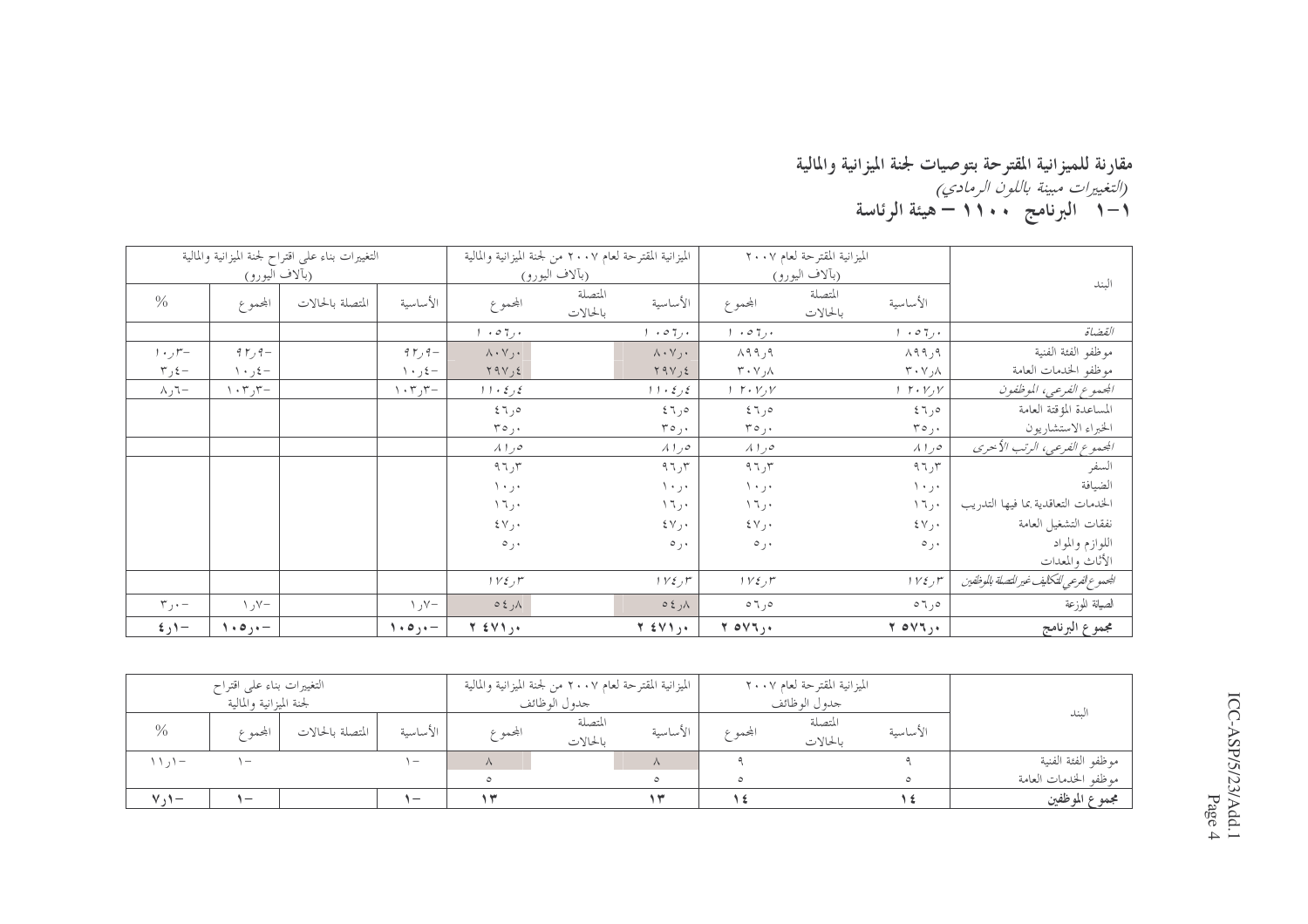## مقارنة للميزانية المقترحة بتوصيات لجنة الميزانية والمالية<br>*(التغييرات مبينة باللون الرمادي)*<br>١–٢ البرنامج ١٢٠٠ – الدوائر

|                             |                                   | التغييرات بناء على اقتراح لجنة الميزانية والمالية |                                   | الميزانية المقترحة لعام ٢٠٠٧ من لجنة الميزانية والمالية |                       |                                  | الميزانية المقترحة لعام ٢٠٠٧    |                                  |                           |                                              |
|-----------------------------|-----------------------------------|---------------------------------------------------|-----------------------------------|---------------------------------------------------------|-----------------------|----------------------------------|---------------------------------|----------------------------------|---------------------------|----------------------------------------------|
|                             | (بألاف اليورو)                    |                                                   |                                   |                                                         | (بآلاف اليورو)        |                                  |                                 | (بآلاف اليورو)                   |                           | الىند                                        |
| $\frac{0}{0}$               | المجموع                           | المتصلة بالحالات                                  | الأساسية                          | المحموع                                                 | المتصلة<br>بالحالات   | الأساسية                         | المحموع                         | المتصلة<br>بالحالات              | الأساسية                  |                                              |
|                             |                                   |                                                   |                                   | $\mathcal{E}$ $VVV$ , 1                                 |                       | $\mathcal{E}$ $VVV$ , 1          | $\mathcal{E}$ $VVV$ , 1         |                                  | $E$ $VVV$ , 1             | القضاة                                       |
| $-T_1$ / $T$                | $209, 2 -$                        | $\gamma$ { $\xi$ } $\gamma$                       | $\uparrow$ ) $\circ$ , $\uparrow$ | $\wedge, \vee \vee$ /                                   | ۸ر ۲۸۲                | $\lambda$ $\lambda$ $\lambda$ ,. | $Y \setminus Y \cdot Y$         | $\lambda$ , $\tau$ $\tau$ $\tau$ | ٤ر ٢٠٣ م                  | موظفو الفئة الفنية                           |
| $\mathbf{r}$ , $\mathbf{0}$ | $\Upsilon \Upsilon$ ر ۲۳          | $\nabla \cdot \mathbf{r}$ ر ٦                     | $\wedge$ ر ۱                      | 75.7                                                    | $1 \vee 1,9$          | 201,2                            | 707,2                           | $\gamma$ ۲ ر $\lambda$ ۲         | ۲ره∨٤                     | موظفو الخدمات العامة                         |
| $V, \mathcal{F}$            | $2\lambda \Gamma$ , $\circ$       | $r \circ \cdot \cdot r -$                         | $rrr, r-$                         | $1 \cdot r \cdot 1$                                     | 002yV                 | $1$ $1272$                       | Y VAT,7                         | $\lambda \cdot \circ \cdot$      | <i>1 9 V A ,</i> 7        | الجموع الفرعي، الموظفون                      |
|                             |                                   |                                                   |                                   | $\lambda \xi \cdot \beta \cdot$                         | $9 \cdot 1 \cdot$     | $\circ \cdot \cdot \cdot$        | $\lambda \xi \cdot \beta \cdot$ | ۰٫۰ و ۹                          | $\circ \cdot \cdot \cdot$ | المساعدة المؤقتة العامة                      |
|                             |                                   |                                                   |                                   | $1 \xi \cdot j \cdot$                                   | ۰ ر ۰ ۹               | $\circ \cdot$ , $\cdot$          | $1 \xi \cdot j \cdot$           | $9 \cdot 1.$                     | ، ر، ه                    | الجموع الفرعي، الرتب الأحرى                  |
|                             |                                   |                                                   |                                   | ٢ ر ٢ ٦٢                                                | $Y \cdot 1.$          | ۲ر۹۲                             | 1777,                           | $Y \cdot 1.$                     | 7 <sub>1</sub>            | السفر                                        |
|                             |                                   |                                                   |                                   | ۰ ر ۱                                                   |                       | ۰ ر ۱                            | ۰ ر ۱                           |                                  | ۰ ر ۱                     | الضيافة                                      |
|                             |                                   |                                                   |                                   | ۷ر ٤ ۱                                                  |                       | ۷ر ۱٤                            | ۷ر ۱٤                           |                                  | ٧ر ١٤                     | الخدمات التعاقدية بما فيها التدريب           |
|                             |                                   |                                                   |                                   | ۰۰ ر ۱۰                                                 |                       | ۰۰ ر ۱۰                          | ۰۰ ر ۱۰                         |                                  | ا در ۱۰                   | الأثاث والمعدات                              |
|                             |                                   |                                                   |                                   | $1\Lambda V, 9$                                         | $Y \cdot \cdot \cdot$ | 11V4                             | $1\Lambda V, 9$                 | $v \cdot \cdot \cdot$            | 111/9                     | المحموع الفرعي للتكاليف غير للتصلة بالموظفين |
| $\top$ ار                   | $Y, 9-$                           | −۱ر∧                                              | ۰ ر ۲                             | ١ ر ١٢٢                                                 | ۰ ر ۲۱                | $\langle \cdot \rangle$          | $\Upsilon$                      | ۱ ر۹۹                            | ۹ر۱۰۰                     | الصيانة للوزعة                               |
| $7,1-$                      | $\mathcal{E}$ 9 + $\mathcal{E}$ + | $\mathcal{V}$                                     | $rrr_{j+}$                        | $V$ or $\Lambda$ , $\mathsf{r}$                         | $V\mathcal{r}o, V$    | 7 V4Y,0                          | $\lambda$ + $1\lambda$ , 7      | 995,1                            | $V \cdot r \epsilon$ ,0   | مجموع البرنامج                               |

|         |               | التغييرات بناء علىي اقتراح لجنة الميزانية والمالية |          | الميزانية المقترحة لعام ٢٠٠٧ من لجنة الميزانية والمالية |                     |          | الميزانية المقترحة لعام ٢٠٠٧ |                     |          |                      |
|---------|---------------|----------------------------------------------------|----------|---------------------------------------------------------|---------------------|----------|------------------------------|---------------------|----------|----------------------|
|         | جدو ل الوظائف |                                                    |          |                                                         | جدو ل الو ظائف      |          | جدو ل الوظائف                |                     |          |                      |
| $\%$    | بحمه ۶        | المتصلة بالحالات                                   | الأساسىة | المحموع                                                 | المتصلة<br>بالحالات | الأساسية | المجموع                      | المتصلة<br>بالحالات | الأساسية | سىد                  |
| T, T    | $ -$          | $\mathbf{v}_{-}$                                   |          |                                                         |                     |          |                              |                     |          | موظفو الفئة الفنية   |
|         |               |                                                    |          |                                                         |                     |          |                              |                     |          | موظفو الحدمات العامة |
| $4.1 -$ | $-$           | — ₩                                                |          |                                                         |                     | ٣£       | فاية للية                    |                     |          | مجموع الموظفين       |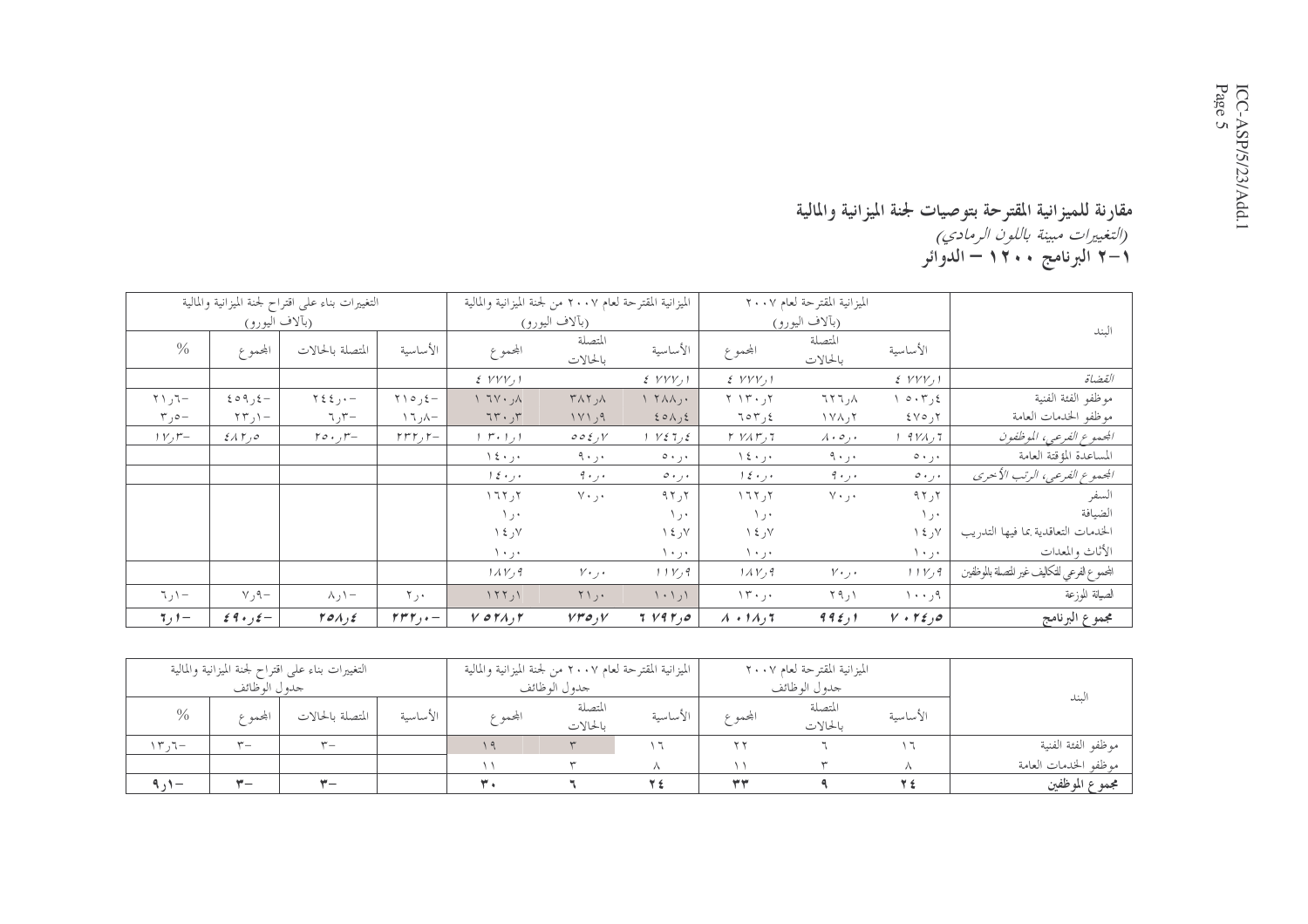مقارنة للميزانية المقترحة بتوصيات لجنة الميزانية والمالية<br>*(التغييرات مبينة باللون الرمادي)*<br>٢ – البرنامج الرئيسي الثاني – مكتب المدعي العام

|                                  |                                                       | التغييرات بناء على اقتراح لجنة الميزانية والمالية |                                      |                                                         | الميزانية المقترحة لعام ٢٠٠٧ من لجنة الميزانية والمالية |                                                                       |                                                             | الميزانية المقترحة لعام ٢٠٠٧                                   |                       |                                           |
|----------------------------------|-------------------------------------------------------|---------------------------------------------------|--------------------------------------|---------------------------------------------------------|---------------------------------------------------------|-----------------------------------------------------------------------|-------------------------------------------------------------|----------------------------------------------------------------|-----------------------|-------------------------------------------|
|                                  | (بآلاف اليورو)                                        |                                                   |                                      |                                                         | (بآلاف اليورو)                                          |                                                                       |                                                             | (بآلاف اليورو)                                                 |                       | الىند                                     |
| $\frac{0}{0}$                    | المحموع                                               | المتصلة بالحالات                                  | الأساسية                             | المحموع                                                 | المتصلة<br>بالحالات                                     | الأساسية                                                              | المحموع                                                     | المتصلة<br>بالحالات                                            | الأساسىة              |                                           |
| −ەر∧                             | $+7$ ر ۱۹۱ ۱                                          | ۹٦۰٫٤ $-$                                         | $\forall$ ر ۲۳۰ $\sim$               | ٥ ر٢٢٨ ١٢                                               | 9.744.                                                  | TOTO, N                                                               | $\lambda \xi \cdot \lambda \tau, \tau$                      | $\lambda$ + $55 - 25$                                          | ۹ره ۲۵ ۳              | موظفو الفئة الفنية                        |
| −∧ر ہ                            | $\wedge$ $\wedge$ $\wedge$                            | $\wedge \wedge \wedge$ , $\wedge$                 | $\tau\tau$ ر ۲۳                      | $Y \nightharpoondown Y \nightharpoondown Y$             | Y 71.36                                                 | 977, 1                                                                | T V11,9                                                     | ۳ر ۲۷۹٤                                                        | 971                   | موظفو الخدمات العامة                      |
| $V, 9-$                          | $\xi \cdot 9$ , $\cdot$ –                             | $1 \; 1 \; \xi \; \xi \; j^{\mu} -$               | $172, V -$                           | 175777                                                  | $11.94 \cdot 12$                                        | $\mathcal{E}$ $\mathcal{E}$ $\mathcal{E}$ $\mathcal{E}$ $\mathcal{E}$ | $1$ $V$ $\Lambda$ $\mathcal{\xi}$ $\Lambda$ $_{J}$ $\Gamma$ | $\gamma$ ر ١٢٤ م                                               | EVTr,o                | الجمعوع الفرعي، الموظفون                  |
| ∧ر ۲                             | ≵ر∆۸                                                  | ≵ر∆∧                                              |                                      | $T \setminus T$                                         | T192,0                                                  | ۱ر ۳٦                                                                 | ۲ ر۲۶ ۲                                                     | ۰۷٫۱ ۳                                                         | ۱ر۲٦                  | المساعدة المؤقتة العامة                   |
|                                  |                                                       |                                                   |                                      | $\setminus \circ$ ,                                     |                                                         | ۱۰ ره ۱                                                               | ۰ ر ۱۰                                                      |                                                                | $\vee$ $\circ$ $\vee$ | العمل الإضافي                             |
| ٦٨, $\lambda-$                   | $\setminus \setminus \setminus \setminus \mathcal{E}$ | $\setminus \setminus \setminus$ /                 |                                      | ۹ر۷۷                                                    | YY, 9                                                   |                                                                       | $Y \xi$ ۹٫۳                                                 | $Y \xi$ ۹٫۳                                                    |                       | الخبراء الاستشاريون                       |
| $r, \circ -$                     | $\lambda \xi$ , $\cdot$ -                             | $\lambda \xi$ , $\cdot$ -                         |                                      | rrrr <sub>0</sub>                                       | $r$ $r$ $r$ $r$ $s$                                     | ا ر ۱ ه                                                               | $r \xi \cdot V_{J} \circ$                                   | $r$ ro $7, 2$                                                  | ا ر ۱ ه               | الجموع الفرعي، الرتب الأحرى               |
| $\gamma$ 7 ر $\gamma$            | $\tau \wedge \wedge \tau$                             | $T \circ Y$ ر ۱ ه                                 | $\mathbf{y} \vee \mathbf{y} \cdot -$ | $Y \cdot 79, 5$                                         | $\wedge$ $\wedge$ $\wedge$ $\wedge$                     | $V_1 \circ V_2$                                                       | $Y Y \circ \Lambda$                                         | $Y \setminus \xi \circ \gamma Y$                               | $Y \setminus Y$ ر ۲   | السفر                                     |
|                                  |                                                       |                                                   |                                      | ۰۰ ر۰۱                                                  |                                                         | ۰۰ ر ۱۰                                                               | ۰۰ ز ۱۰                                                     |                                                                | ٠٠ر٠١                 | الضيافة                                   |
| $\wedge \wedge \wedge -$         | $\langle \cdot, \tau \rangle$                         | ۹۰٫۰–                                             | $\vee$ , $\circ$ -                   | Y(133)                                                  | $r_9.$ ور                                               | $0 \setminus \mathcal{N}$                                             | 052, 5                                                      | ه, ۸۵ و                                                        | ∨ر∧ه                  | الخدمات التعاقدية بما فيها التدريب        |
|                                  |                                                       |                                                   |                                      | 17.90                                                   | 17.90                                                   |                                                                       | 17.90                                                       | 17.90                                                          |                       | نفقات التشغيل العامة                      |
|                                  |                                                       |                                                   |                                      | 1217                                                    | ハハって                                                    | $\circ \tau$ ,.                                                       | $\setminus$ 1 $\setminus$ 1                                 | ハハって                                                           | $\circ \tau$ ,.       | اللوازم والمواد                           |
|                                  |                                                       |                                                   |                                      | ۰ ر۰ ه                                                  | $\circ \cdot \cdot \cdot$                               |                                                                       | $\circ \cdot \cdot \cdot$                                   | ۰۰ ر۰۰                                                         |                       | الأثاث والمعدات                           |
| $\Upsilon$ $\Upsilon$ $\Upsilon$ | $T91,1-$                                              | $T \xi T, T -$                                    | $22 - 20$                            | $\Gamma$ $\Lambda$ $\mathcal{V}$ $\Gamma$ $\mathcal{N}$ | $\Gamma$ on $\Gamma$ , 9                                | $Y \wedge 9, 9$                                                       | $r$ $r$ $r$ $r$ $r$ $r$                                     | $r$ 9 $r$ 9 $r$                                                | $rr\epsilon$ ر ۲۳٤    | الجموع الفرعي للتكايف غير للتصلة بالوظفين |
| ۰۰ ر ۱                           | $\vee$ , $\wedge$                                     | ٤ ر٣                                              | ځ رغ                                 | $YY \circ \xi$                                          | $\circ$ ۲۳٫۱                                            | $Y \cdot Y, Y$                                                        | VYV,7                                                       | $0 \mid \uparrow \uparrow \uparrow \uparrow \uparrow \uparrow$ | 19Y,9                 | الصيانة للوزعة                            |
| $V_2$ £ –                        | $-\tau$ <sub>(</sub> $\tau$ $\vee$ /                  | $o \vee \wedge$ , $o-$                            | $\forall \cdot \xi$ , $\wedge -$     | $P_t$ + $V$ + $V$                                       | $\Lambda$ ۳٦٨ $\Lambda$                                 | $0 \cdot \cdot 7,1$                                                   | $Y \circ Y \circ Y, Y$                                      | $19.92 \cdot 10$                                               | $\circ$ ۳۰۶٫۹         | مجموع البرنامج الرئيسي الثاني             |

|                          |                | التغييرات بناء على اقتراح لجنة الميزانية والمالية |          |            | الميزانية المقترحة لعام ٢٠٠٧ من لجنة الميزانية والمالية |          |               | الميزانية المقترحة لعام ٢٠٠٧ |            |                      |
|--------------------------|----------------|---------------------------------------------------|----------|------------|---------------------------------------------------------|----------|---------------|------------------------------|------------|----------------------|
|                          | جدو ل الو ظائف |                                                   |          |            | جدو ل الو ظائف                                          |          |               | جدو ل الوظائف                |            | الىند                |
| $\%$                     | ابحمه ع        | المتصلة بالحالات                                  | الأساسية | المجمم ع   | المتصلة<br>بالحالات                                     | الأساسية | المجمم ع      | المتصلة<br>بالحالات          | الأساسية   |                      |
| $\cdot$ , $\mathbf{r}$ – | $-$            | $9-$                                              |          | 140        | $\cdot$ 2                                               |          | $\frac{1}{2}$ | ۱۱۳                          |            | موظفو الفئة الفنية   |
| $2, 2 -$                 | $ -$           | $\mathbf{r}$                                      |          | 70         | $2\lambda$                                              | $\vee$   | ℸ⋏            | $\circ$                      | $\sqrt{2}$ | موظفو الحدمات العامة |
| $\circ \vee$             | $\mathbf{v}$ – | $\vee$                                            |          | <b>T++</b> | ۱ ٥ ۲                                                   | ٤٨       | <b>217</b>    | } ۳ ا                        | ٤٨         | مجموع الموظفين       |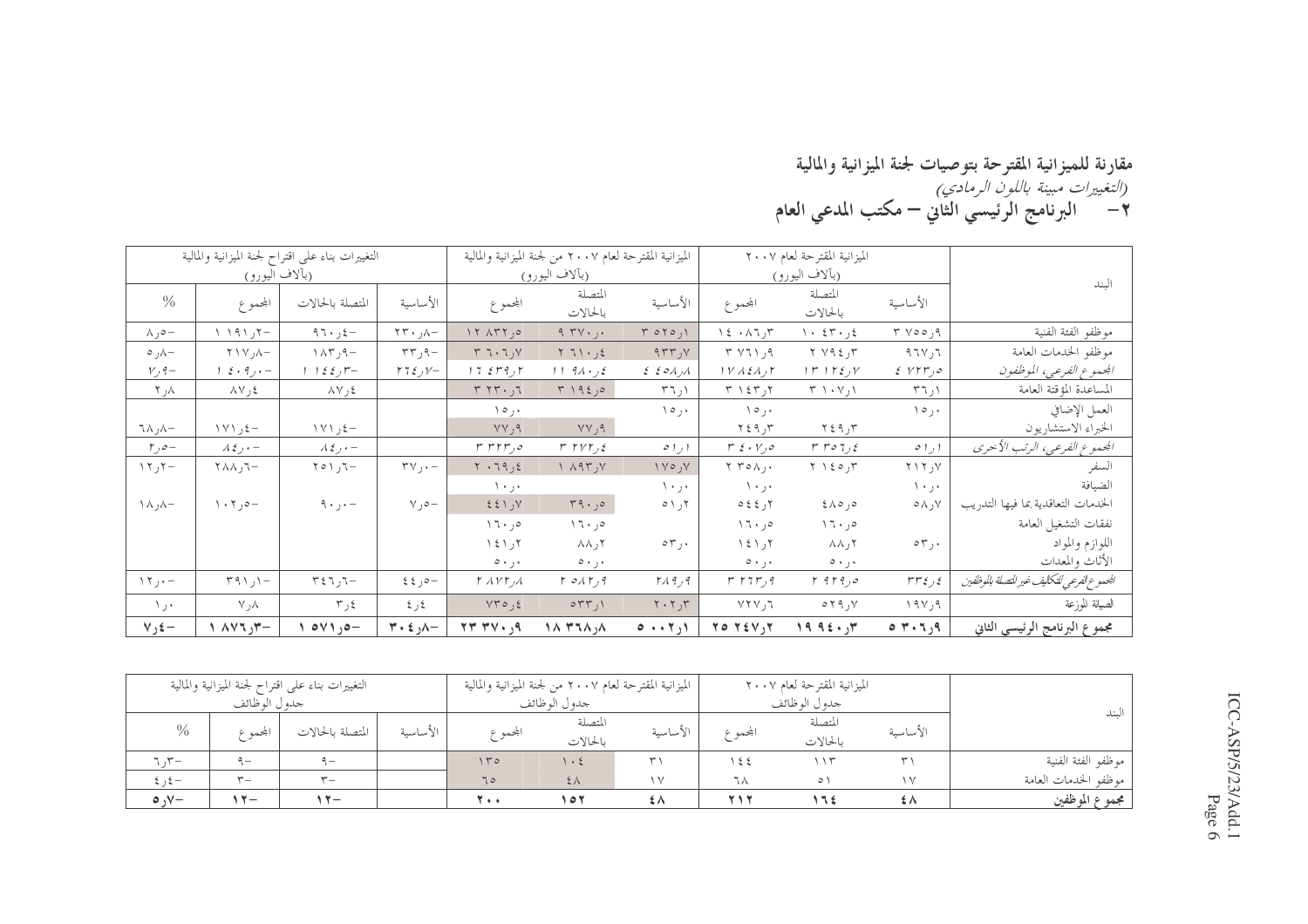### مقارنة للميزانية المقترحة بتوصيات لجنة الميزانية والمالية<br>*(التغييرات مبينة باللون الرمادي)*<br>1–1 البرنامج ، ، ( ٢ – المدعي العام

|                  |                                      | التغييرات بناء على اقتراح لجنة الميزانية والمالية |                               |                                            | الميزانية المقترحة لعام ٢٠٠٧ من لجنة الميزانية والمالية |                                 |                                  | الميزانية المقترحة لعام ٢٠٠٧          |                             |                                          |
|------------------|--------------------------------------|---------------------------------------------------|-------------------------------|--------------------------------------------|---------------------------------------------------------|---------------------------------|----------------------------------|---------------------------------------|-----------------------------|------------------------------------------|
|                  | (بآلاف اليورو)                       |                                                   |                               |                                            | (بآلاف اليورو)                                          |                                 |                                  | (بألاف اليورو)                        |                             | الىند                                    |
| $\frac{0}{0}$    | المحموع                              | المتصلة بالحالات                                  | الأساسية                      | المحموع                                    | المتصلة<br>بالحالات                                     | الأساسية                        | المحموع                          | المتصلة<br>بالحالات                   | الأساسية                    |                                          |
| $\Upsilon$ ار ۱۳ | $rr0, -$                             | $\wedge \circ \wedge \wedge \vee -$               | −∧ر ۱۲۲                       | $Y \setminus 7 \setminus 15$               | 571,7                                                   | A, 777, A                       | $Y \n\leq \Lambda \Upsilon, \xi$ | $\uparrow \wedge \uparrow$ , $\wedge$ | $Y \cdot 99,7$              | موظفو الفئة الفنية                       |
| $\circ$ ر ه      | $Y$ ۹ ,۲                             | $\forall \circ \pi -$                             | $-\rho$ <sub>(</sub> $\gamma$ | $\wedge$ $\wedge$ $\wedge$                 | $Y \cdot 0,9$                                           | $7 \cdot V$ , 9                 | ۲۹۳٫۰ ۱                          | $Y$ ٦٣٫٢                              | ۸ر ۲۲۹                      | موظفو الخدمات العامة                     |
| $1 + 2 =$        | $\epsilon \cdot \epsilon$ , $\tau -$ | $r \circ \rho -$                                  | $1\,\lambda\,\lambda$ , $V-$  | $r \leftrightarrow r \circ r$              | ەر ۶۳٤                                                  | $\Gamma$ of $\cdot$ 9, $\gamma$ | $TAV9, \xi$                      | 110.1                                 | $Y VY = f$                  | الجموع الفرعي، الموظفون                  |
|                  |                                      |                                                   |                               | $Y VY \xi$ ر کا                            | ۳ر۱۸۸ ۲                                                 | ۱ ر۲٦                           | ٤ ر٢٢٤ ٤                         | $\tau$ $\tau \wedge \wedge \tau$      | ۱ ر ۳                       | المساعدة المؤقتة العامة                  |
|                  |                                      |                                                   |                               | $\vee$ $\circ$ $\vee$                      |                                                         | $\lambda \circ \mu$             | $\lambda \circ \mu$              |                                       | ۱۰, ۱۰                      | العمل الإضافي                            |
| $-91$ و ک        | ۹٤٫۷ $-$                             | ۹٤٫۷ $-$                                          |                               | YY, 9                                      | ۹ر۷۷                                                    |                                 | $\sqrt{7}$ , $\sqrt{7}$          | $\sqrt{11}$ $\sqrt{1}$                |                             | الخبراء الاستشاريون                      |
| $r, r-$          | $92y -$                              | $92y -$                                           |                               | $Y \wedge Y$                               | Y Y 77.7                                                | ا ر ۱ ه                         | $r$ 9 $r$ $,$                    | $Y \wedge 7 \cdot y$ ۹                | ا را ه                      | الجموع الفرعي، الرتب الأحرى              |
| $\neg$ ۲ر ۱۸     | $\vee$ ر ٤ ١١                        | –≵ر≵∧                                             | $r \cdot r$ ر ۲۰              | $0.7$ ,.                                   | 557,0                                                   | Y9,0                            | 717, 7                           | ۹ر۲۰ ه                                | ۸ر۹۰۹                       | السفر                                    |
|                  |                                      |                                                   |                               | ۰۰ ر۰ ۱                                    |                                                         | ۰ر۱۰                            | ۰ ر۰ ۱                           |                                       | ۰ر۱۰                        | الضيافة                                  |
| -ەر۲۳            | $\cdot \cdot \cdot$ , $\circ -$      | $90, -$                                           | $v_0 -$                       | $\mathsf{r}\mathsf{r}\mathsf{r}\mathsf{y}$ | ٥ر ٢٨٢                                                  |                                 | 557,7                            | $\mathbf{r} \vee \vee \mathbf{r}$     | ∨ر∧ه                        | الخدمات التعاقدية بما فيها التدريب       |
|                  |                                      |                                                   |                               | $r \cdot j \cdot$                          | $r \cdot 1$ .                                           |                                 | $\mathbf{r} \cdot \mathbf{r}$    | ۰۰ر ۳۰                                |                             | نفقات التشغيل العامة                     |
|                  |                                      |                                                   |                               | ۰۰۱٫۰                                      | ミハ」・                                                    | $\circ \tau$ ,.                 | ۰۰ ر ۱۰۱                         | ∗ر∧٤                                  | ۰ر ۲۰                       | اللوازم والمواد                          |
|                  |                                      |                                                   |                               | ۰ر۰ ٤                                      | ۰۰ ز ۰                                                  |                                 | ۰۰ ر۰ ٤                          | ۰۰ ر۰ ٤                               |                             | الأثاث والمعدات                          |
| $1 VJ$ $7-$      | $r \mid v, r-$                       | $1 \vee 9$ ر 1                                    | $r v_{\mathcal{N}}$           | $1 + 17yV$                                 | $\lambda$ rr $_{\cdot}$ .                               | 19r                             | ۹ ر۲۳۳ ۱                         | ٤ ر٢ ۰۰ ١                             | $rr1$ ور                    | الجموع لفرعي للتكليف غير للتصلة بالوظفين |
| $\tau$ ر ۲       | ۱–ر ٤                                | –۳ره                                              | ۲ر ۱                          | $\Lambda$ $\uparrow$ , $\circ$             | 07,1                                                    | $\sqrt{77}$                     | ٦ ر٢٨٦                           | ٤ر ٢١                                 | 150,7                       | الصيانة للوزعة                           |
| −∧ر ∧            | $YY \cdot yY -$                      | $f$ ۹٤, ۹ +                                       | 770y                          | $V \in 91, V$                              | 204,0                                                   | ۹ ر ۹ ۱۱ ۲                      | $A$ 711,9                        | $0.1$ $\sqrt{2}$                      | $T \setminus T \setminus Y$ | مجموع البرنامج                           |

|                           |                                 | التغييرات بناء علىي اقتراح لجنة الميزانية والمالية |          |         | الميزانية المقترحة لعام ٢٠٠٧ من لجنة الميزانية والمالية |                |               | الميزانية المقترحة لعام ٢٠٠٧ |          |                      |
|---------------------------|---------------------------------|----------------------------------------------------|----------|---------|---------------------------------------------------------|----------------|---------------|------------------------------|----------|----------------------|
|                           | جدو ل الوظائف                   |                                                    |          |         | جدو ل الو ظائف                                          |                | جدو ل الوظائف |                              |          |                      |
| $\%$                      | المجمم ع                        | المتصلة بالحالات                                   | الأساسىة | المجموع | المتصلة<br>بالحالات                                     | الأساسية       | المجموع       | المتصلة<br>بالحالات          | الأساسية | الىند                |
| $\wedge$ , $\mathsf{r}-$  | $\mathbf{v} =$                  | $\mathbf{v}$                                       |          |         |                                                         | ١a             | $\forall$ 4   |                              |          | موظفو الفئة الفنية   |
| $\epsilon$ , $\epsilon$ – | $\hspace{0.1mm}-\hspace{0.1mm}$ | $\overline{\phantom{0}}$                           |          |         | $\gamma$                                                |                | ۲ ٥           |                              |          | موظفو الخدمات العامة |
| ていー                       | $ -$                            | $-$                                                |          |         |                                                         | $\mathbf{r}$ . |               |                              |          | مجموع الموظفين       |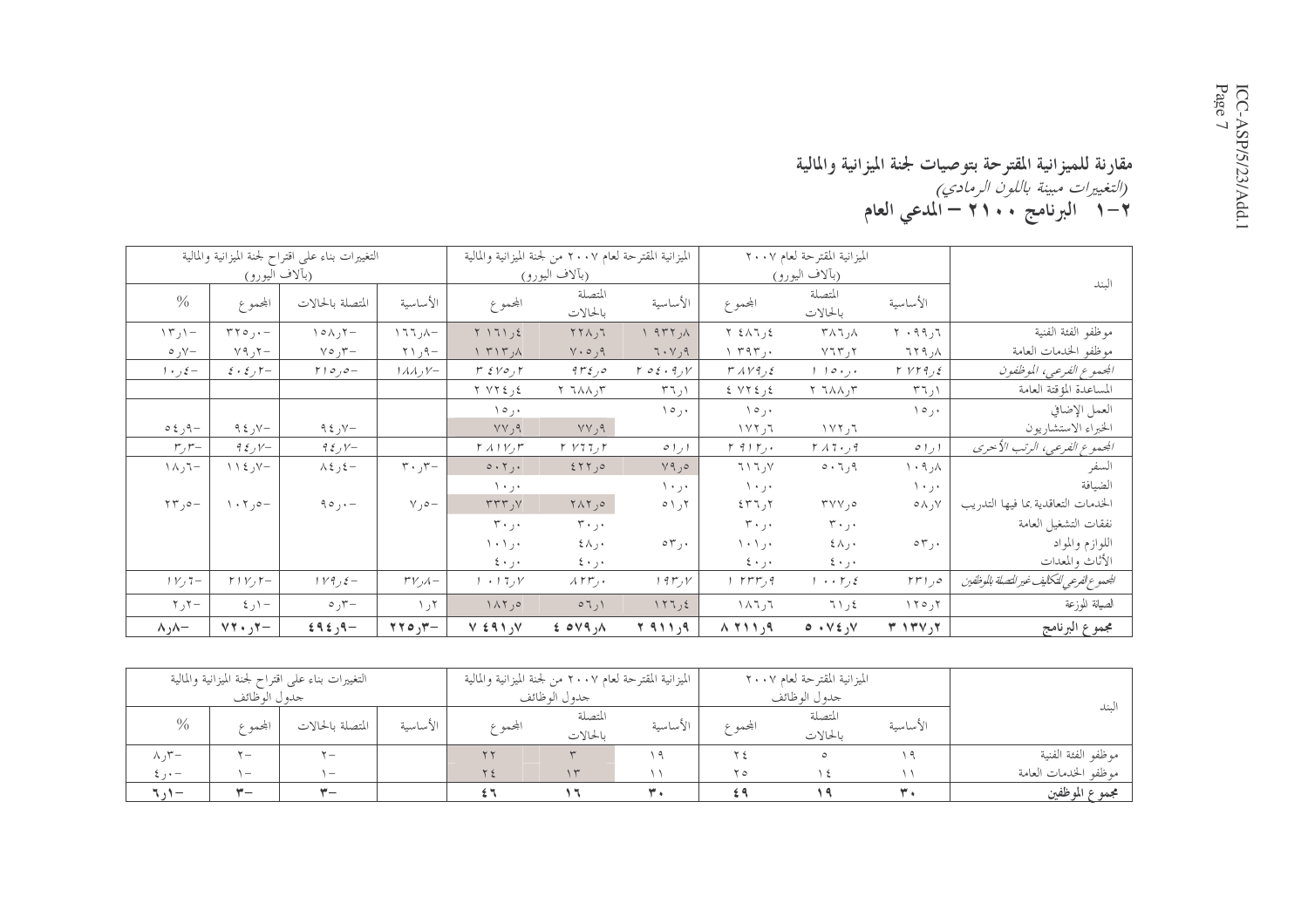#### مقارنة للميزانية المقترحة بتوصيات لجنة الميزانية والمالية ر - .<br>*(التغييرات مبينة باللون الرمادي)*<br>٢–٢ البرنامج • • ٢٢ – شعبة الاختصاص والتكامل والتعاون

|                                       |                                      | التغييرات بناء على اقتراح لجنة الميزانية والمالية |                          |                                  | الميزانية المقترحة لعام ٢٠٠٧ من لجنة الميزانية والمالية |                           |                                | الميزانية المقترحة لعام ٢٠٠٧ |                       |                                            |
|---------------------------------------|--------------------------------------|---------------------------------------------------|--------------------------|----------------------------------|---------------------------------------------------------|---------------------------|--------------------------------|------------------------------|-----------------------|--------------------------------------------|
|                                       | (بألاف اليورو)                       |                                                   |                          |                                  | (بألاف اليورو)                                          |                           |                                | (بألاف اليورو)               |                       | لىند                                       |
| $\%$                                  | المجموع                              | المتصلة بالحالات                                  | الأساسية                 | المحموع                          | المتصلة<br>بالحالات                                     | الأساسية                  | المحموع                        | المتصلة<br>بالحالات          | الأساسية              |                                            |
| $-\tau$ <sub>(</sub> $\tau$ /         | $Y \setminus \xi$ , $0 -$            | $\wedge \wedge \vee, \vee -$                      | $\tau$ $\gamma$ , $\tau$ | $\xi \wedge \wedge, \tau$        | $\lambda \cdot 7, \lambda$                              | ۸ر ۱۸۵                    | $\sqrt{2}$                     | 99.1                         | $V \setminus \tau$ ,. | موظفو الفئة الفنية                         |
| $\tau$ ر $\tau$                       | $\xi$ , $\cdot$ -                    |                                                   | $\xi$ , $\cdot$ -        | ۲ ر۸۰۸                           |                                                         | ۲۰۸٫٦                     | ٦ ر ۲ ۱ ۱                      |                              | ٦ ر ۱ ۱ ۱             | موظفو الخدمات العامة                       |
| $\gamma$ $\gamma$ , $\cdot$ -         | $\Gamma$ $1$ $\Lambda$ $, \circ$ $-$ | $1\Lambda V$ , $r-$                               | $r_1, r_-$               | $\circ$ 9 $V$ , $\uparrow$       | $\lambda \cdot \mathsf{r}_j \lambda$                    | $Y$ ر ٤ و ٧               | $\lambda$ ) $\circ$ , $\gamma$ | 99.1                         | $\lambda$ ۲0,7        | الجموع الفرعي، الموظفون                    |
| $\lambda$ + + $\lambda$ + + +         | $\S 57, \S -$                        | 57,5                                              |                          |                                  |                                                         |                           | $\S 7, \S$                     | ٤٣ ر ٤٣                      |                       | المساعدة المؤقتة العامة                    |
| $\langle \cdot \cdot \cdot , \cdot -$ | $\tau\tau, -$                        | $\tau\tau, -$                                     |                          |                                  |                                                         |                           | $\tau \tau$ ,.                 | $\tau$ ۲ ۲                   |                       | الخبراء الاستشاريون                        |
| $1 + \cdot \cdot \cdot -$             | $y \circ f =$                        | $Y \circ f =$                                     |                          |                                  |                                                         |                           | $Y \circ f$                    | $Y \circ f$                  |                       | الجموع الفرعي، الرتب الأحرى                |
| $\mathbf{r}\mathbf{r}$ , $\cdot$ -    | $\vee$ o $\circ$ $\vee$              | $\setminus$ { 9, $\cdot$ -                        | ر ٦ $V-$                 | $\uparrow \uparrow \circ \phi$   | $Y \circ \circ \cdot$                                   | $\vee \cdot \cdot \wedge$ | $2 \vee 1,0$                   | T92,                         | ۰, ۷۷                 | السفر                                      |
| $rrr, -$                              | $100, V-$                            | $1\leq 9$ , $\cdot$ -                             | $7, V-$                  | لمره ۲۱                          | $\Gamma \xi \circ f$ .                                  | $V \cdot \mathcal{A}$     | $\S V1$ , $\circ$              | $r \nmid \xi$ , .            | $VV_1$ 0              | الجمموع الفرعي للتكايف غير للتصلة بالوظفين |
| $5 - 7$                               | $-\wedge, \wedge$                    | 5, 7                                              | ٤ ر ١                    | $\lambda$ <sub>t</sub> $\lambda$ | $\uparrow \wedge$ , $\uparrow$                          | YY, Y                     | ٦٤٫٦                           | $\tau$ ر ۲۲                  | $\tau$ ر ۲۲           | الصيانة للوزعة                             |
| $-\tau, \lambda$ /                    | $20Y, 2-$                            | $5 \backslash 0, 9 -$                             | $\mathbf{r}$ , $\circ$ - | $9V\xi, \Lambda$                 | $\cdot \vee \circ \cdot 9$                              | A9A,9                     | $Y \leq YV, Y$                 | 291,                         | 940,5                 | مجموع البرنامج                             |

|                                  | جدو ل الوظائف | التغييرات بناء على اقتراح لجنة الميزانية والمالية |          |         | الميزانية المقترحة لعام ٢٠٠٧ من لجنة الميزانية والمالية<br>جدو ل الوظائف |          |         | الميزانية المقترحة لعام ٢٠٠٧<br>جدو ل الو ظائف |          |                      |
|----------------------------------|---------------|---------------------------------------------------|----------|---------|--------------------------------------------------------------------------|----------|---------|------------------------------------------------|----------|----------------------|
| $\%$                             | البحمه ع      | المتصلة بالحالات                                  | الأساسية | المحموع | المتصلة<br>بالحالات                                                      | الأساسية | المحموع | المتصلة<br>بالحالات                            | الأساسية | لىند                 |
| $\wedge \wedge$ , $o-$           | $-$           | $\mathbf{y}$                                      |          |         | $\wedge$                                                                 |          | . H     |                                                |          | موظفو الفئة الفنية   |
|                                  |               |                                                   |          |         |                                                                          |          |         |                                                |          | موظفو الخدمات العامة |
| $\mathbf{11} \cdot \mathbf{1} -$ | $\mathbf{v}$  | $\mathbf{y} =$                                    |          |         |                                                                          |          | ۱۸      |                                                |          | مجموع الموظفين       |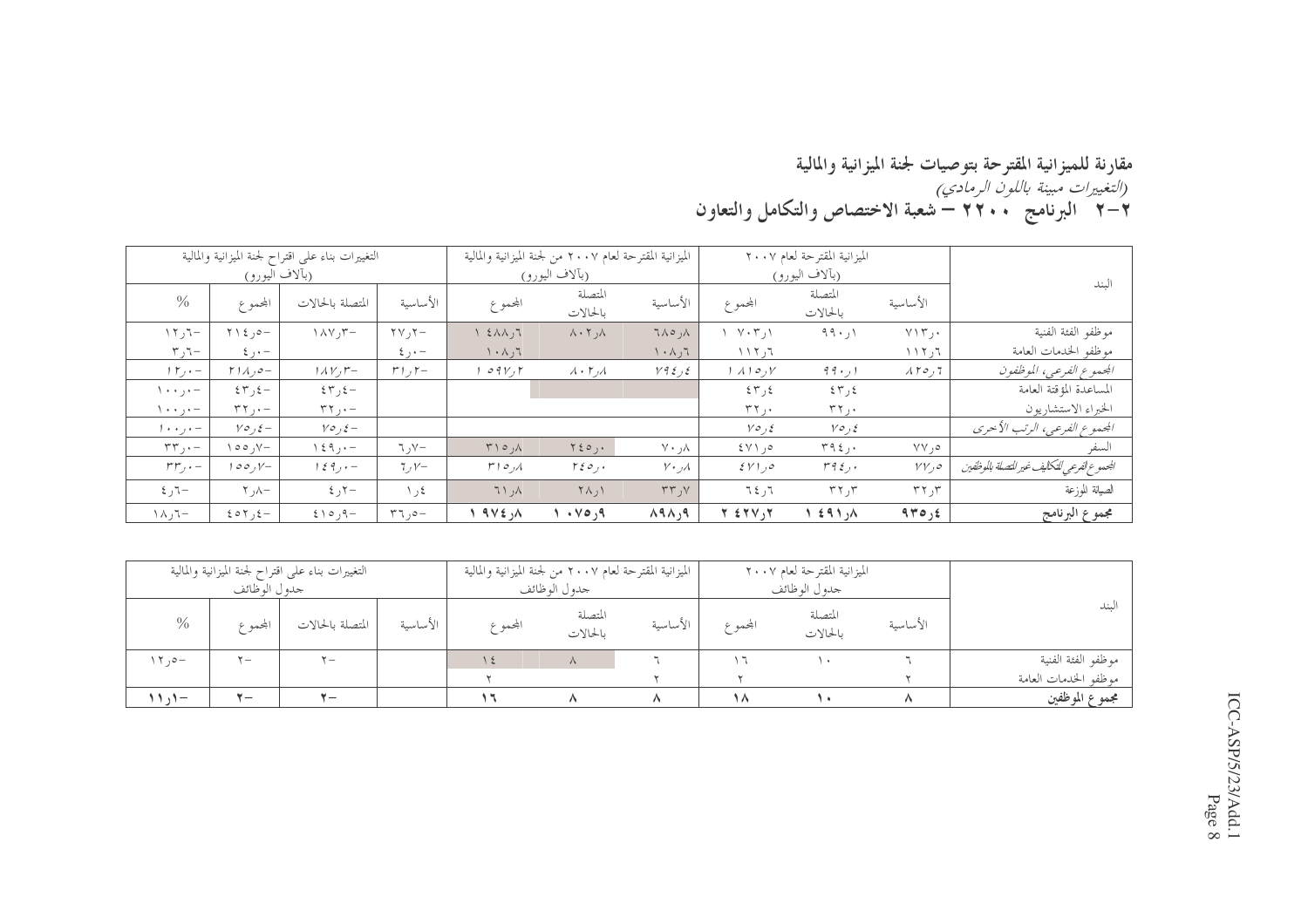#### مقارنة للميزانية المقترحة بتوصيات لجنة الميزانية والمالية<br>*(التغييرات مبينة باللون الرمادي)*<br>٣–٣ البرنامج ٢٣٠٠ – شعبة التحقيقات

|                                             |                                                | التغييرات بناء على اقتراح لجنة الميزانية والمالية |                               |                                                           | الميزانية المقترحة لعام ٢٠٠٧ من لجنة الميزانية والمالية      |                   |                                   | الميزانية المقترحة لعام ٢٠٠٧          |                                 |                                            |
|---------------------------------------------|------------------------------------------------|---------------------------------------------------|-------------------------------|-----------------------------------------------------------|--------------------------------------------------------------|-------------------|-----------------------------------|---------------------------------------|---------------------------------|--------------------------------------------|
|                                             | (بألاف اليورو)                                 |                                                   |                               |                                                           | (بآلاف اليورو)                                               |                   |                                   | (بألاف اليورو)                        |                                 | الىند                                      |
| $\frac{0}{0}$                               | المحموع                                        | المتصلة بالحالات                                  | الأساسية                      | المحموع                                                   | المتصلة<br>بالحالات                                          | الأساسية          | المحموع                           | المتصلة<br>بالحالات                   | الأساسية                        |                                            |
| $\mathbf{r}$ , $\mathbf{r}$                 | $-1$ ر ۲۲۰ $-$                                 | $\mathbf{Y} \cdot \mathbf{Y}$ ر ۲۰                | 17,5                          | $7 \wedge 1 \wedge $                                      | 770                                                          | 57.1              | $V \cdot T \wedge, V$             | ۲ ر۱ ۱۵ تا                            | 5Y7,0                           | موظفو الفئة الفنية                         |
| $r_{J}r-$                                   | $\circ \tau, -$                                | $\circ \gamma$ , $\cdot$ -                        | $\xi$ رځ                      | V, 377                                                    | $\left( \begin{array}{c} 0 & 1 \\ 0 & 1 \end{array} \right)$ | ۲۰۸٫۶             | $V, \lambda \cdot \lambda V$      | ۱, ۱۵۲۸ ۱                             | ٦ ر ۲ ۱ ۱                       | موظفو الخدمات العامة                       |
| $r, r-$                                     | $\Gamma V$ $I$ <sub><math>J</math></sub> $I -$ | $\Gamma \circ \circ \rho V -$                     | $\mathbf{r} \cdot \mathbf{r}$ | $\lambda$ $\epsilon$ $\epsilon$ $\Gamma$ <sub>J</sub> $V$ | $V$ $\Lambda$ $V$ $\mathcal{E}$ $\mathcal{E}$ $\mathcal{E}$  | $07\lambda$ , $V$ | $\lambda$ $V$ $\lambda$ $\lambda$ | $\lambda$ $\mu$ <sub>7</sub> $\gamma$ | 0 <sub>A</sub> 9 <sub>J</sub> 1 | الجموع الفرعي، الموظفون                    |
| -٦ر١٩                                       | $YY, \xi -$                                    | $YY, \xi -$                                       |                               | $T \cdot T$                                               | $T \cdot T$                                                  |                   | $\mathbf{y} \circ \mathbf{y}$     | $\forall \forall \circ \xi$           |                                 | المساعدة المؤقتة العامة                    |
| $\setminus \cdot \cdot \cdot$ ) $\cdot$ -   | ر ٤٤                                           | −∨ر ٤٤                                            |                               |                                                           |                                                              |                   | $22 \times 1$                     | ∀ر ٤٤                                 |                                 | الخبراء الاستشاريون                        |
| $\uparrow$ $\wedge$ $\downarrow$ $\uparrow$ | $11\lambda$ $1-$                               | $11\lambda_21-$                                   |                               | $\mathbf{r} \cdot \mathbf{r}$ ر ۲                         | $\mathbf{r} \cdot \mathbf{r}$ ,.                             |                   | $5.5 + 1$                         | $5.5 \cdot 1$                         |                                 | الجموع الفرعي، الرتب الأخرى                |
|                                             |                                                |                                                   |                               | ۹ر۹۸ ۱                                                    | $\lambda \cdot \lambda$ ۹, ۳                                 | ٦ ر ۹             | 9.41, 9.                          | $\Lambda$ $\Lambda$ ر ۱ $\mu$         | ٦ ر ۹                           | السفر                                      |
|                                             |                                                |                                                   |                               | $\wedge \cdot \wedge \cdot \cdot$                         | $\lambda$ + $\lambda$ , +                                    |                   | $\wedge \cdot \wedge \cdot \cdot$ | $\wedge \cdot \wedge \cdot \cdot$     |                                 | الخدمات التعاقدية بما فيها التدريب         |
|                                             |                                                |                                                   |                               | 15.0                                                      | 15.0                                                         |                   | $\Upsilon$ , $\circ$              | $\Upsilon$ , $\circ$                  |                                 | نفقات التشغيل العامة                       |
|                                             |                                                |                                                   |                               | $5 \cdot 7$                                               | $\mathbf{y} \cdot \mathbf{y}$ ۲                              |                   | ۲ر ۶۰                             | ۲ر ۶۰                                 |                                 | اللوازم والمواد                            |
|                                             |                                                |                                                   |                               | ۱۰٫۰                                                      | ۰۰ ر ۱۰                                                      |                   | ۰ر۱۰                              | ۰ر ۱۰                                 |                                 | الأثاث والمعدات                            |
|                                             |                                                |                                                   |                               | 1 TAV,7                                                   | $1 TVA$ ,                                                    | 7 ر 9             | $\mathcal{M} \mathcal{N}$         | $1 TVA$ ,                             | 9,7                             | الجموع الفرعي للتكاليف غير للتصلة بالوظفين |
| Y, Y                                        | $Y \circ Y$                                    | $\lambda_{\rm t}$ } $\lambda$                     | ۰ر۹                           | $\Gamma \vee \circ \cdot, \Gamma$                         | T O 2, 1                                                     | $\uparrow$ \,\    | ۳ ژ ۳ ٤ ۳                         | TT9,5                                 | $\mathbf{Y} \cdot \mathbf{y}$   | الصيانة للوزعة                             |
| $\forall$ ر $\forall$                       | $T1A,0-$                                       | $T \xi$ ٩,٠-                                      | $19,0-$                       | 1.0.17                                                    | $9.9 \cdot \wedge 17$                                        | 099, 2            | 1.444,1                           | $\lambda$ + $\delta$ + $\delta$       | ۹ر۱۸ ۲                          | مجموع البرنامج                             |

|                      |          | الميزانية المقترحة لعام ٢٠٠٧ |               |          | الميزانية المقترحة لعام ٢٠٠٧ من لجنة الميزانية والمالية |                |          | التغييرات بناء علىي اقتراح لجنة الميزانية والمالية |                          |                |
|----------------------|----------|------------------------------|---------------|----------|---------------------------------------------------------|----------------|----------|----------------------------------------------------|--------------------------|----------------|
|                      |          | جدو ل الو ظائف               |               |          | جدو ل الو ظائف                                          |                |          |                                                    | جدو ل الوظائف            |                |
| لىند                 |          | المتصلة                      |               |          | المتصلة                                                 |                | الأساسية |                                                    |                          | $\%$           |
|                      | الأساسية | بالحالات                     | المجموع       | الأساسية | بالحالات                                                | المجموع        |          | المتصلة بالحالات                                   | بحمه ۶                   |                |
| موظفو الفئة الفنية   |          | $\sqrt{5}$                   | VV            |          | VT                                                      | V <sub>7</sub> |          | $\mathbf{v}$                                       | $\overline{\phantom{a}}$ | $\mathcal{F}-$ |
| موظفو الحدمات العامة |          | Y A                          | $\mathcal{R}$ |          | ۲۸                                                      | $\mathbf{r}$ . |          |                                                    |                          |                |
| مجموع الموظفين       |          |                              | $\cdot$ V     |          |                                                         | ۱۰۶            |          | $-$                                                | $\overline{\phantom{0}}$ | $\cdots$       |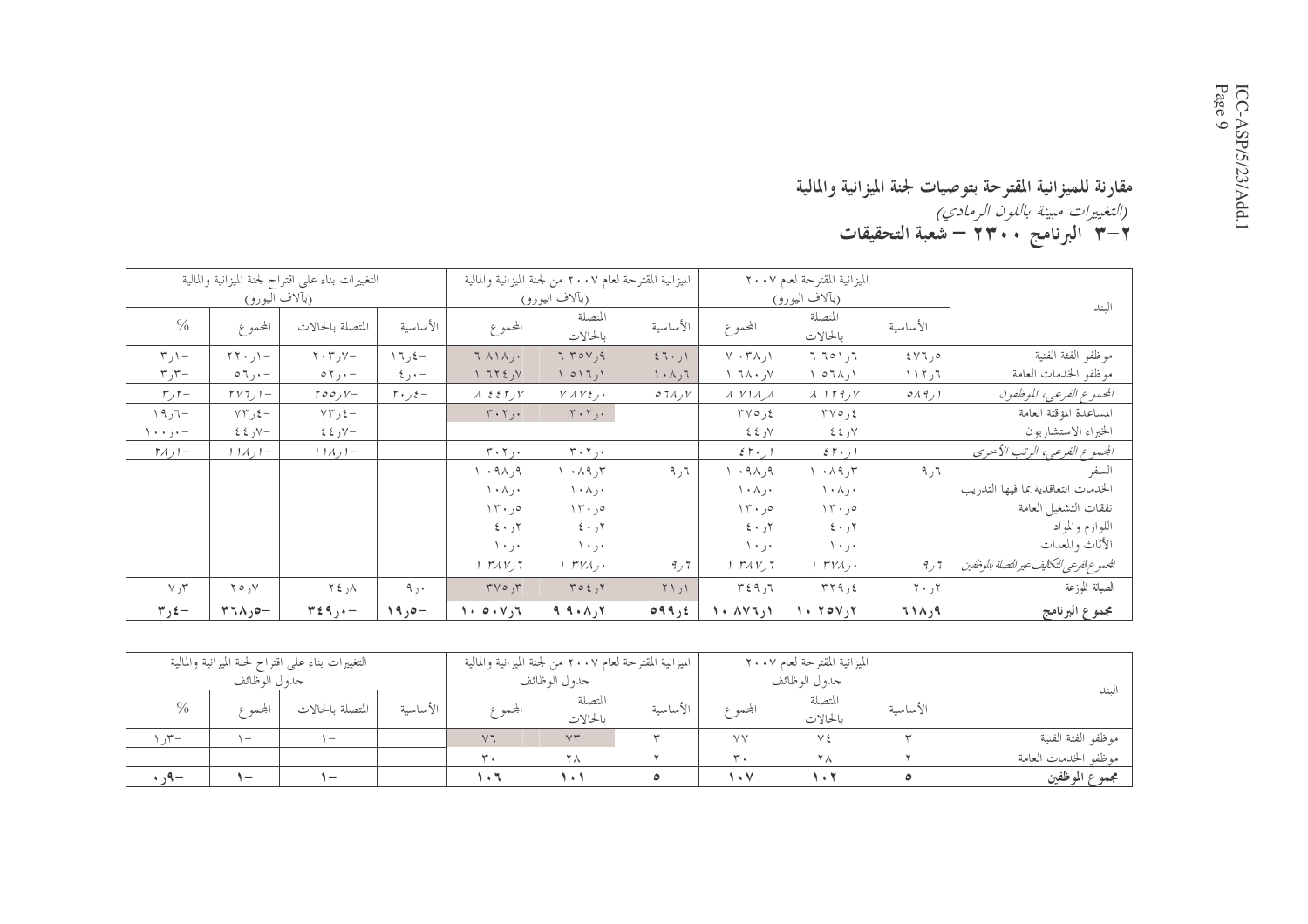#### مقارنة للميزانية المقترحة بتوصيات لجنة الميزانية والمالية<br>*(التغييرات مبينة باللون الرمادي)*<br>٢ – ٤ البرنامج ٢٤٠٠ – شعبة الإدعاء

|                                           |                               | الميزانية المقترحة لعام ٢٠٠٧                    |                                         |                                                 | الميزانية المقترحة لعام ٢٠٠٧ من لجنة الميزانية والمالية |                              |                                 | التغييرات بناء على اقتراح لجنة الميزانية والمالية |                               |                           |
|-------------------------------------------|-------------------------------|-------------------------------------------------|-----------------------------------------|-------------------------------------------------|---------------------------------------------------------|------------------------------|---------------------------------|---------------------------------------------------|-------------------------------|---------------------------|
| البند                                     |                               | (بآلاف اليورو)                                  |                                         |                                                 | (بآلاف اليورو)                                          |                              |                                 |                                                   | (بألاف اليورو)                |                           |
|                                           | الأساسية                      | المتصلة<br>بالحالات                             | المحموع                                 | الأساسية                                        | المتصلة<br>بالحالات                                     | المحموع                      | الأساسية                        | المتصلة بالحالات                                  | المحموع                       | $\frac{0}{0}$             |
| موظفو الفئة الفنية                        | ∖ر۲٦ ٤                        | ۹ ر۱ ۳۹ ۲                                       | $Y \wedge \circ \wedge \vee Y$          | 227,2                                           | $\vee$ ۹۸۰ $\vee$                                       | $Y \Sigma Y$                 | $\mathbf{y} \cdot \mathbf{y} =$ | $5 \setminus 7 -$                                 | $595 -$                       | $\gamma \vee \gamma$ ر ۱۷ |
| موظفو الخدمات العامة                      | ٢ ر ٢ ١ ١                     | ٤٦٣٫٠                                           | $0 \vee 0$ , $7$                        | $\mathcal{L}_{\mathcal{L}} \wedge \cdot \wedge$ | $Y \wedge \wedge$ , {                                   | $29V$ .                      | – • ر ٤                         | $\nabla \xi$ ر کا                                 | $\setminus \setminus \cdot -$ | $\tau$ ر ۲                |
| الجموع الفرعي، الموظفون                   | $\circ$ $\gamma$ و $\epsilon$ | $\Gamma$ $\Lambda$ $\circ$ $\epsilon$ $\eta$    | $r \leftrightarrow r \leftrightarrow r$ | 000,                                            | $r$ $r$ $r$ $r$ $r$ $r$ $r$                             | $\Gamma$ 9 $\Gamma$ $\xi$ )  | $\Gamma \xi$ ر 12               | $\mathcal{E} \wedge \mathcal{O}$                  | $0.1 \cdot 7 -$               | $1 \xi$ ر 1 $4-$          |
| المساعدة المؤقتة العامة                   |                               |                                                 |                                         |                                                 | ۲ر ۲۰ ۲                                                 | $Y \cdot \xi$ ر کا           |                                 | $\mathbf{y} \cdot \mathbf{z}$ ر ٤                 | $Y \cdot \xi$                 |                           |
| الجموع الفرعي، الرتب الأخرى               |                               |                                                 |                                         |                                                 | ۲ر ۲۰ ۲                                                 | $Y \cdot \xi$ ر کا           |                                 | $Y \cdot \xi$ ر کا                                | $Y \cdot \xi$ ر کا            |                           |
| السفر                                     | ۸ر ۱۵                         | ۱ ر ۵ ۵ ۱                                       | ۹ر۱۷۰                                   | ۸ر ۱۰                                           | ۹ر٢٦١                                                   | $\gamma \circ \gamma$ ر ۲    |                                 | −۲ر∧۱                                             | ۲۰ ر ۱۸                       | $\cdot$ - $\cdot$ /       |
| الجموع لفرعي للتكاليف غير للتصلة بالوظفين | ۸ ره ۱                        | 100, 1                                          | $1 \vee \cdot 79$                       | ۸ ر ۱ د                                         | ۹ ر ۲ ۳ ۱                                               | 105, V                       |                                 | $1\Lambda$ , $\mathsf{r}-$                        | $1\land$ , $\uparrow$         | $1 + 7 =$                 |
| الصيانة للوزعة                            | $\mathbf{Y} \cdot \mathbf{y}$ | $\mathcal{N} \cdot \mathcal{N}$ ، $\mathcal{N}$ | ۸ ر ۲ ۲ ۱                               | $\Upsilon$                                      | 95, y                                                   | $\wedge \wedge \circ \wedge$ | $\cdot$ , م                     | ۹–۹ر ۱۱                                           | $\setminus \setminus \cdot -$ | −∧ر∧                      |
| مجموع البرنامج                            | ٤ ره ٢١                       | $T \cup T$                                      | T V T T                                 | ۹ر ۵۹۱                                          | ۹ر ٤ ۸۰ ۲                                               | Y Y 9 7.0                    | $\tau$ ور $\tau$                | $\gamma \wedge \gamma$ ر ۱                        | $\tau\tau\circ\tau$ ره        | $\alpha$ ر ۹              |
|                                           |                               |                                                 |                                         |                                                 |                                                         |                              |                                 |                                                   |                               |                           |
|                                           |                               | الميزانية المقترحة لعام ٢٠٠٧                    |                                         |                                                 | الميزانية المقترحة لعام ٢٠٠٧ من لجنة الميزانية والمالية |                              |                                 | التغييرات بناء على اقتراح لجنة الميزانية والمالية |                               |                           |
|                                           |                               | جدول الوظائف                                    |                                         |                                                 | جدول الوظائف                                            |                              |                                 |                                                   | جدول الوظائف                  |                           |
| البند                                     | الأساسية                      | المتصلة<br>بالحالات                             | المجموع                                 | الأساسية                                        | المتصلة<br>بالحالات                                     | المحموع                      | الأساسية                        | المتصلة بالحالات                                  | المحموع                       | $\frac{0}{0}$             |
| موظفو الفئة الفنية                        | $\mathbf{r}$                  | ع ۲                                             | $\mathbf{y}$                            | $\mathbf{r}$                                    | $\Upsilon$ .                                            | $\tau$                       |                                 | $\xi -$                                           | $\xi -$                       | –∧ر ٤ ۱                   |
| موظفو الخدمات العامة                      |                               | ٩                                               | $\setminus$                             | ۲                                               | $\vee$                                                  | ٩                            |                                 | $\mathbf{y}$                                      | $\mathbf{y}$                  | −۲ر∧۱                     |
| مجموع الموظفين                            | ٥                             | $\tau\tau$                                      | ۳۸                                      | ٥                                               | $\mathbf{v}$                                            | Y'                           |                                 | $\mathcal{L}$                                     | $\mathbb{I}-$                 | $\land \circ \land -$     |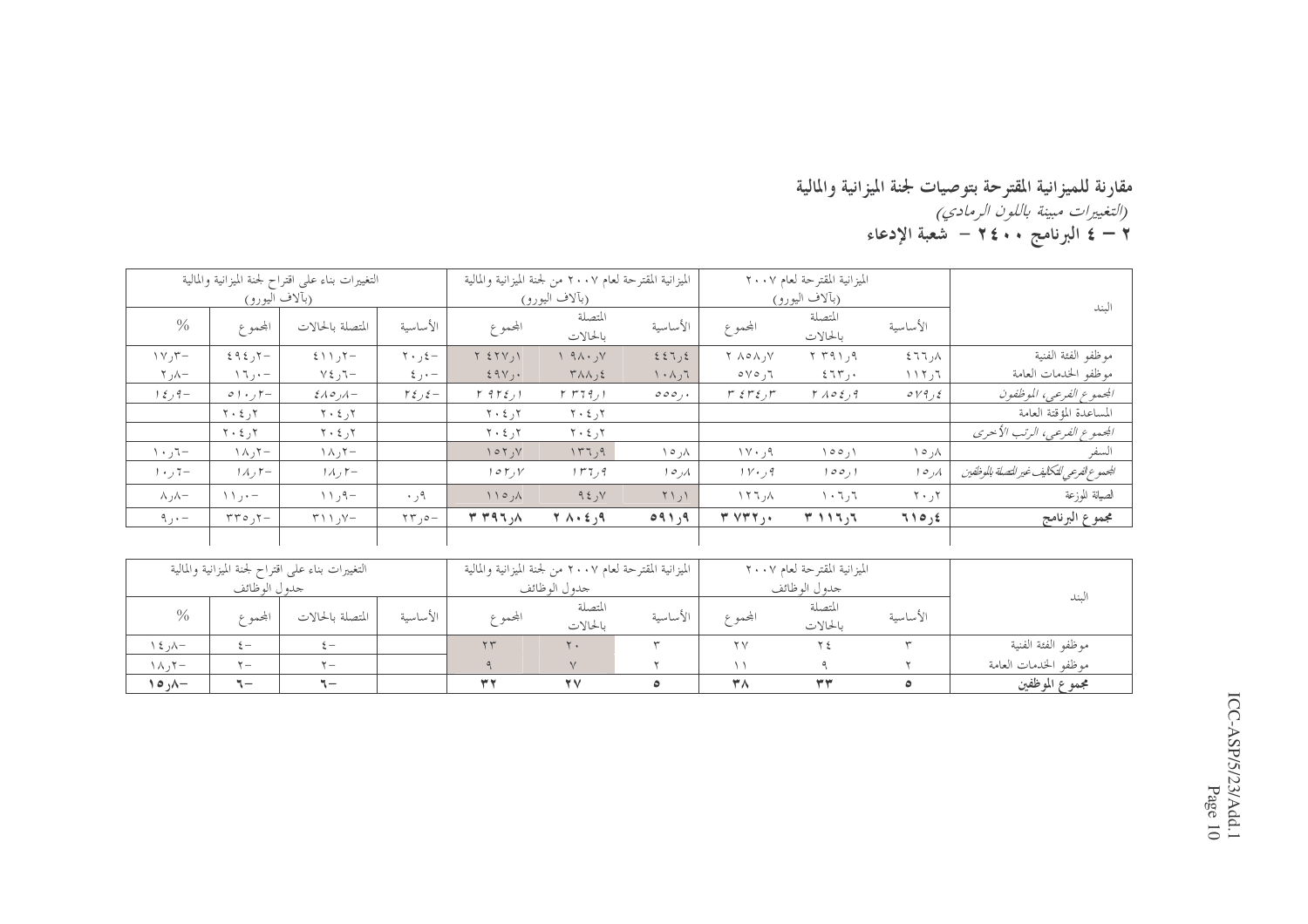#### مقارنة للميزانية المقترحة بتوصيات لجنة الميزانية والمالية ر*التغييرات مبينة باللون الرمادي)*<br>(*التغييرات مبينة باللون الرمادي)*<br>٣– البرنامج الرئيسي الثالث — قلم المحكمة

|                                | التغييرات بناء على اقتراح لجنة الميزانية والمالية |                                   |                                  |                                              | الميزانية المقترحة لعام ٢٠٠٧ من لجنة الميزانية والمالية |                                            |                                                 | الميزانية المقترحة لعام ٢٠٠٧                   |                                      |                                             |
|--------------------------------|---------------------------------------------------|-----------------------------------|----------------------------------|----------------------------------------------|---------------------------------------------------------|--------------------------------------------|-------------------------------------------------|------------------------------------------------|--------------------------------------|---------------------------------------------|
|                                | (بآلاف اليورو)                                    |                                   |                                  |                                              | (بآلاف اليو <u>رو)</u>                                  |                                            |                                                 | (بآلاف اليورو)                                 |                                      | الىند                                       |
| $\%$                           | المحموع                                           | المتصلة<br>بالحالات               | الأساسية                         | المحموع                                      | المتصلة<br>بالحالات                                     | الأساسية                                   | المحموع                                         | المتصلة<br>بالحالات                            | الأساسية                             |                                             |
| $\vee$ , $\wedge$ -            | $1111.0 -$                                        | $755 - 157$                       | $700,0-$                         | 1271.                                        | 2019,7                                                  | 979.52                                     | 10490                                           | $0 \setminus 0 \setminus 7$                    | $\setminus \cdot \top 27,9$          | موظفو الفئة الفنية                          |
| $5 - 7$                        | $057,7 -$                                         | $Y9Y, \xi -$                      | $\tau \xi$ ٩,٢                   | 11 Y70y7                                     | 5 Y99,1                                                 | 7977,7                                     | $Y, Y, Y, \varphi$                              | 0.950                                          | ٤ ر٥ ۲۱ ۷                            | موظفو الخدمات العامة                        |
| $7, r-$                        | $VFT_J$ ) –                                       | $97772 -$                         | $\lambda \cdot \circ \cdot \vee$ | $ro$ $9vo$ , $r$                             | 9.711                                                   | 1770777                                    | $\Gamma V V \cdot V_{J} \xi$                    | 1.7201                                         | 1 V 271 T                            | الجموع الفرعي، الموظفون                     |
| $\cdot$ , $\circ$ -            | ر ٤ ١                                             | ر ٤ ١                             |                                  | $Y$ $9Y$ $N$ , $Y$                           | $\wedge$ , $\wedge$ $\vdash$ $\wedge$                   | 1.709,0                                    | T 957,7                                         | $\lambda$ $7\lambda$ r, $\lambda$              | 1.709,0                              | المساعدة المؤقتة العامة                     |
|                                |                                                   |                                   |                                  | $\mathbf{r} \vee \mathbf{0}$ , $\mathbf{0}$  | $\epsilon \circ \cdot$                                  | $T \setminus T, o$                         | $\mathbf{r} \vee \mathbf{0}$ , $\mathbf{0}$     | $\epsilon \circ \cdot$                         | $T \setminus T, o$                   | المساعدة المؤقتة للاجتماعات                 |
|                                |                                                   |                                   |                                  | $Y$ ٦۰,٤                                     | $\lambda$ 7 ر $\zeta$                                   | ۱ ر ۱ ۷ تا                                 | $57 \cdot 12$                                   | $\lambda$ 7 ر $\tau$                           | ۱ ر ۲ ۷ ۱                            | العمل الإضافي                               |
| $V, \xi -$                     | – • ر • ۱                                         |                                   | $\cdot$ ر۱۰                      | 157.                                         | ۹۹,۰                                                    | $\mathbf{Y} \vee \mathbf{Y}$               | $\Upsilon$                                      | ۰ ر ۹۹                                         | $\tau$ $\vee$ $\cdot$                | الخبراء الاستشاريون                         |
| $\cdot$ ر $V-$                 | $r \xi$ ر مح                                      | $1 \xi$ ر $\zeta$ 1               | – • ر • ۱                        | $r \tau v r$ , $r$                           | 1.49Y, 1                                                | $YY \circ f$                               | $r$ 797,0                                       | $1$ 9 $1$ $1$ $2$                              | ا ره ۱۷ ا                            | الجموع الفرعي، الرتب الأحرى                 |
| $\gamma$ <sub>i</sub> $\gamma$ | $\mathbf{Y} \cdot \mathbf{Y}$ , $\cdot$ -         | $\gamma$ $\gamma$                 | $\uparrow \wedge$ , $\wedge -$   | $\gamma$ $\gamma$ $\gamma$                   | 1.151, 7                                                | $Y \xi$ \ , $T$                            | 10A0,9                                          | ٥ره ۳۰ ۱                                       | $Y \wedge \cdot \cdot 25$            | السفر                                       |
|                                |                                                   |                                   |                                  | $\Upsilon$                                   |                                                         | $\Upsilon$                                 | $\Upsilon$ $\Upsilon$                           |                                                | ۰ ر۱۷                                | الضيافة                                     |
| $2,0-$                         | $\gamma \circ \gamma$ , $\circ -$                 | $\gamma \circ \gamma$ , $\circ -$ |                                  | 0.51                                         | $r \circ 1 \cdot 1$                                     | $\wedge$ $\wedge$ $\vee$ $\wedge$ $\wedge$ | 0.7AY,1                                         | $\Upsilon$ $\wedge$ $\vee$ $\cdots$            | ۱ ر۰ ۸۷۰                             | الحندمات التعاقدية بما فيها التدريب         |
|                                |                                                   |                                   |                                  | $\langle \cdot, \tau \rangle$                | $\epsilon$ $\forall$ $\wedge$ $\wedge$ ,.               | $0$ $\wedge$ $\uparrow$ $0$ $\wedge$       | $\langle \cdot, \tau \rangle$                   | $\epsilon$ $\forall$ $\wedge \wedge$ , $\cdot$ | $0$ $\wedge$ $\uparrow$ $0$ $\wedge$ | نفقات التشغيل العامة                        |
|                                |                                                   |                                   |                                  | $\setminus \setminus \setminus \Upsilon$ ,.  | ۷ر ۲۸۶                                                  | $Y \wedge 7, 7$                            | $\setminus \setminus \setminus \setminus \cdot$ | $Y \wedge 7, Y$                                | $Y \wedge 7, 7$                      | اللوازم والمواد                             |
|                                |                                                   |                                   |                                  | $1.77 \cdot 1$                               | ۰ ر۲۹ ه                                                 | ار ۱۹۱                                     | $\setminus$ ۲۲۰٫۱                               | $\circ$ $\mathsf{Y}$ ٩, $\cdot$                | ارا1۹                                | الأثاث والمعدات                             |
| $\tau$ ر $\tau$                | $\epsilon \circ \wedge, \circ -$                  | $519, y -$                        | $\uparrow \wedge$ , $\wedge -$   | $19A\S Y,7$                                  | $1 \cdot 2 \cdot 7$ , 0                                 | 95111                                      | $\Gamma$ . $\Gamma$ . $\tau$ , $\gamma$         | 1.1177                                         | 9519,9                               | الجموع الفرعي للتكاليف غير للتصلة بالموظفين |
| $\tau$ , $\lambda-$            | $\uparrow \wedge$ ۱                               | $\lambda$ ر کا                    | ٤ ر ٣٣                           | $ \wedge$ , $\Upsilon$                       | $002)$ -                                                | $\xi \cdot \Lambda$ , $Y -$                | $\cdots$ , $\uparrow$                           | $\circ \circ \wedge \wedge -$                  | $557/1 -$                            | الصيانة للوزعة                              |
| $5 - 7$                        | $-\lambda$ , $\Gamma V$ / $\gamma$                | $\gamma$ , $\circ \circ \gamma$   | $\wedge$ ۲۱ ر $\wedge$ ۲۸        | $2 \wedge \circ \Upsilon \Upsilon, \Upsilon$ | $Y \setminus \neg \wedge \neg \wedge \neg \wedge$       | $\gamma$ { $\zeta$ { $\zeta$ } $\gamma$    | $0. \vee .9)$                                   | $YY \leq YY, 9$                                | $Y \wedge Y \wedge Q$                | مجموع البرنامج الرئيسي الثالث               |
|                                |                                                   |                                   |                                  |                                              |                                                         |                                            |                                                 |                                                |                                      |                                             |

|                      |                | التغييرات بناء علىي اقتراح لجنة الميزانية والمالية |                          |         | الميزانية المقترحة لعام ٢٠٠٧ من لجنة الميزانية والمالية |                   |                        | الميزانية المقترحة لعام ٢٠٠٧ |                |                      |
|----------------------|----------------|----------------------------------------------------|--------------------------|---------|---------------------------------------------------------|-------------------|------------------------|------------------------------|----------------|----------------------|
|                      | جدو ل الو ظائف |                                                    |                          |         | جدو ل الو ظائف                                          |                   |                        | جدو ل الو ظائف               |                | لىند                 |
| $\%$                 | ابحمه ع        | المتصلة بالحالات                                   | الأساسية                 | المحموع | المتصلة<br>بالحالات                                     | الأساسية          | المجممه ع              | المتصلة<br>بالحالات          | الأساسية       |                      |
| $7.9-$               | $\sqrt{ }$     | $\cdot$ $-$                                        | $-$                      | しえん     | $\circ$                                                 | 97                | ۹ ۱ م                  |                              | 9 <sub>V</sub> | موظفو الفئة الفنية   |
| $\mathcal{N}-$       | $\zeta =$      | $\zeta =$                                          |                          | 555     | $\cdot$ 0                                               | $\wedge$ $\wedge$ | $\gamma \gamma \gamma$ | $\cdot$ $^{\circ}$           | ۱۲۸            | موظفو الحدمات العامة |
| $\forall$ , $\wedge$ | –ه ۱           | $\epsilon$ –                                       | $\overline{\phantom{0}}$ | ۳۸۱     | 10V                                                     | <b>TTE</b>        | ۳۹٦                    | ۱۷۱                          | 770            | مجموع الموظفين       |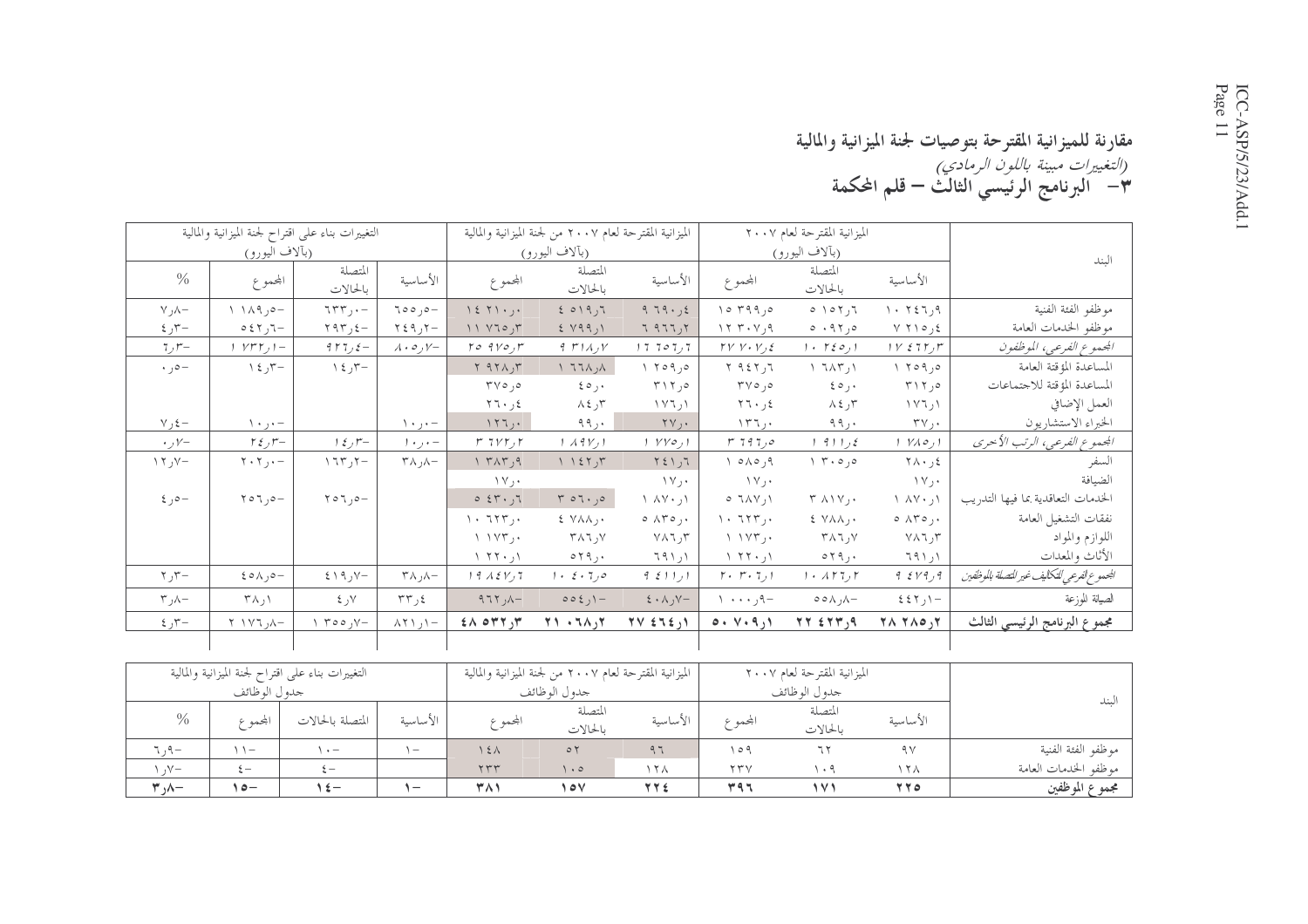### مقارنة للميزانية المقترحة بتوصيات لجنة الميزانية والمالية<br>*(التغييرات مبينة باللون الرمادي)*<br>٣ – ١ البرنامج ٣١٠٠ – مكتب المسجّل

|                            |                                             | التغييرات بناء على اقتراح لجنة الميزانية والمالية |                                           |                                            | الميزانية المقترحة لعام ٢٠٠٧ من لجنة الميزانية والمالية |                                              |                                                    | الميزانية المقترحة لعام ٢٠٠٧ |                                      |                                            |
|----------------------------|---------------------------------------------|---------------------------------------------------|-------------------------------------------|--------------------------------------------|---------------------------------------------------------|----------------------------------------------|----------------------------------------------------|------------------------------|--------------------------------------|--------------------------------------------|
|                            | (بألاف اليورو)                              |                                                   |                                           |                                            | (بألاف اليورو)                                          |                                              |                                                    | (بآلاف اليورو)               |                                      | الىند                                      |
| $\frac{0}{6}$              | المحموع                                     | المتصلة بالحالات                                  | الأساسية                                  | المحموع                                    | المتصلة<br>بالحالات                                     | الأساسية                                     | المجموع                                            | المتصلة<br>بالحالات          | الأساسية                             |                                            |
| $\wedge \wedge$ , $\wedge$ | $\forall \lambda \circ \theta$ , $\theta -$ | $YY^*$ ر ۲۳                                       | $-\lambda_1$ / / 7                        | $\mathbf{Y}$ . 90,0                        | ۷ر ه۸                                                   | $\wedge, \wedge, \wedge$                     | ۰٫۰ ۲                                              | 10A,9                        | 575177                               | موظفو الفئة الفنية                         |
| $r_{j}$ ۰ –                | $\vee$ ر ۹ $\vee$                           | $\gamma$ ز کا                                     | –∨ر ہ∧                                    | $Y O Y \leq t$                             | $Y \cdot \xi, Y$                                        | Y Y 11.                                      | $\uparrow$ $\uparrow \wedge \uparrow$ , $\uparrow$ | $V, \lambda Y$               | ٤ ر٢٥٢ ٢                             | موظفو الخدمات العامة                       |
| $7,0-$                     | $r \notin \mathcal{L}$ , $V-$               | $9V, 7-$                                          | $19Y,0-$                                  | 0.777,9                                    | $1 \cdot 79 \cdot 75$                                   | $2.5$ $\mu$                                  | $7+71,7$                                           | 1 TAV,7                      | 2712.1                               | الجموع الفرعي، الموظفون                    |
|                            |                                             |                                                   |                                           | $\lambda$ $\Upsilon$ $\Upsilon$ , $\zeta$  | ۰ر ۲۰                                                   | $\lambda \cdot \tau$ , $\epsilon$            | $\Lambda \Upsilon \Upsilon$ , {                    | ۰ر۲۰                         | $\lambda \cdot 7$ ر ۲                | المساعدة المؤقتة العامة                    |
|                            |                                             |                                                   |                                           | $\forall \lambda, \forall$                 | ۳ر ٤ ٥                                                  | ٤ ر ٢٤ ١                                     | $\forall \lambda, \forall$                         | ۳ر ٤ ٥                       | ٤ ر٤ ١٢                              | العمل الإضافي                              |
|                            |                                             |                                                   |                                           | $1 \cdot \cdot \cdot 7$                    | $V\xi, \mathcal{F}$                                     | $4\, \mathrm{rV}$ , $\Lambda$                | $1 \cdot \cdot \cdot \cdot 1$                      | $V \xi$ , $\mu$              | $4$ $\uparrow$ $\vee$ $\wedge$       | المحموع الفرعي، الرتب الأحرى               |
|                            |                                             |                                                   |                                           | $2\Lambda$ ۳,۹                             | $\S 70, \Lambda$                                        | ∖ر∧٤                                         | ۹ر۸۳ ±                                             | ∧ره۳۶                        | ∖ر∧٤                                 | السفر                                      |
|                            |                                             |                                                   |                                           | ۱۰٫۰                                       |                                                         | ۰۰ ر ۱۰                                      | ۰۰ ز. ۱                                            |                              | ٠٠ر٠١                                | الضيافة                                    |
|                            |                                             |                                                   |                                           | $\mathcal{L} \circ \cdot \cdot \cdot \vee$ | 7220                                                    | $\mathbf{Y} \cdot \mathbf{Y}$ ، $\mathbf{Y}$ | $2 \circ \cdot y$                                  | 7220                         | $Y \cdot 7$ ر                        | الخدمات التعاقدية بما فيها التدريب         |
|                            |                                             |                                                   |                                           | ۰ر۱۱۷                                      |                                                         | $\setminus \setminus \vee$ ,                 | $\setminus \setminus \vee$ ,                       |                              | $\setminus \setminus \vee$ , $\cdot$ | نفقات التشغيل العامة                       |
|                            |                                             |                                                   |                                           | $\wedge \wedge \wedge \wedge$              | $\lambda$ <sub>t</sub> $\lambda$                        | ەر ۹٦                                        | $\wedge \wedge \wedge \wedge$                      | ۸ر ۲۱                        | ەر٩٦                                 | اللوازم والمواد                            |
|                            |                                             |                                                   |                                           | $\langle \cdot, \tau \rangle$ .            |                                                         | ۰۰۳ (                                        | $\langle \cdot, \tau \rangle$                      |                              | $\langle \cdot, \tau \rangle$ .      | الأثاث والمعدات                            |
|                            |                                             |                                                   |                                           | 1 TAT.9                                    | $V \cdot \Gamma$                                        | $\circ \wedge \cdot \wedge \wedge$           | 1 TAT.9                                            | $V \cdot \Gamma$             | ۸ر ۰ ۸ ه                             | الجموع الفرعي للتكاليف غير للتصلة بالوظفين |
| ۸ر ۲                       | ۰۵ ۸                                        | $r_{\rm J}$ ر ۲                                   | ۸۰ ۱۰                                     | $Y \cdot 9.$                               | 57,7                                                    | $\gamma \circ \gamma$ ,                      | $T \cdot 1.7$                                      | $0 \xi$ , $9$                | ۳ر ۲ ٤ ۲                             | الصيانة للوزعة                             |
| $20 - 6$                   | $\tau \wedge \tau$ , $\tau -$               | $99,0-$                                           | $\forall \lambda \forall \lambda \forall$ | $\lambda$ 771)                             | ٤ ر١١٩ ٢                                                | $T \rightarrow \epsilon T$                   | $\wedge$ 7 ٤٧ $\wedge$                             | $P(A \mid Y)$                | 7.57A                                | مجموع البرنامج                             |
|                            |                                             |                                                   |                                           |                                            |                                                         |                                              |                                                    |                              |                                      |                                            |

|                      |          | الميزانية المقترحة لعام ٢٠٠٧ |              |          | الميزانية المقترحة لعام ٢٠٠٧ من لجنة الميزانية والمالية |              |          | التغييرات بناء على اقتراح لجنة الميزانية والمالية |               |      |
|----------------------|----------|------------------------------|--------------|----------|---------------------------------------------------------|--------------|----------|---------------------------------------------------|---------------|------|
|                      |          | جدو ل الو ظائف               |              |          | جدو ل الو ظائف                                          |              |          |                                                   | جدو ل الوظائف |      |
| ىسە                  | الأساسية | المتصلة                      | المجممه ع    | الأساسية | المتصلة                                                 | المجمم ع     | الأساسية | المتصلة بالحالات                                  |               | $\%$ |
|                      |          | بالحالات                     |              |          | بالحالات                                                |              |          |                                                   | المجممو ع     |      |
| موظفو الفئة الفنية   | $\vee$   |                              |              | ۱۸       |                                                         |              |          | $\overline{\phantom{0}}$                          |               |      |
| موظفو الخدمات العامة | ٤٣       |                              | $\circ \vee$ | س ۽      |                                                         | $\circ \vee$ |          |                                                   |               |      |
| مجموع الموظفين       |          |                              | $\sqrt{4}$   |          | $\circ$                                                 | $\vee$       |          | ı —                                               |               |      |

ICC-ASP/5/23/Add.1<br>Page 12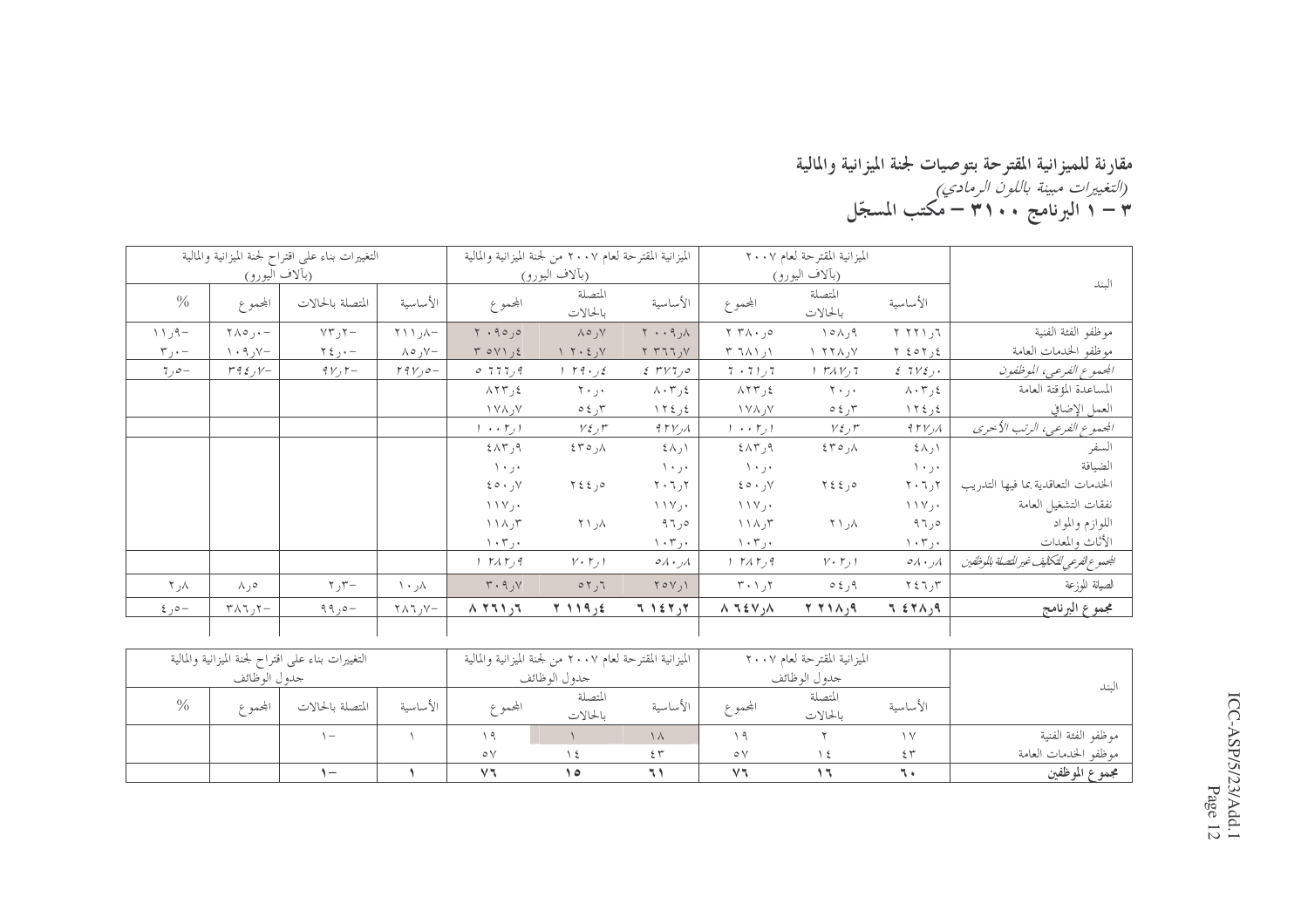### مقارنة للميزانية المقترحة بتوصيات لجنة الميزانية والمالية<br>*(التغييرات مبينة باللون الرمادي)*<br>٣ – ٢ البرنامج ٣٢٠٠ – شعبة الخدمات الإدارية المشتركة

|                               |                                                  | التغييرات بناء على اقتراح لجنة الميزانية والمالية |                                 |                                        | الميزانية المقترحة لعام ٢٠٠٧ من لجنة الميزانية والمالية |                                                 |                                                                        | الميزانية المقترحة لعام ٢٠٠٧                    |                             |                                            |
|-------------------------------|--------------------------------------------------|---------------------------------------------------|---------------------------------|----------------------------------------|---------------------------------------------------------|-------------------------------------------------|------------------------------------------------------------------------|-------------------------------------------------|-----------------------------|--------------------------------------------|
|                               | (بآلاف اليورو)                                   |                                                   |                                 |                                        | (بآلاف اليورو)                                          |                                                 |                                                                        | (بألاف اليورو)                                  |                             | المند                                      |
| $\%$                          | المحموع                                          | المتصلة بالحالات                                  | الأساسية                        | المحموع                                | المتصلة<br>بالحالات                                     | الأساسية                                        | المحموع                                                                | المتصلة<br>بالحالات                             | الأساسية                    |                                            |
| $5 - 1$                       | $179, -$                                         | $\Upsilon V, \Upsilon -$                          | $\mathcal{L}$ ر ۱٤۱ $-$         | $\mathbf{r}$ $\mathbf{q}\mathbf{r}$ ,. | AY1,9                                                   | $\mathsf{r}$ .09,1                              | $\epsilon \rightarrow \cdots$                                          | $\Lambda$ 99, $\Upsilon$                        | $Y, \ldots, Y$              | موظفو الفئة الفنية                         |
| –ەر ٤                         | $\tau$ ره ۲۲                                     | ۹۰٫۷ $-$                                          | $159$ ر ۱۲۹                     | 5 VVI, 5                               | 11YY,7                                                  | $T T \cdot T$                                   | ۷ر۰۰۱ ه                                                                | $P, \lambda, \tau$                              | ۸ر ۲ ۷۳۲                    | موظفو الخدمات العامة                       |
| $\mathcal{E}$ , $\mathcal{F}$ | $r \nmid \xi, r-$                                | Y                                                 | $\Gamma V$ , $\Gamma-$          | $\lambda$ $V \cdot V$ , $\epsilon$     | $\mathfrak{r}$ . $\mathfrak{so}_{\mathfrak{t}}$         | 777777                                          | 91.1                                                                   | $r + 7\lambda$                                  | $7.9$ $rr_0$                | الجموع الفرعي، الموظفون                    |
| $V_1$ .                       | 77,0                                             | 77,0                                              |                                 | 907,5                                  | $Y$ ر ٤ ٦٤                                              | $\wedge \wedge \vee, \circ$                     | $\lambda \lambda$ 9,9                                                  | $Y \cdot Y, \xi$                                | $\wedge \wedge \vee, \circ$ | المساعدة المؤقتة العامة                    |
|                               |                                                  |                                                   |                                 | $\tau \tau$ , $\circ$                  |                                                         | ەر ۳۲                                           | $\tau \tau$ ,                                                          |                                                 | ەر ۳۲                       | المساعدة المؤقتة للاجتماعات                |
|                               |                                                  |                                                   |                                 | $\circ \wedge \wedge$                  |                                                         | $0 \wedge$ , $V$                                | ۷ر ۱ ه                                                                 |                                                 | ۷ر ۱ ه                      | العمل الإضافي                              |
| 7, 5                          | 75,0                                             | ه ر۲۲                                             |                                 | 7 ر 7 ۳ ۰                              | Y72,9                                                   | $\Gamma V$ $\Gamma$                             | $9V\xi$ , $1$                                                          | $V \cdot \Gamma$                                | $TV$ را                     | الجموع الفرعي، الرتب الأحرى                |
|                               |                                                  |                                                   |                                 | 19V, 7                                 | $\mathcal{N} \cdot \mathcal{N}$ ٦                       | ∨ر ۸۹                                           | 191,7                                                                  | $\mathcal{N} \cdot \mathcal{N}$ ، $\mathcal{T}$ | ∨ر ۸۹                       | السفر                                      |
| $-\rho$ ر ۰                   | $\wedge \wedge, \circ -$                         | $\wedge \wedge, \circ -$                          |                                 | $Y \setminus Y \leq 0.9$               | $\wedge$ , $\wedge$ $\wedge$                            | $\langle \cdot   \cdot   \cdot   \cdot \rangle$ | $Y \cap \sigma Y, \epsilon$                                            | $\lambda$ $\cdot$ $\xi$ $\tau$ $\gamma$         | ار۱۱۰٫۱                     | الحدمات التعاقدية بما فيها التدريب         |
|                               |                                                  |                                                   |                                 | $7 \wedge 99,1$                        | Y V11,                                                  | 5.177,1                                         | $7 \wedge 99,1$                                                        | Y V 7 7, .                                      | 5.157,1                     | نفقات التشغيل العامة                       |
|                               |                                                  |                                                   |                                 | $7\Lambda V,2$                         | ۰٫۵ ۲۶۱                                                 | 570,9                                           | $7\,\mathrm{A} \,\mathrm{V}$ , 2                                       | ۰٫۵ ۲۶۱                                         | ۹ر۱۲۶                       | اللوازم والمواد                            |
|                               |                                                  |                                                   |                                 | ۹ر ۵۰ ۸                                | ۰ ر ۲ / ۳                                               | ۹ر۲۶ه                                           | ۹ر ۱۰ م۸                                                               | ۰ ر ۲ / ۳                                       | ۹ر۳۳م                       | الأثاث والمعدات                            |
| $\cdot$ , $\tau-$             | $\wedge \wedge, \circ -$                         | $\wedge \wedge$ ر $\sim$ $-$                      |                                 | 1.179,7                                | $254Y$ , 9                                              | 7790y                                           | $1$ $\cdot$ $\gamma$ $\lambda$ $\lambda$ $\lambda$ $\lambda$ $\lambda$ | 2.5917                                          | 7790y                       | الجموع الفرعي للتكايف غير للتصلة بالموظفين |
| $\setminus \cdot -$           | ۲ر۱۹                                             | ۹ر۳                                               | 10,5                            | -ەر١٩١٤                                | $9Y\xi$ ر $-$                                           | $779,7-$                                        | $\wedge$ 9 $\uparrow$ 7 $\uparrow$                                     | $\Lambda \vee \Lambda$ <sub>7</sub> $\Lambda -$ | $900, -$                    | الصيانة للوزعة                             |
| $\vee$ , $\vee$               | $\mathbf{r} \mathbf{r} \setminus \mathbf{r}$ ۰ – | $Y \circ \gamma -$                                | $\wedge$ , $\circ \circ \wedge$ | $1\land 099,1$                         | ۱۶۰۹٫۰                                                  | 17.79.11                                        | $10.94 \cdot 11$                                                       | 77A2,7                                          | 17020,9                     | مجموع البرنامج                             |

|                      |             | الميزانية المقترحة لعام ٢٠٠٧ |         |             | الميزانية المقترحة لعام ٢٠٠٧ من لجنة الميزانية والمالية |         |                          | التغييرات بناء على اقتراح لجنة الميزانية والمالية |                                 |                                  |
|----------------------|-------------|------------------------------|---------|-------------|---------------------------------------------------------|---------|--------------------------|---------------------------------------------------|---------------------------------|----------------------------------|
|                      |             | جدو ل الو ظائف               |         |             | جدو ل الو ظائف                                          |         |                          |                                                   | جدو ل الو ظائف                  |                                  |
| لىند                 | الأساسية    | المتصلة<br>بالحالات          | المحموع | الأساسية    | المتصلة<br>بالحالات                                     | المجموع | الأساسية                 | المتصلة بالحالات                                  | المجممه ع                       | $\%$                             |
| موظفو الفئة الفنية   | $\tau \tau$ |                              | د ۲     | $\tau \tau$ |                                                         |         | $\overline{\phantom{0}}$ |                                                   | $\hspace{0.1mm}-\hspace{0.1mm}$ | $\mathbf{v}_{1}, \mathbf{t} = 0$ |
| موظفو الحدمات العامة | - -         |                              | $a +$   | ٦٦          | ٢٨                                                      | 95      |                          | $\mathbf{v} =$                                    | $-$                             | $\mathbf{v}$ , $\mathbf{v}$      |
| مجموع الموظفين       |             |                              | ۱۳۸     | ۹۸          |                                                         | ه ۳ ۱   | $\qquad \qquad -$        | $x -$                                             | -<br><u>. —</u>                 | $\mathcal{N}-$                   |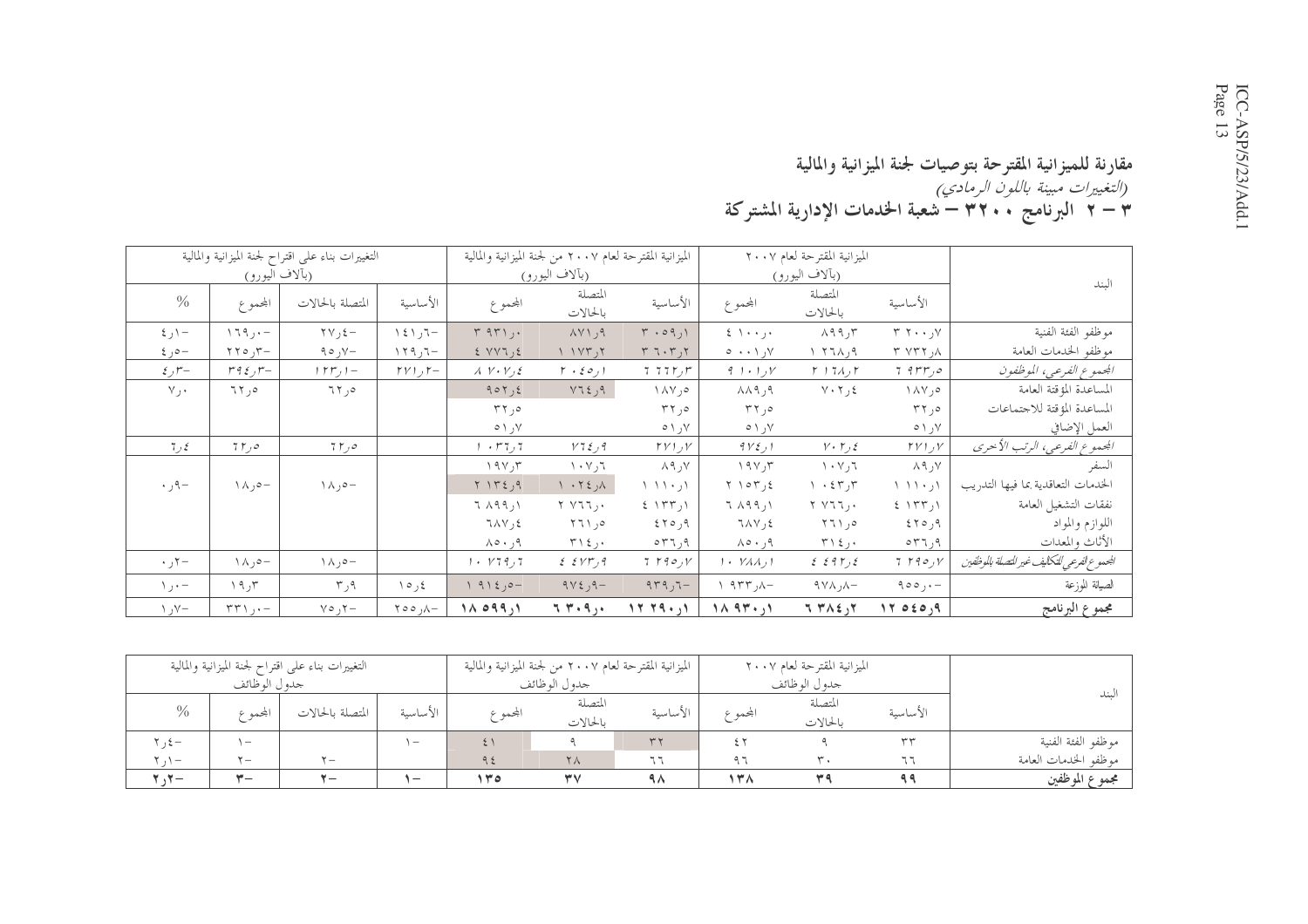#### مقارنة للميزانية المقترحة بتوصيات لجنة الميزانية والمالية<br>*(التغييرات مبينة باللون الرمادي)*<br>٣–٣ البرنامج ٣**٣٠٠ – شعبة خدمات المحكمة**

|                             |                                         | التغييرات بناء على اقتراح لجنة الميزانية والمالية |                                  |                                                     | الميزانية المقترحة لعام ٢٠٠٧ من لجنة الميزانية والمالية |                                    |                                    | الميزانية المقترحة لعام ٢٠٠٧    |                                            |                                           |
|-----------------------------|-----------------------------------------|---------------------------------------------------|----------------------------------|-----------------------------------------------------|---------------------------------------------------------|------------------------------------|------------------------------------|---------------------------------|--------------------------------------------|-------------------------------------------|
|                             | (بألاف اليورو)                          |                                                   |                                  |                                                     | (بآلاف اليورو)                                          |                                    |                                    | (بآلاف اليورو)                  |                                            | الىند                                     |
| $\%$                        | المجموع                                 | المتصلة بالحالات                                  | الأساسية                         | المحموع                                             | المتصلة<br>بالحالات                                     | الأساسية                           | المجموع                            | المتصلة<br>بالحالات             | الأساسية                                   |                                           |
| $\wedge$ , $\vee$ -         | $\circ \cdot \vee \circ -$              | $557 - 7 - 5$                                     | $\wedge$ ر ۸۳ $-$                | $0$ $\uparrow$ $\uparrow$ $\uparrow$ $\uparrow$     | ٥ر ٦٨٦ ٢                                                | $Y$ $757,9$                        | ٦ر۱۲۰ ه                            | $\uparrow$ ۱۱۰٫۱                | ۰٫۰ ۲ ۷۱                                   | موظفو الفئة الفنية                        |
| $\circ$ ,۳ $-$              | $119$ ر ۱۹                              | $\wedge \cdot \vee , \varepsilon -$               | $\Upsilon$ $\Upsilon$ $\Upsilon$ | $\uparrow$ $\uparrow$ $\circ$ $\uparrow$ $\uparrow$ | $\setminus \land \setminus \cap$                        | $\pi$ ره ۳۲                        | ۲ ر ۲ ۷ ۲ ۲                        | 1.977,                          | $\uparrow\uparrow\uparrow\downarrow$ ر ۲۳۷ | موظفو الخدمات العامة                      |
| $V, V-$                     | $7r7,7-$                                | $\mathfrak{or}$ ) $\mathfrak{g}$ + -              | $90,7-$                          | $Y \n\leq 7\lambda$ , $\Gamma$                      | $\epsilon$ 0 1 0 $,$ 0                                  | $\Gamma$ 90 $\Gamma$ , $V$         | $\lambda$ + 9 $\epsilon$ $\lambda$ | 0.510                           | $r \cdot \varepsilon \wedge r$             | الجموع الفرعي، الموظفون                   |
| ۷ر ۱                        | $\Upsilon \vee \Upsilon$                | ۰ ر۱۷                                             |                                  | $99 \wedge 10$                                      | $\Lambda\Lambda\Gamma$ ر $\gamma$                       | 112,7                              | ەر ۹۸۱                             | $\wedge$ 77,9                   | 112,7                                      | المساعدة المؤقتة العامة                   |
|                             |                                         |                                                   |                                  | $rr \circ \ldots$                                   | $\epsilon \circ \cdots$                                 | ۲۸۰٫۰                              | $\tau \tau \circ \ldots$           | ۰ر ه ٤                          | ۲۸۰٫۰                                      | المساعدة المؤقتة للاجتماعات               |
|                             |                                         |                                                   |                                  | $\mathbf{r} \cdot \mathbf{r}$                       | $r \cdot 1$ .                                           |                                    | $\mathbf{r} \cdot \mathbf{r}$      | ۰ر۳۰                            |                                            | العمل الإضافي                             |
| $\wedge$ , $\tau-$          | $\setminus \cdot$ ر ۱۰                  |                                                   | $\setminus \cdot \cdot, \cdot$   | $\langle \cdot \rangle$                             | ۰ ر ۹۹                                                  | $\langle \rangle$                  | 15.1                               | 99,                             | ۲۱ <sub>٫۰</sub>                           | الخبراء الاستشاريون                       |
| $\cdot$ , 0                 | $V, \cdot$                              | V                                                 | $1 + 1 + -$                      | 0 ر۶ 7 ۲ ع                                          | $. \circ v, q$                                          | $2 \cdot 0,7$                      | 0 ر 7 0 م                          | 115.4                           | 510,7                                      | الجموع الفرعي، الرتب الأحرى               |
| $\tau$ $\tau$ $\tau$ $\tau$ | $\{\forall\}$ , $\cdot$ -               | $\setminus \circ \vee, \cdot -$                   | $\lambda \xi$ , $\cdot$          | $2\lambda V,7$                                      | 509,7                                                   | $\uparrow \wedge$ ,.               | 70A,7                              | ۳۱ تا ۲                         | ٤٢٫٠                                       | السفر                                     |
|                             |                                         |                                                   |                                  | $Y \setminus \setminus \setminus$                   | ۹ر۲۳٤                                                   | ۲ ر ۳ ۷ تا                         | $Y \setminus \setminus \setminus$  | ۹ر ۲۳٤                          | ۲ر۲۷٦                                      | الحدمات التعاقدية بما فيها التدريب        |
|                             |                                         |                                                   |                                  | $T T T \wedge T$                                    | ٤ر ٨٤٣ ١                                                | ۹ر ٤٩٤ ١                           | $\tau$ $\tau\tau\lambda$ , $\tau$  | ٤ر ٨٤٣ ١                        | ۹ر ٤٩٤ ١                                   | نفقات التشغيل العامة                      |
|                             |                                         |                                                   |                                  | $\Upsilon$                                          | $\langle \cdot \tau \rangle$                            | $\mathbf{r} \cdot \mathbf{r}$      | ۱۳٤٫۰                              | $\langle \cdot \tau \rangle$    | $r \cdot 7$                                | اللوازم والمواد                           |
|                             |                                         |                                                   |                                  | $Y Y \setminus Y$                                   | $\mathcal{W} \cdot \mathcal{A}$                         | $0 \setminus 7$                    | $Y Y$ ر ۱                          | $\mathcal{N} \cdot \mathcal{N}$ | ۲ر۱ ه                                      | الأثاث والمعدات                           |
| $\tau$ , $\xi -$            | $\setminus \setminus \setminus \cdot -$ | $\setminus \circ \vee, \cdot -$                   | $\lambda \xi$ ر کا               | 2.195                                               | $r$ 911, $r$                                            | $91.9$ ور ۱                        | 0.7r, r                            | $r \cdot 7\lambda_f r$          | ۹ ر٤ ۹۹ ا                                  | الجموع الفرعي للتكايف غير للتصلة بالوظفين |
| Y, 0                        | 9, V                                    | $\xi$ ر کا                                        | $\circ$ , $\circ$                | $r q \cdot \lambda$                                 | $Y \circ 7$ .                                           | $\Lambda$ r $\epsilon$ , $\Lambda$ | $\uparrow \wedge \wedge \wedge$    | $Y \circ Y, 9$                  | $\gamma$ $\gamma$                          | الصيانة للوزعة                            |
| –۲ره                        | $\gamma \wedge \cdot \rho -$            | ۹-ر۲۶                                             | $11\xi$                          | $15.715$ y                                          | $\wedge \vee \epsilon \cdot y$                          | $0 \leq \forall \xi$               | 15990,7                            | 9.5.4                           | $\circ$ $\circ \wedge \wedge$ ,.           | مجموع البرنامج                            |

|                  |                                 | التغييرات بناء على اقتراح لجنة الميزانية والمالية |          | الميزانية المقترحة لعام ٢٠٠٧ من لجنة الميزانية والمالية |              |          |          | الميزانية المقترحة لعام ٢٠٠٧ |          |                      |
|------------------|---------------------------------|---------------------------------------------------|----------|---------------------------------------------------------|--------------|----------|----------|------------------------------|----------|----------------------|
|                  | جدول الوظائف                    |                                                   |          |                                                         | جدول الوظائف |          |          | جدول الوظائف                 |          | $\sim$               |
| $\%$             |                                 | المتصلة بالحالات                                  | الأساسية |                                                         | المتصلة      | الأساسية | المجمم ع | المتصلة                      | الأساسية | نسد                  |
|                  | بحمه ۶                          |                                                   |          | المجموع                                                 | بالحالات     |          |          | بالحالات                     |          |                      |
| $-P_{1}$ , $+$ , | $V -$                           |                                                   |          | $\circ \vee$                                            |              |          |          | ۳Λ                           |          | موظفو الفئة الفنية   |
| $\cdots$         | $\hspace{0.1mm}-\hspace{0.1mm}$ | $\overline{\phantom{a}}$                          |          | $2\lambda$                                              |              |          | ٤٩       | $\leftrightarrow$            |          | موظفو الحدمات العامة |
| $M_{\rm A}$      | $\wedge$                        | $\lambda-$                                        |          | ه ۱۰                                                    | VY           | w v      | ۱۱۳      | Λ,                           |          | مجموع الموظفين       |

ICC-ASP/5/23/Add.1<br>Page 14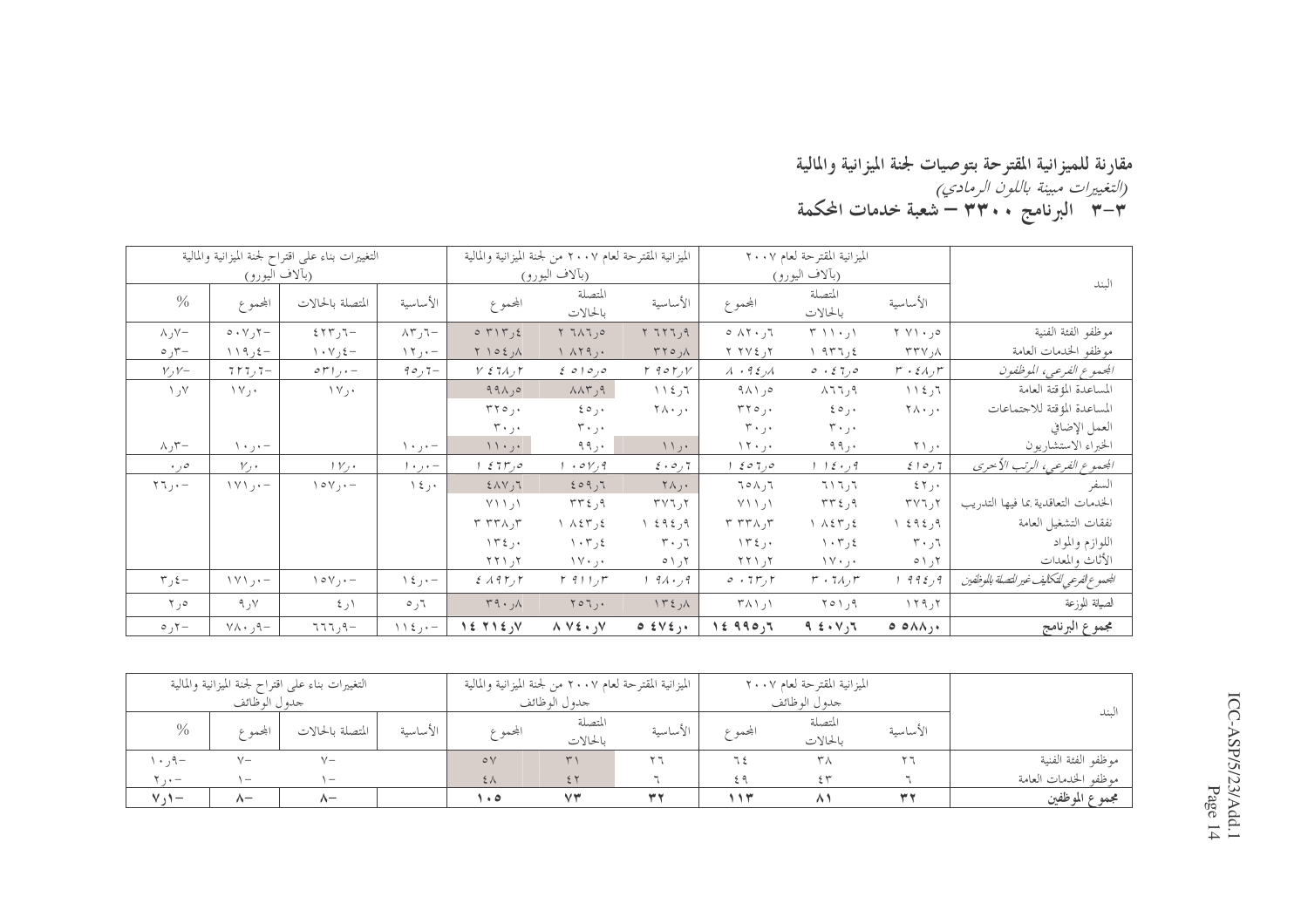#### مقارنة للميزانية المقترحة بتوصيات لجنة الميزانية والمالية ربية السياسية السياسية باللو*ن الرمادي)*<br>(*التغييرات مبينة باللون الرمادي)*<br>٣ **– ٤ البرنامج ٤٠٠ ٣ – شعبة الإعلام والوثائق**

|                               |                                              | التغييرات بناء على اقتراح لجنة الميزانية والمالية |                             |                                   | الميزانية المقترحة لعام ٢٠٠٧ من لجنة الميزانية والمالية |                                                           |                                             | الميزانية المقترحة لعام ٢٠٠٧ |                    |                                            |
|-------------------------------|----------------------------------------------|---------------------------------------------------|-----------------------------|-----------------------------------|---------------------------------------------------------|-----------------------------------------------------------|---------------------------------------------|------------------------------|--------------------|--------------------------------------------|
|                               | (بآلاف اليورو)                               |                                                   |                             |                                   | (بآلاف اليورو)                                          |                                                           |                                             | (بألاف اليورو)               |                    | الىند                                      |
| $\%$                          | المجموع                                      | المتصلة بالحالات                                  | الأساسية                    | المحموع                           | المتصلة<br>بالحالات                                     | الأساسية                                                  | المجموع                                     | المتصلة<br>بالحالات          | الأساسية           |                                            |
| 19,7                          | $\vee \circ \cdot \, \vee -$                 | $\wedge$ 7, $\wedge$ -                            | $75, 9 -$                   | 751,7                             | 97,7                                                    | $\circ \tau \wedge$ ,.                                    | $Y \wedge Y, Y$                             | $\lambda \cdot 3$            | 7.1,9              | موظفو الفئة الفنية                         |
| $\setminus \setminus \cdot -$ | $\circ$ 7, $\vee$ -                          | $+\wedge$ ر $\wedge$ $-$                          | $\vee$ , $\vee$             | 201,9                             | $17\lambda,0$                                           | Y9.56                                                     | $0 \mid 0,7$                                | $Y \vee Y$ ر $Y$             | $\uparrow$ ۹۸,۳    | موظفو الخدمات العامة                       |
| $1.7 + -$                     | $\mathbf{r} \cdot \mathbf{v}_j \mathbf{z}$ - | $1r$ 0,7–                                         | $V$ ر $\mathcal{N}$         | ه ر ۹۰ و ۰                        | 5751                                                    | ATA, 5                                                    | 1.19174                                     | r q v, v                     | $9 \cdot \cdot$ ۲  | الجموع الفرعي، الموظفون                    |
| $\circ \cdot \cdot \cdot$     | $777 -$ ر                                    | $\nabla \cdot \nabla \cdot \nabla$                |                             | 75,0                              |                                                         | ەر ٦٢                                                     | $\setminus \setminus \circ \cdot \setminus$ | 77,7                         | ەر۲۲               | المساعدة المؤقتة العامة                    |
| $\circ \cdot$ , $\cdot$ -     | $75,7-$                                      | $75,7-$                                           |                             | 75,0                              |                                                         | 75,0                                                      | $1 r o_1 1$                                 | 757                          | ه ر۲ ۲             | الجموع الفرعي، الرتب الأحرى                |
|                               |                                              |                                                   |                             | $\circ \wedge$ 7                  | 7ر ۲ ٤                                                  | $\mathcal{F}_{\mathcal{C}}$ \ $\mathcal{F}_{\mathcal{C}}$ | $\circ \wedge$ 7                            | 7ر ٦ ٤                       | ٦ر ۱۱              | السفر                                      |
| $\tau \tau$ , $\tau$          | $\Upsilon \Upsilon \wedge \cdots$            | $\Upsilon \Upsilon \wedge$ , $\cdot$ -            |                             | 297,                              | $5 \vee$ .                                              | ۰ره∨                                                      | ۰ ر۲۰ ۷۳                                    | ۰, ۵۰ ۲                      | ۰ ر۰۷              | الخدمات التعاقدية بما فيها التدريب         |
|                               |                                              |                                                   |                             | $\vee$ o $\vee$ $\vee$            | $\setminus \circ \cdot \cdot, \cdot$                    | ٧٫٠                                                       | $\vee$ o $\vee$ , $\cdot$                   | ۱۰٫۰                         | ٧j٠                | نفقات التشغيل العامة                       |
|                               |                                              |                                                   |                             | $\gamma \gamma \gamma$ ر $\gamma$ |                                                         | $\gamma \gamma \gamma$ ر $\gamma$                         | $\gamma$ ۲۲۳٫۳                              |                              | ٢٢٣٫٣              | اللوازم والمواد                            |
|                               |                                              |                                                   |                             | $\epsilon \circ \cdot$            | $\epsilon \circ \cdots$                                 |                                                           | $\epsilon \circ \cdots$                     | $\epsilon \circ \cdot$       |                    | الأثاث والمعدات                            |
| $19,7-$                       | $rr_A, -$                                    | $\Gamma \Gamma \Lambda$ , $\cdot$ $-$             |                             | 9                                 | 701,7                                                   | ۹ ر۲ (۳                                                   | ه رس ۲۱۳ و                                  | 1477                         | $r$ ر 7 $\tau$     | الجموع الفرعي للتكاليف غير للتصلة بالوظفين |
| $\vee$ , $\wedge$             | ハハー                                          | $\neg$ $\uparrow$ $\uparrow$                      | $\mathbf{y}$ , $\mathbf{y}$ | 97,7                              | 50,7                                                    | 5.7                                                       | $\cdot \epsilon$ , $\tau$                   | $\circ$ \, \                 | $\circ$ 7 ر $\tau$ | الصيانة للوزعة                             |
| $\wedge$ <sub>\</sub>         | $017,1-$                                     | $557,7-$                                          | $VY, A-$                    | Y Y Y E, V                        | 977,7                                                   | 1.70A, E                                                  | $Y \vee Y$ : $,\wedge$                      | し え・ハ い                      | ٢, ٣٣٢ ١           | مجموع البرنامج                             |

|                  |                                 | التغييرات بناء علىي اقتراح لجنة الميزانية والمالية |                          |         | الميزانية المقترحة لعام ٢٠٠٧ من لجنة الميزانية والمالية |          |           | الميزانية المقترحة لعام ٢٠٠٧ |          |                      |
|------------------|---------------------------------|----------------------------------------------------|--------------------------|---------|---------------------------------------------------------|----------|-----------|------------------------------|----------|----------------------|
|                  | جدو ل الوظائف                   |                                                    |                          |         | جدو ل الو ظائف                                          |          |           | جدول الوظائف                 |          |                      |
| $\%$             | البحمه ع                        | المتصلة بالحالات                                   | الأساسية                 | المجموع | المتصلة<br>بالحالات                                     | الأساسىة | المجممه ع | المتصلة<br>بالحالات          | الأساسية | لىند                 |
| $\tau v, \tau -$ | $\mathbf{v}_{-}$                | $\mathbf{v}$                                       | $\overline{ }$           |         |                                                         |          |           |                              |          | موظفو الفئة الفنية   |
| $\circ$ , $\tau$ | $\hspace{0.1mm}-\hspace{0.1mm}$ | $\overline{ }$                                     |                          | $\vee$  |                                                         |          |           |                              |          | موظفو الخدمات العامة |
| $\mathcal{N}$    | $\frac{1}{2}$ —                 | $Y -$                                              | $\overline{\phantom{0}}$ | 70      |                                                         |          |           |                              |          | مجموع الموظفين       |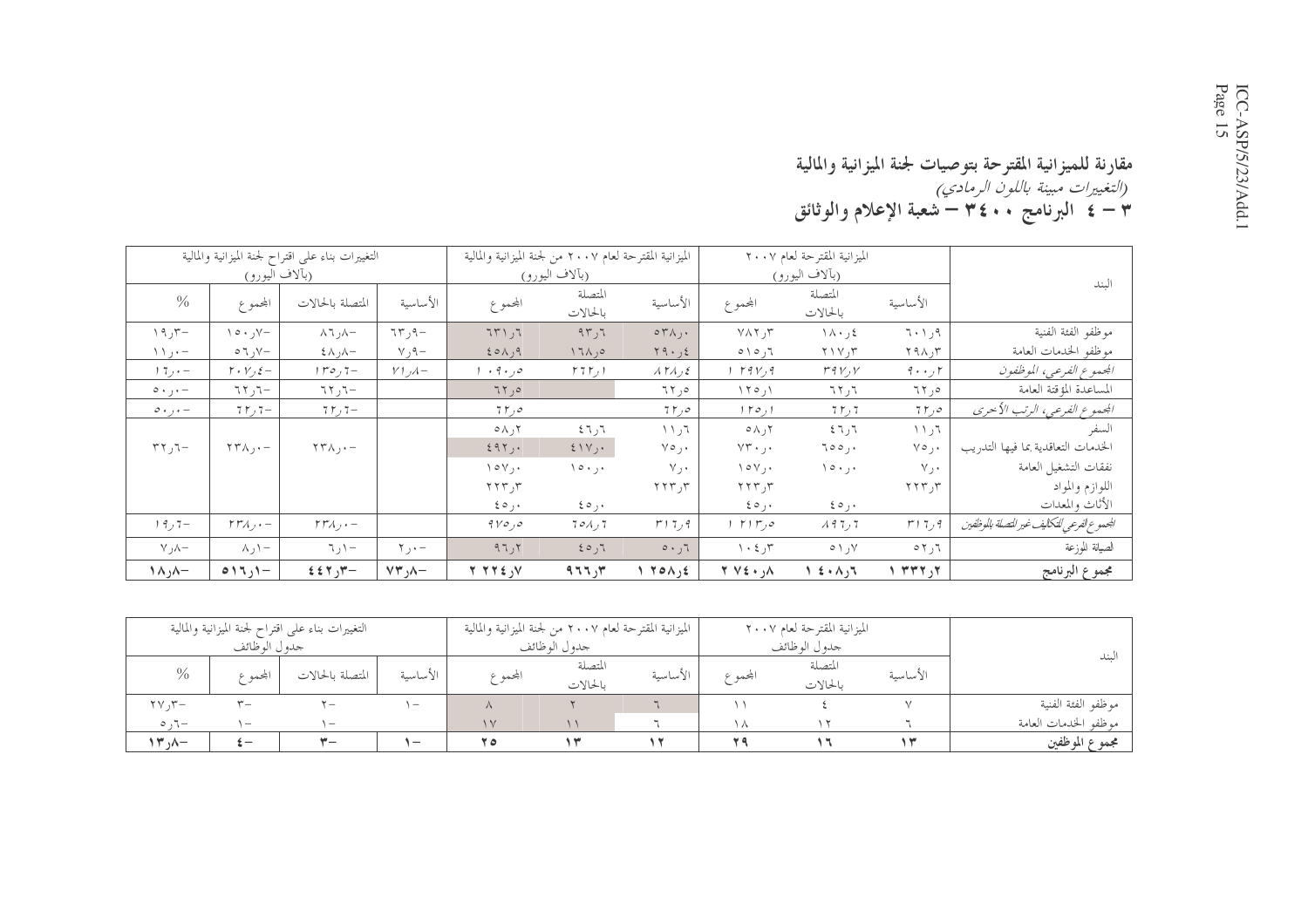### مقارنة للميزانية المقترحة بتوصيات لجنة الميزانية والمالية<br>*(التغييرات مبينة باللون الرمادي)*<br>٣ – ٥ البرنامج ٣٥٠٠ – شعبة الضحايا والدفاع

|                             |                                             | التغييرات بناء على اقتراح لجنة الميزانية والمالية |                                |                                   | الميزانية المقترحة لعام ٢٠٠٧ من لجنة الميزانية والمالية |                                   |                       | الميزانية المقترحة لعام ٢٠٠٧          |                        |                                            |
|-----------------------------|---------------------------------------------|---------------------------------------------------|--------------------------------|-----------------------------------|---------------------------------------------------------|-----------------------------------|-----------------------|---------------------------------------|------------------------|--------------------------------------------|
|                             | (بألاف اليورو)                              |                                                   |                                |                                   | (بألاف اليورو)                                          |                                   |                       | (بألاف اليورو)                        |                        | الىند                                      |
| $\%$                        | المجموع                                     | المتصلة بالحالات                                  | الأساسية                       | المحموع                           | المتصلة<br>بالحالات                                     | الأساسية                          | المجموع               | المتصلة<br>بالحالات                   | الأساسية               |                                            |
| $\tau$ , $\tau$             | $75, 2 -$                                   | $\Upsilon \Upsilon$ , $\cdot$ -                   | $\xi \setminus \xi$ -          | $\wedge$ $\wedge \wedge \wedge$   | $Y \wedge Y$ , 9                                        | 1.1.7.9                           | 1.907,7               | $\Lambda \cdot \tau$ , م              | $\Lambda$ ر ۱٤۸ $\tau$ | موظفو الفئة الفنية                         |
| $\tau$ ر $\lambda-$         | $\forall \forall$ , $\circ$                 | $\vee$ $\circ$ $\circ$                            | $\setminus \cdot \cdot, \cdot$ | 790,7                             | 2577, 10                                                | $\gamma \vee \gamma$ ,            | $Y$ ر ۲۲۲             | ۲ر۱ ٤٤                                | ۰٫ ۱ ۸۱                | موظفو الخدمات العامة                       |
| $r, \xi$ –                  | $9 \cdot 9 -$                               | $r \circ \rho -$                                  | $\circ$ ) $\circ$ –            | $\Gamma$ order.                   | $1 \cdot 0.7$                                           | $1 TVA$ , $\epsilon$              | Y 7 V 2 9 9           | ا ره ۲٤ ا                             | 259.1                  | الجموع الفرعي، الموظفون                    |
| $\tau$ , $\xi$ –            | $\uparrow$ $\uparrow$ $\uparrow$ $\uparrow$ | $T \cup T$                                        |                                | 91,0                              |                                                         | 91,0                              | $Y$ ر ۲۲              | ۲ر ۲۱                                 | ۰٫۵ و ۹۱               | المساعدة المؤقتة العامة                    |
|                             |                                             |                                                   |                                | ۰ ر ۲ ۱                           |                                                         | ۰ ر ۱                             | ۱٦٫۰                  |                                       | ۱٦,۰                   | الخبراء الاستشاريون                        |
| $\Gamma \Gamma$ , $\circ$ - | $r_{1}$ , $r_{-}$                           | $r_{1}, r_{-}$                                    |                                | $1 \cdot Y$ , $\circ$             |                                                         | $1 \cdot Y_1 o$                   | $1 r \lambda, V$      | $r_{1,f}$                             | $1 + V_1 o_1$          | الجموع الفرعي، الرتب الأحرى                |
| $\wedge$ , $\circ$ -        | $\setminus \cdot \cdot, \cdot$              | $\nabla, \nabla -$                                | $\tau$ , $\lambda -$           | 1. V, 9                           | 9Y, V                                                   | 10, 1                             | 11V, 9                | ۹۸٫۹                                  | 19.4                   | السنفير                                    |
|                             |                                             |                                                   |                                | ۹ ر ۱ ه ه                         | $\circ$ $\mathsf{r}$ $\mathsf{q}$ , $\mathsf{r}$        | ٦٦ ر ١٢                           | ۹ ر۱ ۵ ه              | ۲ر ۲۹ م                               | ٦ر١٢                   | الحدمات التعاقدية بما فيها التدريب         |
|                             |                                             |                                                   |                                | ⊤ر ۲۸                             | $\mathbf{7} \wedge \mathbf{7}$                          |                                   | ⊤ر ۲۸                 | ⊤ر ۲۸                                 |                        | نفقات التشغيل العامة                       |
| $+7-$                       | $1 + 1 + -$                                 | $7, r-$                                           | $r, \lambda -$                 | $17\Lambda\Lambda$ <sub>2</sub> ( | ד, דדד ו                                                | $\Gamma V$ <sub>J</sub> $\Lambda$ | 179A                  | 1 777                                 | 7 ر ۲ س                | الجموع الفرعي للتكاليف غير للتصلة بالوظفين |
| ۲ر ٦                        | ۸ر۷                                         | ۱ ر ه                                             | Y, Y                           | ١٣٣٫٩                             | 77,7                                                    | 7V, 7V                            | $\binom{1}{1}$ ار ۱۲۶ | ەر ٦١                                 | ٦٤٫٦                   | الصيانة للوزعة                             |
| $\mathbf{y}$ , $\mathbf{y}$ | ١٢٤٫٣                                       | $\vee$ $\wedge$ $\vee$                            | $\circ \tau$ , $\circ -$       | $E$ oir, $\Lambda$                | $Y$ arr, $\Lambda$                                      | $\circ \wedge \wedge$ ,           | $E$ $T M$             | $T \rightarrow \epsilon$ <sub>1</sub> | ٥ر ٦٣٣                 | مجموع البرنامج                             |

|      |               | التغييرات بناء علىي اقتراح لجنة الميزانية والمالية |          |         | الميزانية المقترحة لعام ٢٠٠٧ من لجنة الميزانية والمالية |          |          | الميزانية المقترحة لعام ٢٠٠٧ |          |                      |
|------|---------------|----------------------------------------------------|----------|---------|---------------------------------------------------------|----------|----------|------------------------------|----------|----------------------|
|      | جدو ل الوظائف |                                                    |          |         | جدو ل الو ظائف                                          |          |          | جدو ل الو ظائف               |          |                      |
| $\%$ | ابحمه ع       | المتصلة بالحالات                                   | الأساسية | المجموع | المتصلة<br>بالحالات                                     | الأساسية | المجمم ع | المتصلة<br>بالحالات          | الأساسية | لىند                 |
|      |               |                                                    |          | ٠.      |                                                         |          |          |                              |          | موظفو الفئة الفنية   |
|      |               |                                                    |          | $\circ$ |                                                         | $\circ$  | $\circ$  |                              |          | موظفو الحدمات العامة |
|      |               |                                                    |          | ه ۳     |                                                         |          | ۳٥       |                              |          | مجموع الموظفين       |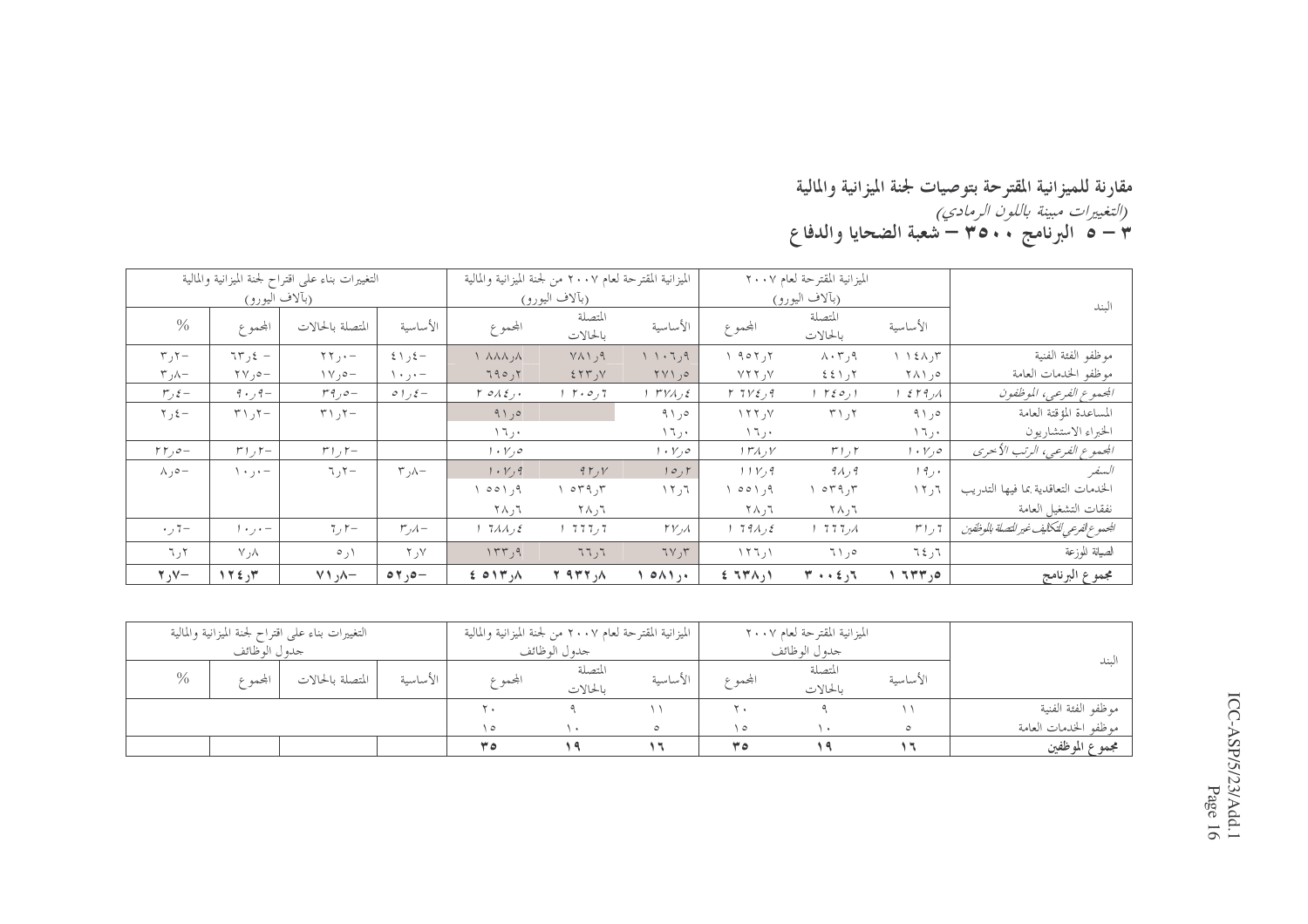#### مقارنة للميزانية المقترحة بتوصيات لجنة الميزانية والمالية<br>*(التغييرات مبينة باللون الرمادي)*<br>٣ – ٢ البرنامج ٣ . ٣ ٢ – أمانة الصندوق الاستئماني للضحايا

|                                       |                               | التغييرات بناء على اقتراح لجنة الميزانية والمالية |                                 | الميزانية المقترحة لعام ٢٠٠٧ من لجنة الميزانية والمالية |                     |                                        |                       | الميزانية المقترحة لعام ٢٠٠٧ |                |                                            |
|---------------------------------------|-------------------------------|---------------------------------------------------|---------------------------------|---------------------------------------------------------|---------------------|----------------------------------------|-----------------------|------------------------------|----------------|--------------------------------------------|
|                                       | (بآلاف <u>اليورو)</u>         |                                                   |                                 |                                                         | (بآلاف اليورو)      |                                        |                       | (بألاف اليورو)               |                | البند                                      |
| $\frac{0}{0}$                         | المجموع                       | المتصلة بالحالات                                  | الأساسية                        | المحموع                                                 | المتصلة<br>بالحالات | الأساسية                               | المجموع               | المتصلة<br>بالحالات          | الأساسية       |                                            |
| $\mathbf{r}$ ر۳                       | $\lambda \xi$ , $\zeta -$     |                                                   | ر ٤ ١                           | $Y \xi$ ۹٫۷                                             |                     | $Y \xi$ 9, $Y$                         | 575, 9                |                              | ۹ ر۲۶۳         | موظفو الفئة الفنية                         |
| $\mathbf{r}$ ر $\mathbf{r}$           | $\xi$ ر ځ                     |                                                   | $\xi$ ر ځ                       | $\mathcal{L}_{\mathcal{L}} \wedge \cdot \wedge$         |                     | ٦ر ۱۰۸                                 | ٦ ر ۱ ۱ ۲             |                              | ٦ ر ۱ ۱ ۲      | موظفو الخدمات العامة                       |
| $r_{\nu}$                             | $1\Lambda$ , $\mathsf{r}-$    |                                                   | $1\land$ ر ۱۸ $-$               | $\mathcal{E} \circ \wedge \mathcal{F}$                  |                     | $\mathcal{E} \circ \wedge \mathcal{F}$ | $2 V$ 7) $\circ$      |                              | $EVT_1 o$      | الجموع الفرعي، الموظفون                    |
|                                       |                               |                                                   |                                 |                                                         |                     |                                        |                       |                              |                | المساعدة المؤقتة العامة                    |
|                                       |                               |                                                   |                                 |                                                         |                     |                                        |                       |                              |                | الجموع الفرعي، الرتب الأحرى                |
| $\mathbf{r} \cdot \mathbf{j} \cdot -$ | $\uparrow \setminus \cdot -$  |                                                   | $\uparrow \uparrow , \cdot -$   | ۰ ر۹ ٤                                                  |                     | ٤٩,٠                                   | ۰ر۷۰                  |                              | ۲۰ر۲۰          | السفر                                      |
|                                       |                               |                                                   |                                 | $V_{J}$ .                                               |                     | V                                      | $v_{j}$ .             |                              | $\vee\, \cdot$ | الضيافة                                    |
|                                       |                               |                                                   |                                 | ۰ر ۹۰                                                   |                     | $9 \cdot 1$                            | ۰ر ۹۰                 |                              | ۰ ر ۹          | الخدمات التعاقدية بما فيها التدريب         |
|                                       |                               |                                                   |                                 | ۰ر۸۳                                                    |                     | ۰ر۸۳                                   | ۰ر۸۳                  |                              | ۰ر×۸           | نفقات التشغيل العامة                       |
|                                       |                               |                                                   |                                 | $\lambda + \lambda +$                                   |                     | ۰۰ ر ۱۰                                | ۰ر۱۰                  |                              | ۰۰ ر۰ ۱        | اللوازم والمواد<br>الأثاث والمعدات         |
| $\wedge$ ر $\wedge$                   | $\uparrow \setminus \cdot -$  |                                                   | $\uparrow \uparrow$ , $\cdot$ - | $rrq$ .                                                 |                     | $rrq$ .                                | $r\tau\cdot\tau\cdot$ |                              | $r_7 \ldots$   | الجموع الفرعي للتكاليف غير للتصلة بالوظفين |
| ەر ئ                                  | ۰ ر۹                          |                                                   | ۰ر۹                             | $r_{l}$                                                 |                     | $r_{1,1}$                              | $r \cdot$ , $r$       |                              | $r \cdot f$    | الصيانة للوزعة                             |
| $-\prime$ ره                          | $\tau \wedge \tau$ ر ۸ $\tau$ |                                                   | $\tau \wedge \tau$              | $V \wedge \wedge$ <sub>1</sub>                          |                     | $V \wedge \wedge$ <sub>1</sub>         | $V \circ 7, V$        |                              | $V \circ 7, V$ | مجموع البرنامج                             |

|                      |          | الميزانية المقترحة لعام ٢٠٠٧ |           |          | الميزانية المقترحة لعام ٢٠٠٧ من لجنة الميزانية والمالية |         |          | التغييرات بناء علىي اقتراح لجنة الميزانية والمالية |                |      |
|----------------------|----------|------------------------------|-----------|----------|---------------------------------------------------------|---------|----------|----------------------------------------------------|----------------|------|
|                      |          | جدول الوظائف                 |           |          | جدو ل الو ظائف                                          |         |          |                                                    | جدو ل الو ظائف |      |
| سىد                  | الأساسية | المتصلة<br>بالحالات          | المجممه ع | الأساسىة | المتصلة<br>بالحالات                                     | المجموع | الأساسىة | المتصلة بالحالات                                   | ابحمه ع        | $\%$ |
| موظفو الفئة الفنية   |          |                              |           |          |                                                         |         |          |                                                    |                |      |
| موظفو الحدمات العامة |          |                              |           |          |                                                         |         |          |                                                    |                |      |
| مجموع الموظفين       |          |                              |           |          |                                                         |         |          |                                                    |                |      |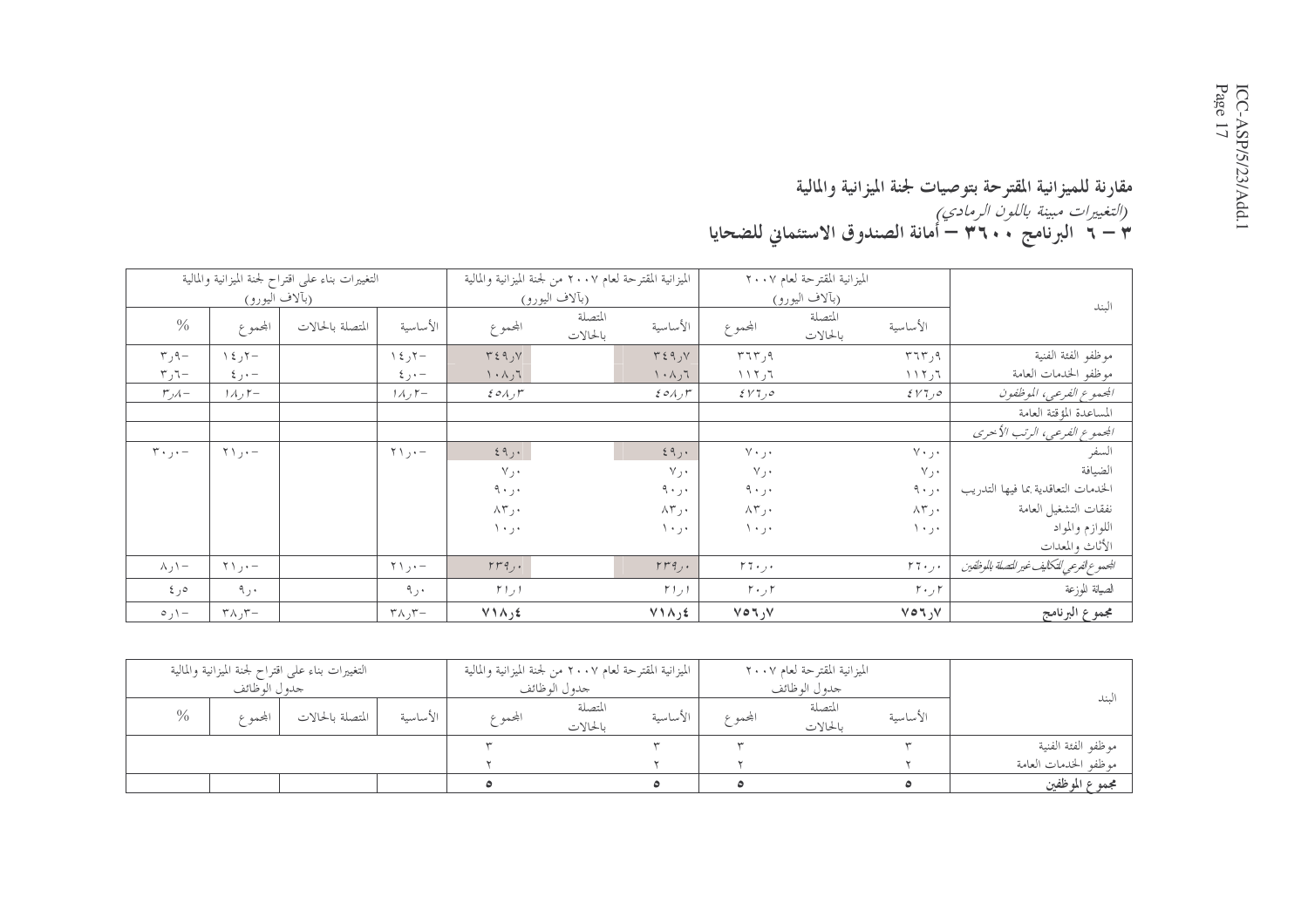#### مقارنة للميزانية المقترحة بتوصيات لجنة الميزانية والمالية<br>*(التغييرات مبينة باللون الرمادي)*<br>٤ – البرنامج الرئيسي الرابع – أمانة جمعية الدول الأطراف

|                         |                                 | التغييرات بناء على اقتراح لجنة الميزانية والمالية |                               |                                                       | الميزانية المقترحة لعام ٢٠٠٧ من لجنة الميزانية والمالية |                                                 |                                                 | الميزانية المقترحة لعام ٢٠٠٧                        |                                            |
|-------------------------|---------------------------------|---------------------------------------------------|-------------------------------|-------------------------------------------------------|---------------------------------------------------------|-------------------------------------------------|-------------------------------------------------|-----------------------------------------------------|--------------------------------------------|
|                         | (بآلاف اليورو)                  |                                                   |                               |                                                       | (بآلاف اليورو)                                          |                                                 |                                                 | (بألاف اليورو)                                      | الىند                                      |
| $\frac{0}{0}$           | المجموع                         | المتصلة بالحالات                                  | الأساسية                      | المحموع                                               | المتصلة<br>بالحالات                                     | الأساسية                                        | المحموع                                         | المتصلة<br>الأساسية<br>بالحالات                     |                                            |
| $\Upsilon$ ر ۱۳         | $\top$ ار                       |                                                   | $\top$ ار ۲٦                  | اراكك                                                 |                                                         | 221)                                            | $0 \cdot Y, Y$                                  | $0 \cdot V_1$ ۲                                     | موظفو الفئة الفنية                         |
| $Y - Y$ ر ۲             | $\vee$ , $\vee$                 |                                                   | $\vee$ , $\vee$               | $\mathbf{Y} \wedge \cdot \mathbf{y} \mathbf{r}$       |                                                         | $\mathbf{Y} \wedge \cdot \mathbf{y} \mathbf{r}$ | ۰, ۲۸۸                                          | ۲۸۸,۰                                               | موظفو الخدمات العامة                       |
| $9, r-$                 | $V\mathcal{F}$ ر $\mathcal{A}-$ |                                                   | $V\ddot{\mathcal{r}}$         | $Y\upharpoonright \bigcup \xi$                        |                                                         | $YY$ را ۲۲                                      | ۲ ره ۷۹                                         | $Y \uparrow \phi$ ره                                | الجموع الفرعي، الموظفون                    |
| ۸ر۱۲                    | $\langle \cdot \tau \rangle$    |                                                   | $\langle \cdot, \tau \rangle$ | $V \cdot \Lambda_J$ ۳                                 |                                                         | $V \cdot \Lambda_J$ ۳                           | 7.7.7                                           | $7.7$ ر $7.7$                                       | المساعدة المؤقتة العامة                    |
|                         |                                 |                                                   |                               | $\gamma$ $\gamma$ $\gamma$ $\gamma$ $\gamma$ $\gamma$ |                                                         | ٤ ر٤ ٢١ ١                                       | ٤ ر٤ ٢١ ١                                       | ٤ ر٢١٤ ١                                            | المساعدة المؤقتة للاجتماعات                |
|                         |                                 |                                                   |                               | ۲ر∧٤                                                  |                                                         | ۲ر∧٤                                            | ۲ر∧٤                                            | ۲ر∧٤                                                | العمل الإضافي                              |
| $\circ$ ره              | ا را ۱۰                         |                                                   | $1 + \gamma$ , $1$            | $r \cdot r$ , $r$                                     |                                                         | $r \cdot r$ ر ۱ $r$                             | ۲ ر۹ ۶ ۹                                        | $-979$                                              | الجموع الفرعي، الرتب الأحرى                |
| $\mathbf{y}_\mathrm{C}$ | $\wedge \wedge \wedge$          |                                                   | ۸ر ۱۱                         | $rro_j$ .                                             |                                                         | $rro,$ .                                        | ٢ر٢٢٣                                           | $\tau$ ر ۲۲۳                                        | السفر                                      |
|                         |                                 |                                                   |                               | ۰ ر۰ ۱                                                |                                                         | ۰ر۱۰                                            | ۰ر۱۰                                            | ٠٠ر٠١                                               | الضيافة                                    |
|                         |                                 |                                                   |                               | $\wedge$ در ٤٤ ه                                      |                                                         | ۱ر ٤٤ ۱۰                                        | $\backslash$ $\cdot$ $\leq$ $\leq$ $\backslash$ | ۱ر ٤٤ ۰                                             | الخدمات التعاقدية بما فيها التدريب         |
|                         |                                 |                                                   |                               | $\circ \circ$ ,.                                      |                                                         | $\circ \circ$ ,                                 | $\circ \circ$ ,                                 | $\circ \circ$ ,.                                    | نفقات التشغيل العامة                       |
|                         |                                 |                                                   |                               | ۱ ر۲۳                                                 |                                                         | ۱ ر۲۳                                           | ١ر٢٣                                            | ۱ ر۲۳                                               | اللوازم والمواد                            |
|                         |                                 |                                                   |                               | →ر←∧                                                  |                                                         | ۰ ر۰ ۸                                          | ۰ر∙∧                                            | ∗ر∗∧                                                | الأثاث والمعدات                            |
| $\cdot$ , $\lambda$     | 11 <sub>1</sub>                 |                                                   | 11 <sub>1</sub>               | $\circ$ { $V$ , $\uparrow$                            |                                                         | $0 \leq Y \leq 1$                               | ٤ ره۳ ه                                         | $\mathcal{O} \mathcal{V} \mathcal{O}_J \mathcal{E}$ | الجموع الفرعي للتكايف غير للتصلة بالموظفين |
| $\cdots$ $\mathcal{L}$  | $2,0-$                          |                                                   | $2,0-$                        | $r_{V,9}$                                             |                                                         | $r_{V,9}$                                       | 25/2                                            | 57.5                                                | الصيانة للوزعة                             |
| ۸ر ۰                    | ۲ر۳۵                            |                                                   | ۲ر۳۵                          | 25 YV                                                 |                                                         | $25$ $\gamma$ $\gamma$                          | $25 + 25$                                       | E Y E Y Y                                           | مجموع البرنامج الرئيسي الرابع              |

|                      |          | الميزانية المقترحة لعام ٢٠٠٧ |           |          | الميزانية المقترحة لعام ٢٠٠٧ من لجنة الميزانية والمالية |         |                          | التغييرات بناء على اقتراح لجنة الميزانية والمالية |                                 |                  |
|----------------------|----------|------------------------------|-----------|----------|---------------------------------------------------------|---------|--------------------------|---------------------------------------------------|---------------------------------|------------------|
|                      |          | جدو ل الو ظائف               |           |          | جدو ل الو ظائف                                          |         |                          |                                                   | جدو ل الوظائف                   |                  |
| لىند                 | الأساسية | المتصلة<br>بالحالات          | المجممه ع | الأساسية | المتصلة<br>بالحالات                                     | المجموع | الأساسية                 | المتصلة بالحالات                                  | بحمه ۶                          | $\%$             |
| موظفو الفئة الفنية   |          |                              | $\circ$   |          |                                                         |         | $\overline{ }$           |                                                   | $\hspace{0.1mm}-\hspace{0.1mm}$ | <b>F</b> + , + — |
| موظفو الحدمات العامة |          |                              | $\circ$   |          |                                                         |         |                          |                                                   |                                 |                  |
| مجموع الموظفين       |          |                              |           |          |                                                         |         | $\overline{\phantom{0}}$ |                                                   | $\overline{\phantom{a}}$        | $+$ , $+$ –      |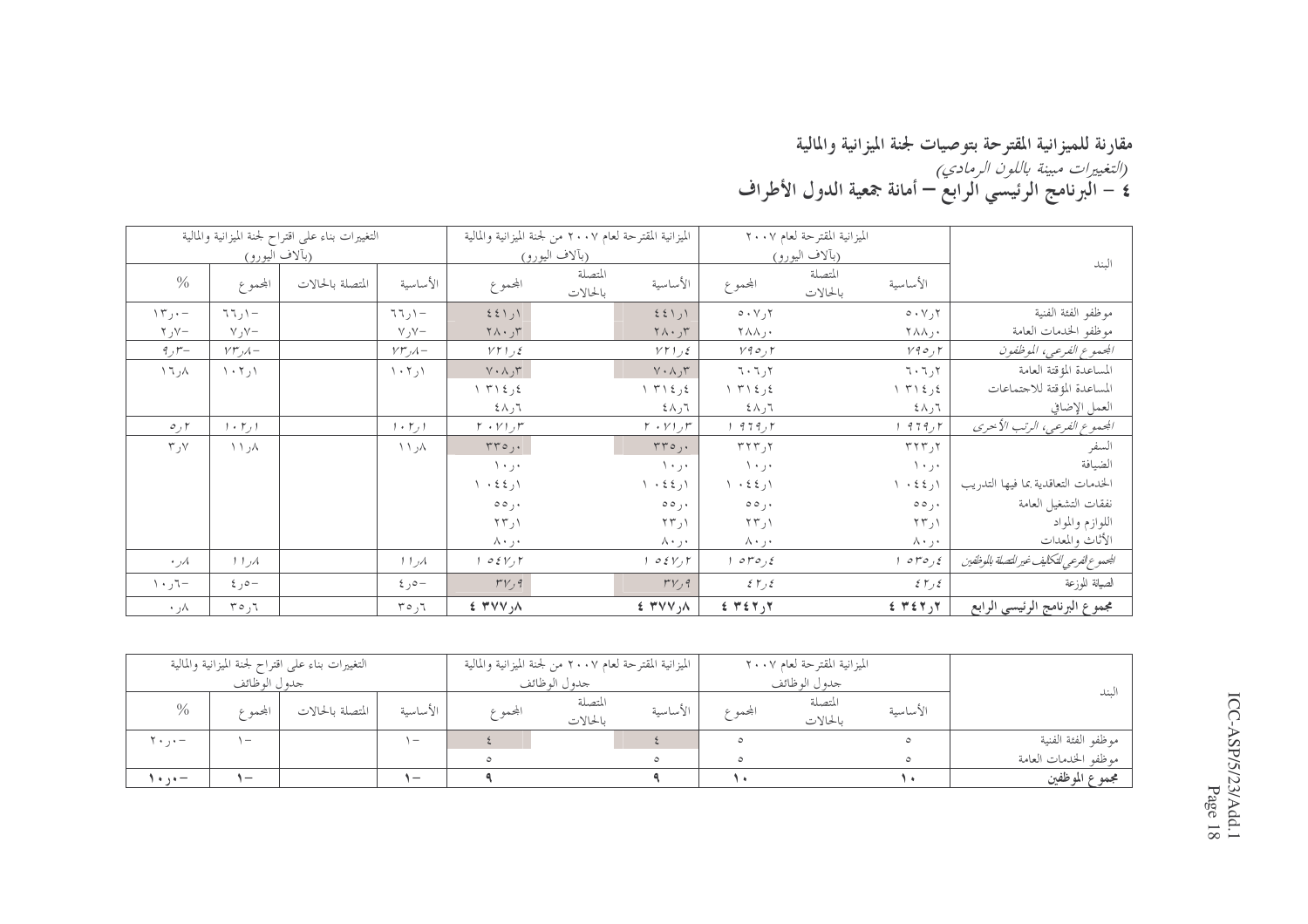#### مقارنة للميزانية المقترحة بتوصيات لجنة الميزانية والمالية ر*التغييرات مبينة باللون الرمادي)*<br>9 – البرنامج الرئيسي الخامس – الاستثمار في مباني المحكمة

|                                 |                                    | التغييرات بناء على اقتراح لجنة الميزانية والمالية |                                              |                                    | الميزانية المقترحة لعام ٢٠٠٧ من لجنة الميزانية والمالية |                        |                                  | الميزانية المقترحة لعام ٢٠٠٧ |                             |                                           |
|---------------------------------|------------------------------------|---------------------------------------------------|----------------------------------------------|------------------------------------|---------------------------------------------------------|------------------------|----------------------------------|------------------------------|-----------------------------|-------------------------------------------|
|                                 | (بآلاف <u>اليورو)</u>              |                                                   |                                              |                                    | (بألاف اليورو)                                          |                        |                                  | (بألاف اليورو)               |                             | الىند                                     |
| $\frac{0}{0}$                   | المحموع                            | المتصلة بالحالات                                  | الأساسية                                     | المحموع                            | المتصلة<br>بالحالات                                     | الأساسية               | المحموع                          | المتصلة<br>بالحالات          | الأساسية                    |                                           |
| ۰۰ ر۰                           | $+$ $+$                            |                                                   | ۰ ر۰                                         | $\wedge \wedge \cdot \wedge$       |                                                         | ۱۸۰٫۱                  | ۱ ر۰ ۸۰                          |                              | ۱ ر۰ ۸۰                     | موظفو الفئة الفنية                        |
| −۹ر∧∧                           | $\gamma \circ \cdot \cdot \cdot =$ |                                                   | $\uparrow \circ \cdot \downarrow \leftarrow$ | $T \setminus T$                    |                                                         | ۳۱٫۳                   | ۷ر ۲۸۱                           |                              | ۷ر ۲۸۱                      | موظفو الخدمات العامة                      |
| $0 \xi$ , $\zeta$               | $r \circ \cdot f =$                |                                                   | $r \circ f$ , $\zeta -$                      | $\gamma$ ) $\gamma$                |                                                         | $\gamma$ ) $\gamma$    | $271\,\mu$                       |                              | 271 <sub>1</sub>            | الجموع الفرعي، الموظفون                   |
|                                 |                                    |                                                   |                                              | $\gamma \circ \cdot \cdot \cdot$   |                                                         | ۰۰ ر۰ ۲۰               | $\gamma \circ \cdot \cdot \cdot$ |                              | ۰ر۰۰۲                       | المساعدة المؤقتة العامة                   |
|                                 |                                    |                                                   |                                              | $Y \circ \cdot \cdot \cdot$        |                                                         | ۰ر۰۰۲                  | ۰ر۰۱۲                            |                              | $Y \circ \cdot \cdot \cdot$ | الجموع الفرعي، الرتب الأحرى               |
|                                 |                                    |                                                   |                                              | ٤ر ١١                              |                                                         | ٤ر ١١                  | ٤ ر ١١                           |                              | ٤ ر ١١                      | السفر                                     |
|                                 |                                    |                                                   |                                              | $T O \xi$ ,                        |                                                         | $r \circ \xi$ .        | $r \circ \xi$ .                  |                              | $r \circ \xi$ .             | الخدمات التعاقدية بما فيها التدريب        |
|                                 |                                    |                                                   |                                              | 557,9                              |                                                         | ۹ر۲۲۲                  | ۹ر۲۲۲ ک                          |                              | ۹ر۲۲ ٤                      | نفقات التشغيل العامة                      |
|                                 |                                    |                                                   |                                              | $\wedge \circ \vee, \vee$          |                                                         | ۲ر۱۰۷                  | $\setminus \circ \vee, \preceq$  |                              | ۲ر۱۰۷                       | اللوازم والمواد                           |
|                                 |                                    |                                                   |                                              | $\lambda$ $75^{\circ}$ , $\lambda$ |                                                         | $\wedge$ ۱۲ ر $\wedge$ | ۱ ر ۲ ۲ ۸                        |                              | $\wedge$ $\wedge$ $\wedge$  | الأثاث والمعدات                           |
|                                 |                                    |                                                   |                                              | $1 \wedge \cdot 9$ .               |                                                         | $1 \wedge \cdot 9$     | $1 \wedge \cdot 9$ , $\cdot$     |                              | $1 \wedge \cdot 9$          | الجموع الفرعي للتكايف غير للتصلة بالوظفين |
| $\forall \Upsilon$ , $\Upsilon$ | $\uparrow$ ۱, ۱ $\uparrow$         |                                                   | $\uparrow$ \, \ -                            | ٦ ر ۱۲                             |                                                         | 11,7                   | ٤٤ ک                             |                              | کرکا                        | الصيانة للوزعة                            |
| $\setminus \setminus \cdot -$   | $\tau \wedge \tau$ ر ۲۸۲           |                                                   | $\tau \wedge \tau$ ر ۲۸۲                     | $Y Y \wedge Y$ ,.                  |                                                         | $Y Y \wedge Y$ ,       | $Y_{0}$ ord $Y_{1}$              |                              | $Y \circ T \circ yY$        | مجموع البرنامج الرئيسي الخامس             |

|                          |                | التغييرات بناء علىي اقتراح لجنة الميزانية والمالية |            |         | الميزانية المقترحة لعام ٢٠٠٧ من لجنة الميزانية والمالية |          |          | الميزانية المقترحة لعام ٢٠٠٧ |          |                      |
|--------------------------|----------------|----------------------------------------------------|------------|---------|---------------------------------------------------------|----------|----------|------------------------------|----------|----------------------|
|                          | جدو ل الو ظائف |                                                    |            |         | جدو ل الو ظائف                                          |          |          | جدو ل الوظائف                |          |                      |
| $\%$                     | المجممه ع      | المتصلة بالحالات                                   | الأساسية   | المجموع | المتصلة<br>بالحالات                                     | الأساسية | المجمم ع | المتصلة<br>بالحالات          | الأساسية | لممات                |
|                          |                |                                                    |            |         |                                                         |          |          |                              |          | موظفو الفئة الفنية   |
| $-\rho, \lambda \lambda$ | $\wedge$ -     |                                                    | $\wedge$ - |         |                                                         |          |          |                              |          | موظفو الخدمات العامة |
| $VY, V -$                | $\wedge$       |                                                    | ハー         |         |                                                         |          |          |                              |          | مجموع الموظفين       |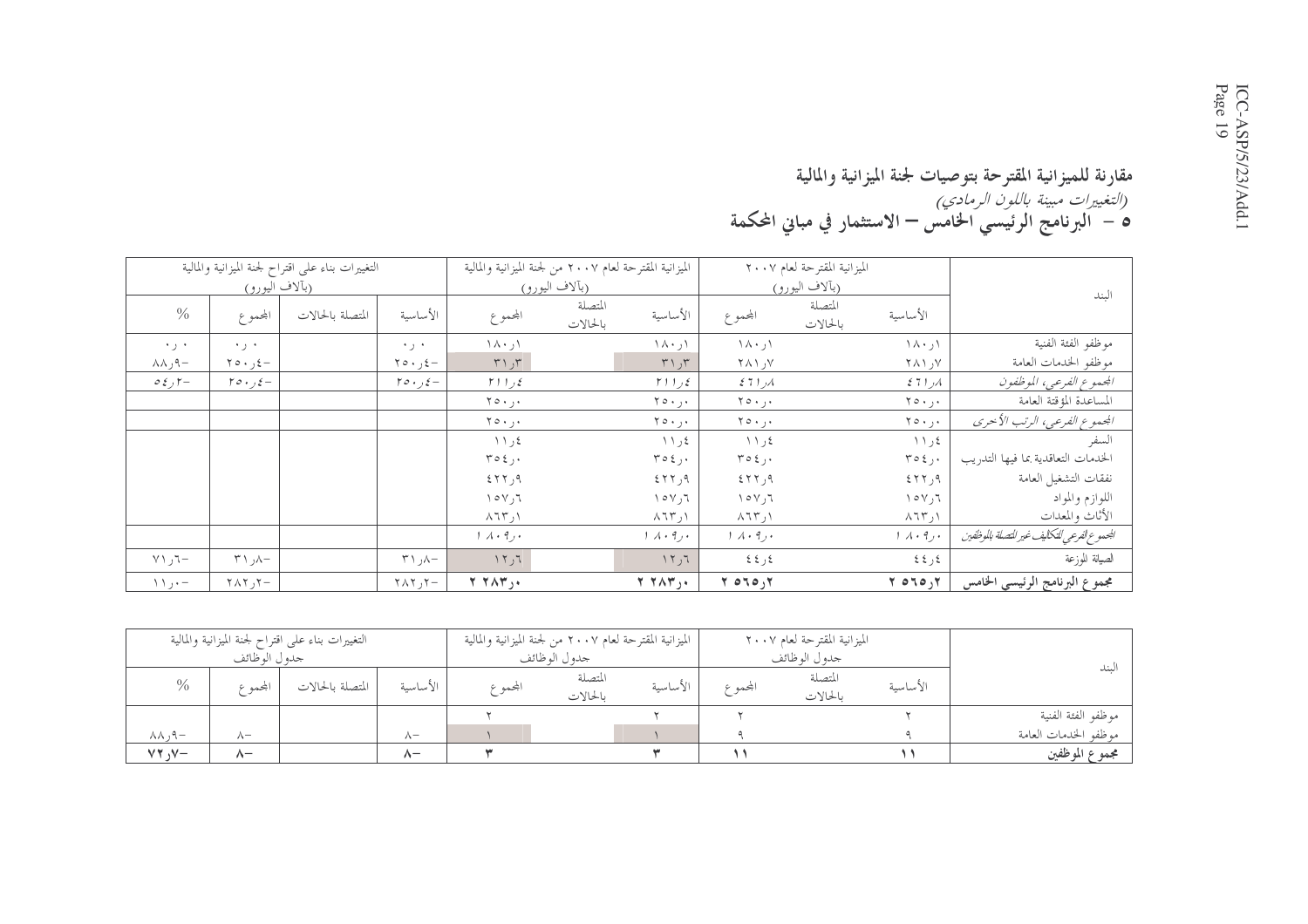#### مقارنة للميزانية المقترحة بتوصيات لجنة الميزانية والمالية<br>*(التغييرات مبينة باللون الرمادي)*<br>0 – 1 البرنامج 1 0 – المباني المؤقتة

|                                  |                                    | التغييرات بناء على اقتراح لجنة الميزانية والمالية |                                              | الميزانية المقترحة لعام ٢٠٠٧ من لجنة الميزانية والمالية |                     |                             |                                 | الميزانية المقترحة لعام ٢٠٠٧ |                                |                                            |
|----------------------------------|------------------------------------|---------------------------------------------------|----------------------------------------------|---------------------------------------------------------|---------------------|-----------------------------|---------------------------------|------------------------------|--------------------------------|--------------------------------------------|
|                                  | (بألاف اليورو)                     |                                                   |                                              |                                                         | (بألاف اليورو)      |                             |                                 | (بألاف اليورو)               |                                | الىند                                      |
| $\%$                             | المجموع                            | المتصلة بالحالات                                  | الأساسية                                     | المحموع                                                 | المتصلة<br>بالحالات | الأساسية                    | المجموع                         | المتصلة<br>بالحالات          | الأساسية                       |                                            |
| $\wedge \wedge$ , 9 $-$          | $\gamma \circ \cdot \cdot, \xi -$  |                                                   | $\uparrow \circ \cdot \downarrow \leftarrow$ | $T \setminus T$                                         |                     | $T \cup T$                  | $Y \wedge Y$ ر ۱                |                              | ۷ر ۲۸۱                         | موظفو الحدمات العامة                       |
| $\lambda \lambda$ , 9 -          | $r \circ \cdot f =$                |                                                   | $r \circ \cdot f =$                          | $r_{1,f}$                                               |                     | $r_1$ ر 1                   | $Y$ ر 1 $Y$                     |                              | $\mathcal{M}$ را $\mathcal{N}$ | الجموع الفرعي، الموظفون                    |
|                                  |                                    |                                                   |                                              | ۰, ۲۰ ۲                                                 |                     | ۰ ر ۲ ۰ م                   | ۰ر۰ ۲۰                          |                              | ۰ ر۰ ه ۲                       | المساعدة المؤقتة العامة                    |
|                                  |                                    |                                                   |                                              | $r \circ \cdot \cdot \cdot$                             |                     | $r \circ \cdot \cdot \cdot$ | $r \circ \cdot \cdot \cdot$     |                              | $r \circ \cdot \cdot \cdot$    | الجمموع الفرعي، الرتب الأحرى               |
|                                  |                                    |                                                   |                                              | 22.5                                                    |                     | 22.5                        | ۰ر ٤٤                           |                              | ٤٤٫٠                           | الخدمات التعاقدية بما فيها التدريب         |
|                                  |                                    |                                                   |                                              | 557,9                                                   |                     | 577,9                       | 577,9                           |                              | 557, 9                         | نفقات التشغيل العامة                       |
|                                  |                                    |                                                   |                                              | $\gamma \circ \gamma$ , $\gamma$                        |                     | ۲ر۱۵۷                       | $\setminus \circ \vee, \preceq$ |                              | ۲ ر۷ ۱                         | اللوازم والمواد                            |
|                                  |                                    |                                                   |                                              | $\lambda$ $\lambda$ $\uparrow$ $\uparrow$ $\uparrow$    |                     | $\wedge$ ۱ ر $\wedge$       | $\lambda$ ار ۱۳                 |                              | $\wedge$ $\vee$ $\vee$         | الأثاث والمعدات                            |
|                                  |                                    |                                                   |                                              | $\mathcal{E} \wedge V$ <sub>1</sub> 7                   |                     | $2\lambda V$                | $1 \xi \Lambda V$ , $7$         |                              | 1.511/7                        | الجموع الفرعي للتكاليف غير للتصلة بالوظفين |
| $\lambda \lambda$ , $\xi -$      | $\uparrow \uparrow$ , $\uparrow -$ |                                                   | $\uparrow \uparrow$ / $\uparrow$             | ۲ ر ٤                                                   |                     | $5 - 5$                     | T 7.7                           |                              | $r\tau$ ر ۳                    | الصيانة للوزعة                             |
| $\Upsilon \Upsilon$ , $\Upsilon$ | $-0, 7\Lambda$                     |                                                   | $\uparrow \wedge \uparrow$ , $\circ -$       | $\sqrt{V}$                                              |                     | $\sqrt{V}$                  | 7.00,7                          |                              | $Y \cdot 00,7$                 | مجموع جميع البرامج الرئيسية                |

|                             |               | التغييرات بناء علىي اقتراح لجنة الميزانية والمالية |            |                | الميزانية المقترحة لعام ٢٠٠٧ من لجنة الميزانية والمالية |          |               | الميزانية المقترحة لعام ٢٠٠٧ |          |                      |  |
|-----------------------------|---------------|----------------------------------------------------|------------|----------------|---------------------------------------------------------|----------|---------------|------------------------------|----------|----------------------|--|
|                             | جدو ل الوظائف |                                                    |            | جدو ل الو ظائف |                                                         |          | جدو ل الوظائف |                              |          |                      |  |
| $\%$                        | بحمه ۶        | المتصلة بالحالات                                   | الأساسىة   | المجمم ع       | المتصلة<br>بالحالات                                     | الأساسية | المجمم ع      | المتصلة<br>بالحالات          | الأساسية | لىند                 |  |
|                             |               |                                                    |            |                |                                                         |          |               |                              |          | موظفو الفئة الفنية   |  |
| $\wedge \wedge$ , 9 $-$     | $\wedge$ -    |                                                    | $\wedge$ - |                |                                                         |          |               |                              |          | موظفو الحدمات العامة |  |
| $\wedge \wedge \wedge \neg$ | $\wedge^-$    |                                                    | $\wedge$   |                |                                                         |          |               |                              |          | مجموع الموظفين       |  |